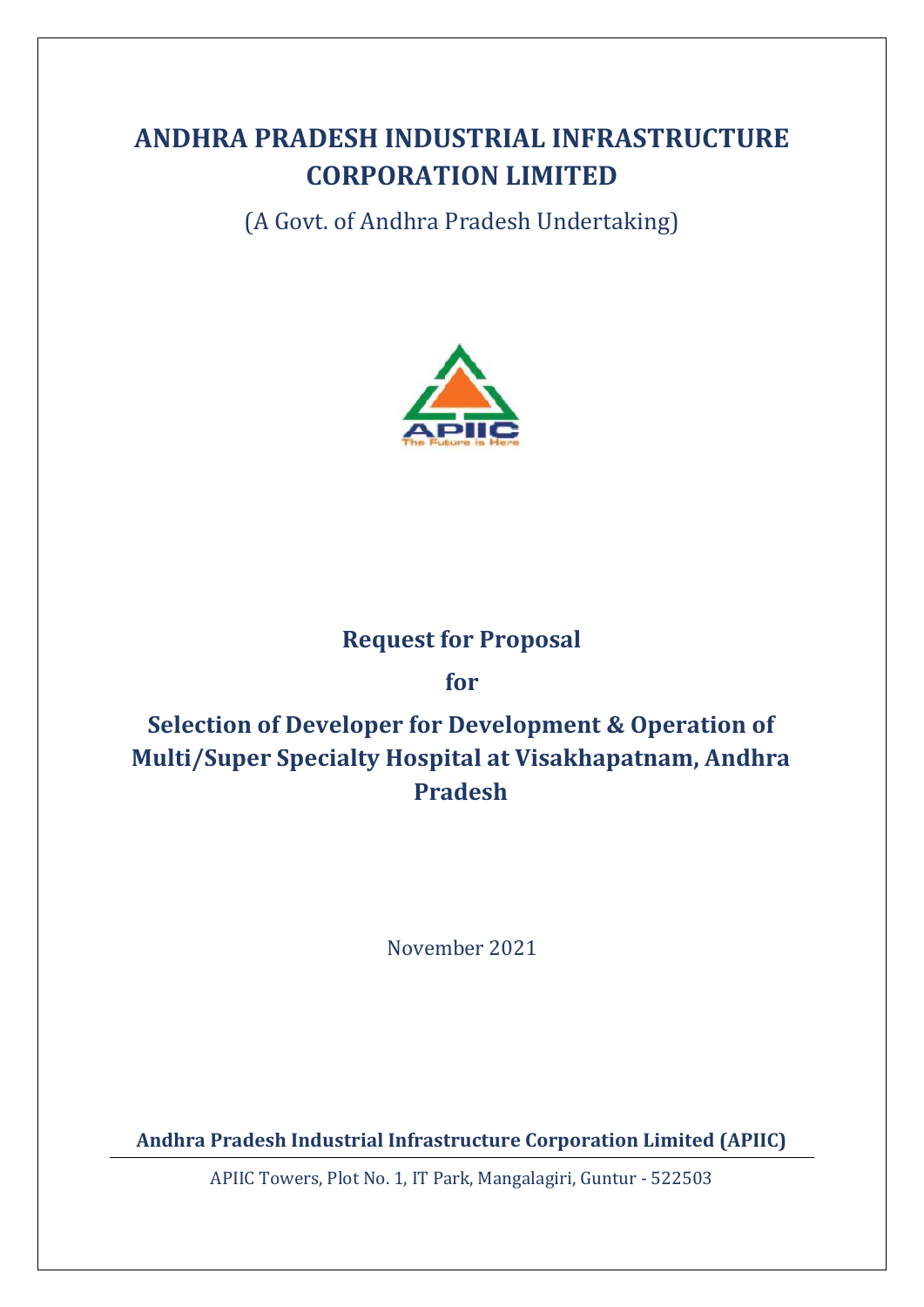## **TABLE OF CONTENTS**

| 1.  |                                                                           |
|-----|---------------------------------------------------------------------------|
| 2.  |                                                                           |
| 3.  |                                                                           |
| 4.  |                                                                           |
| 5.  |                                                                           |
| 6.  |                                                                           |
| 7.  |                                                                           |
| 8.  |                                                                           |
| 9.  | EXHIBIT-2: FORMAT OF LETTER OF ACCEPTANCE (IN CASE OF A BIDDING           |
| 10. | EXHIBIT-3: PROFORMA OF BANK GUARANTEE FOR BID SECURITY  36                |
| 11. | EXHIBIT-4: DESCRIPTION OF THE BIDDING ENTITY/ BIDDING CONSORTIUM  38      |
| 12. | EXHIBIT-5: PRINCIPLES OF THE MEMORANDUM OF UNDERSTANDING (MOU) TO BE      |
| 13. | EXHIBIT-6: FORMAT FOR INFORMATION SUBMISSION FOR BUSINESS PROPOSAL        |
| 14. | <b>EXHIBIT-7: PROFORMA OF BANK GUARANTEE FOR PERFORMANCE SECURITY  42</b> |
| 15. |                                                                           |
| 16. | ANNEXURE-2: FEES AND DEPOSITS TO BE PAID BY THE BIDDERS FOR THE PROPOSED  |
| 17. |                                                                           |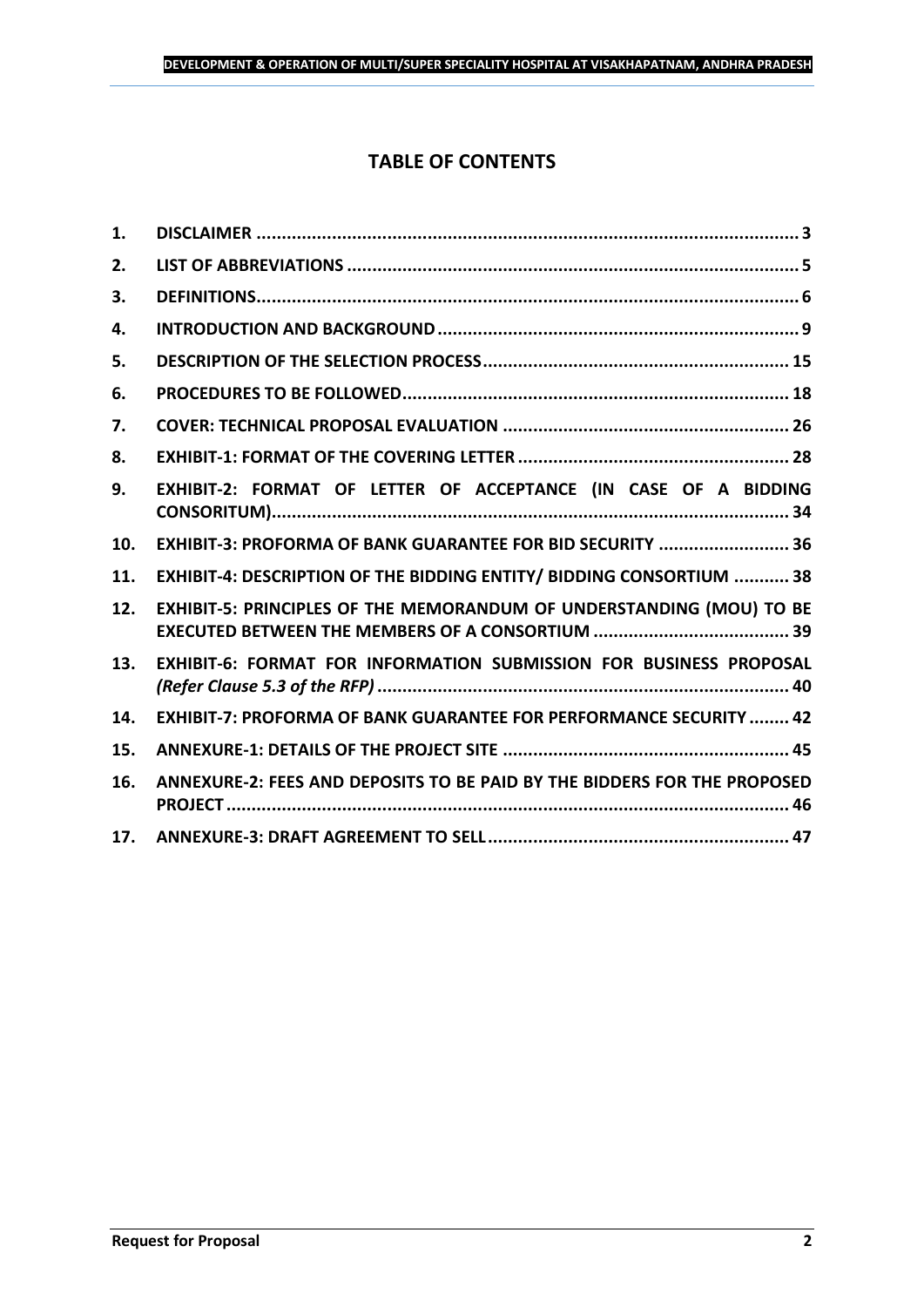## <span id="page-2-0"></span>**1. DISCLAIMER**

The information contained in this Request for Proposal ("RFP") or subsequently provided to Bidder(s), whether verbally or in documentary or any other form by or on behalf of APIIC or any of its employees or advisers, is provided to Bidder(s) on the terms and conditions set out in this RFP and such other terms and conditions subject to which such information is provided.

This RFP is not an agreement and is neither an offer nor invitation by APIIC to the prospective Bidders or any other person. The purpose of this RFP is to provide interested parties with information that may be useful to them in making their financial offers pursuant to this RFP (the "Bid"). This RFP includes statements, which reflect various assumptions and assessments arrived at by APIIC in relation to the Project. Such assumptions, assessments and statements do not purport to contain all the information that each Bidder may require. This RFP may not be appropriate for all persons, and it is not possible for APIIC, its employees or advisors to consider the investment objectives, financial situation and particular needs of each party who reads or uses this RFP. The assumptions, assessments, statements and information contained in this RFP, may not be complete, accurate, adequate or correct. Each Bidder should, therefore, conduct its own investigations and analysis and should check the accuracy, adequacy, correctness, reliability and completeness of the assumptions, assessments, statements and information contained in this RFP and obtain independent advice from appropriate sources.

Information provided in this RFP to the Bidder(s) is on a wide range of matters, some of which depends upon interpretation of law. The information given is not an exhaustive account of statutory requirements and should not be regarded as a complete or authoritative statement of law. APIIC accepts no responsibility for the accuracy or otherwise for any interpretation or opinion on law expressed herein.

APIIC, its employees and advisors make no representation or warranty and shall have no liability to any person, including any Applicant or Bidder under any law, statute, rules or regulations or tort, principles of restitution or unjust enrichment or otherwise for any loss, damages, cost or expense which may arise from or be incurred or suffered on account of anything contained in this RFP or otherwise, including the accuracy, adequacy, correctness, completeness or reliability of the RFP and any assessment, assumption, statement or information contained therein or deemed to form part of this RFP or arising in any way in this Bid Stage.

APIIC also accepts no liability of any nature whether resulting from negligence or otherwise howsoever caused arising from reliance of any Bidder upon the statements contained in this RFP. APIIC may in its absolute discretion, but without being under any obligation to do so, update, amend or supplement the information, assessment or assumptions contained in this RFP.

The issue of this RFP does not imply that APIIC is bound to select a Bidder or to appoint the Selected Bidder, as the case may be, for the Project and APIIC reserves the right to reject all or any of the Bidders or Bids without assigning any reason whatsoever.

The Bidder shall bear all its costs associated with or relating to the preparation and submission of its Bid including but not limited to preparation, copying, postage, delivery fees, expenses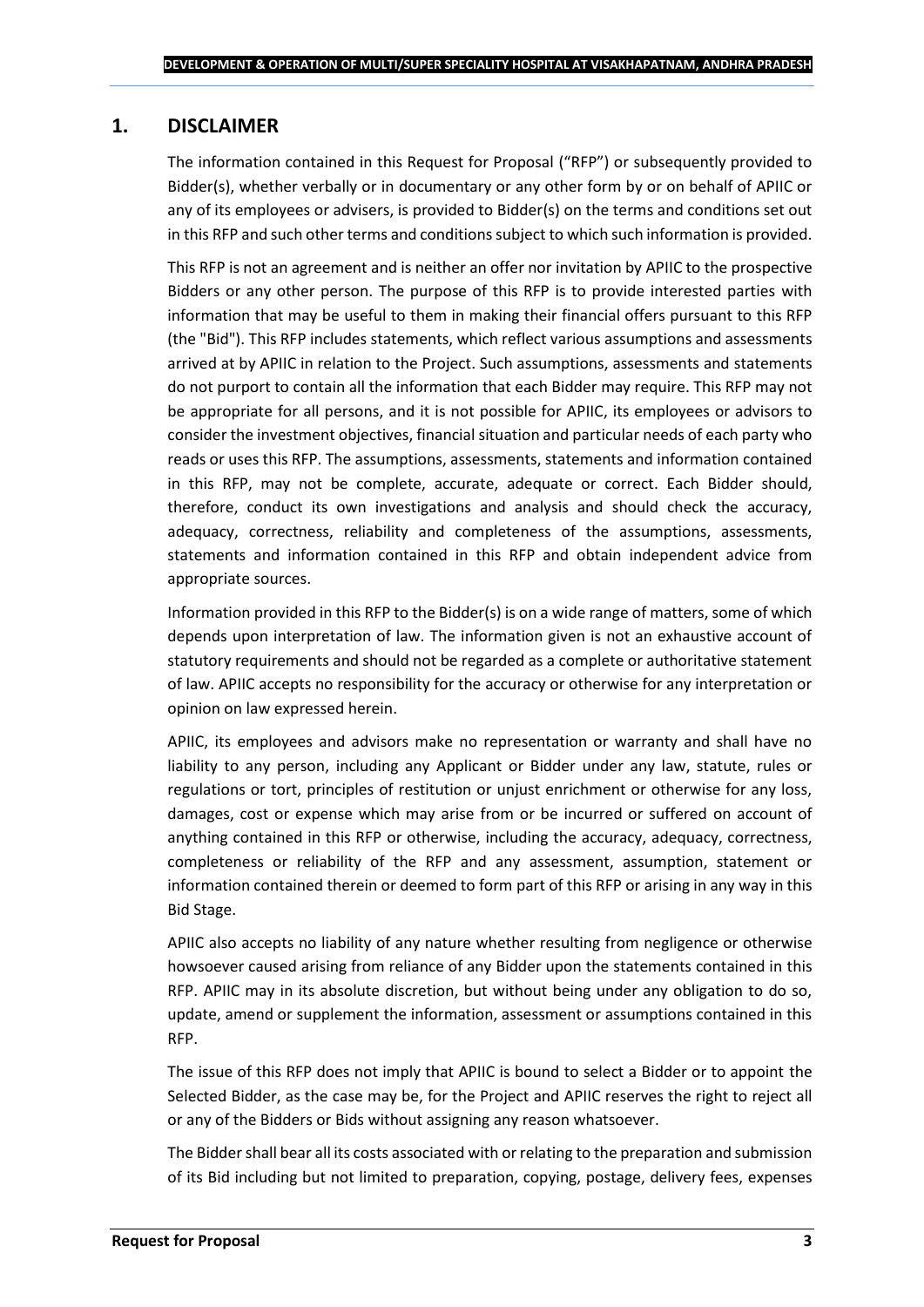associated with any demonstrations or presentations which may be required by APIIC or any other costs incurred in connection with or relating to its Bid. All such costs and expenses will remain with the Bidder and APIIC shall not be liable in any manner whatsoever for the same or for any other costs or other expenses incurred by a Bidder in preparation or submission of the Bid, regardless of the conduct or outcome of the Bidding Process.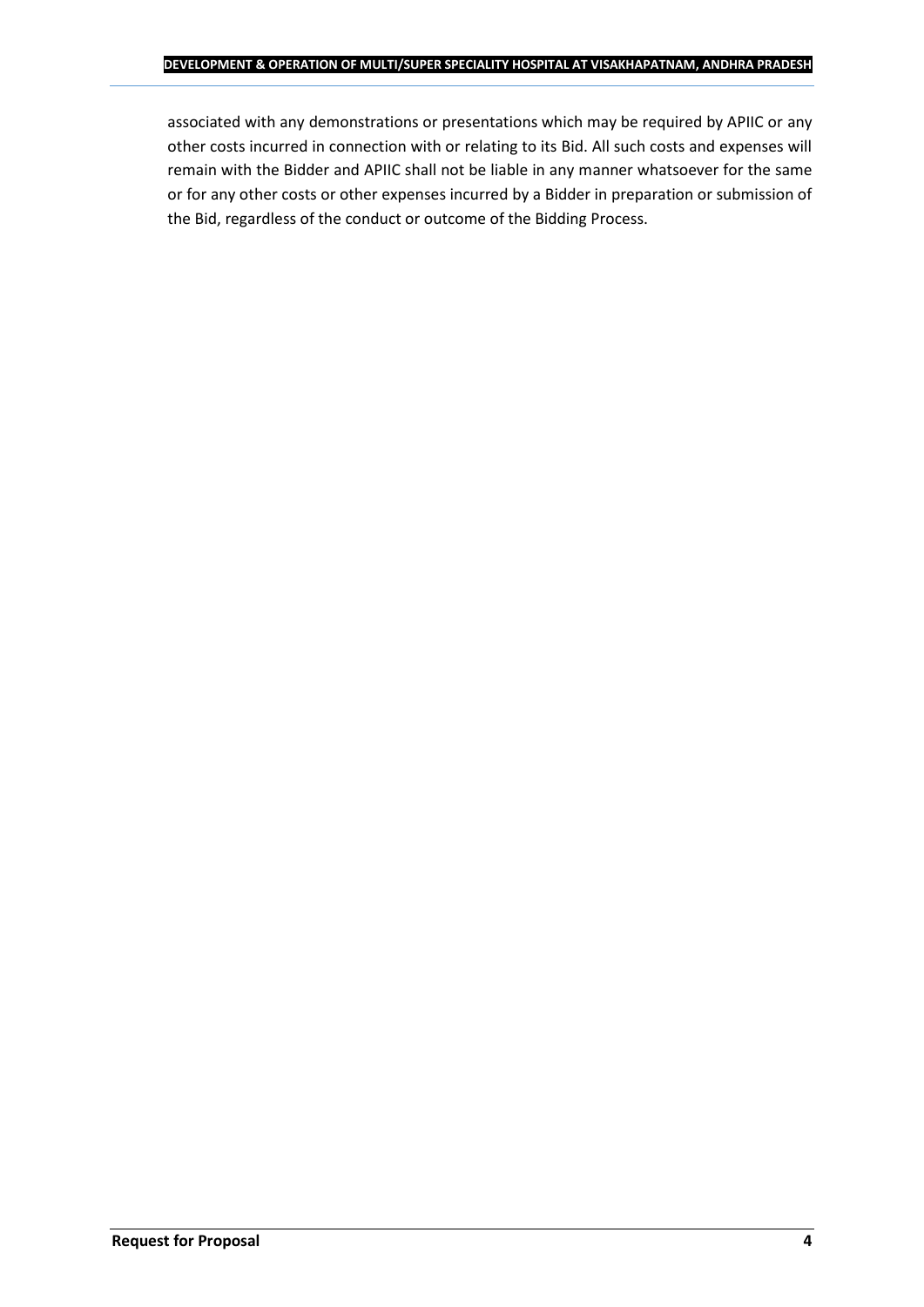## <span id="page-4-0"></span>**2. LIST OF ABBREVIATIONS**

| <b>APIIC</b> | Andhra Pradesh Industrial Infrastructure Corporation Limited |
|--------------|--------------------------------------------------------------|
| <b>DPR</b>   | Detailed Project Report                                      |
| <b>FAR</b>   | Floor Area Ratio                                             |
| FSI          | Floor Space Index                                            |
| GoAP         | Government of Andhra Pradesh                                 |
| LoA          | Letter of Award                                              |
| <b>MOU</b>   | Memorandum of Understanding                                  |
| 0&M          | <b>Operation and Maintenance</b>                             |
| <b>ORS</b>   | Outright Sale                                                |
| <b>RFP</b>   | <b>Request for Proposal</b>                                  |
| <b>SPV</b>   | Special Purpose Vehicle                                      |
|              |                                                              |

sqm Square Meter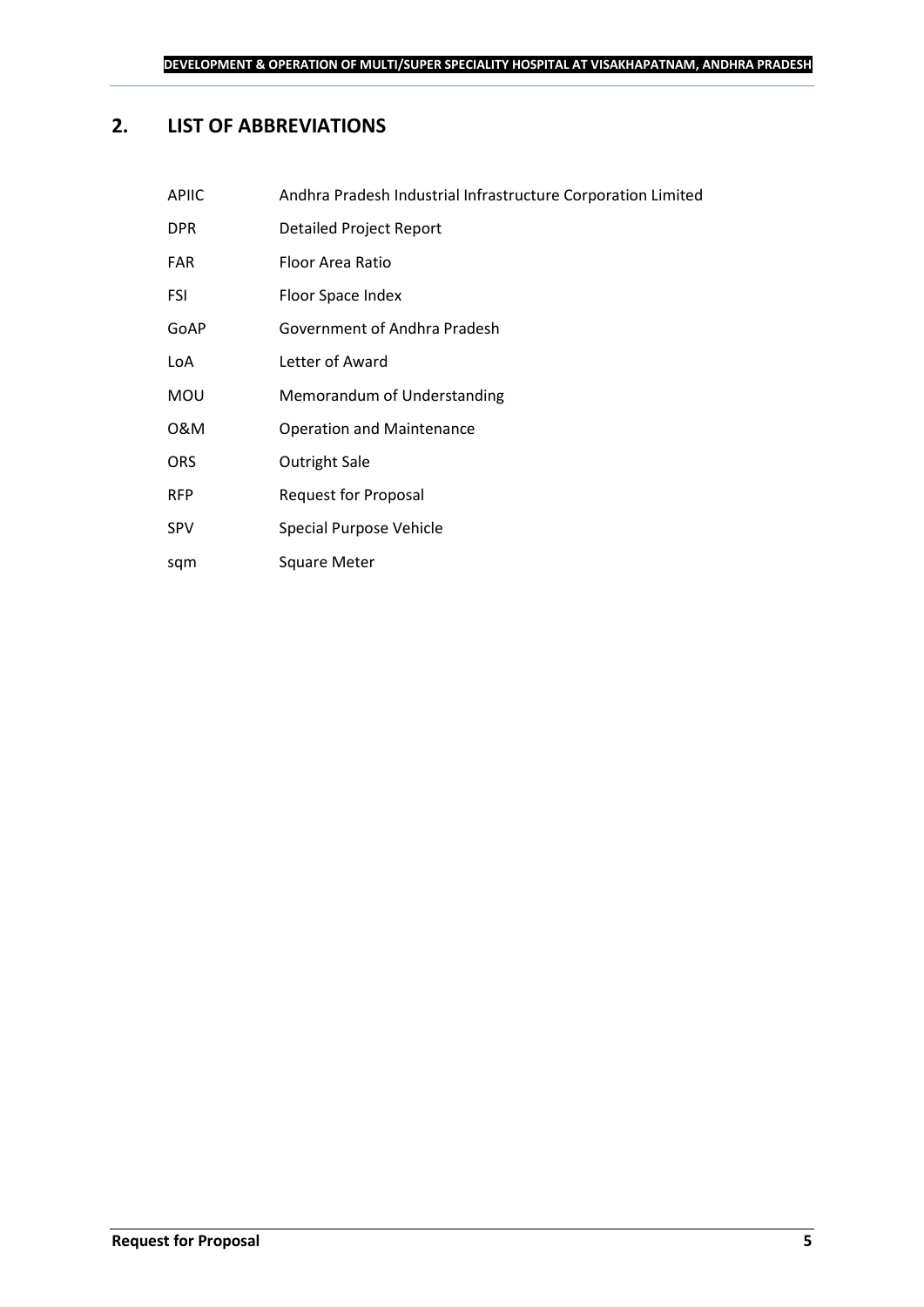#### <span id="page-5-0"></span>**3. DEFINITIONS**

#### **3.1 AGREEMENT**

The 'Agreement to Sell' that would be entered between APIIC and the Developer

#### **3.2 BID**

The Proposals submitted by the prospective Bidders in response to this Request for Proposal issued by APIIC.

#### **3.3 BIDDER**

Bidding Entity or Bidding Consortium, as defined below.

#### **3.4 BIDDING ENTITY**

If the bid for the Project is made by a single entity (Individual/ Proprietorship/ Partnership/ Firm/ Company), it shall be referred to as a Bidding Entity.

#### **3.5 BIDDING CONSORTIUM**

If the bid for the Project is made by more than one entity, then this group of entities shall be referred to as a Bidding Consortium.

#### **3.6 COMMENCEMENT DATE**

Commencement Date means the date of signing of the Agreement or the date of handing over of the Project Site, whichever is later.

#### **3.7 CONSORTIUM MEMBER**

Each entity in the Bidding Consortium shall be referred to as a Consortium Member.

#### **3.8 CRITICAL CLEARANCES**

All such clearances, licenses and permits, the obtaining of which are necessary for the construction of the Project.

#### **3.9 DEVELOPER**

Developer shall mean the corporate entity to be floated by the Selected Bidder under the Indian Companies Act 2013, to serve as the Special Purpose Vehicle for the execution of the Project. In the event that the Selected Bidder is a Consortium, the Consortium Members would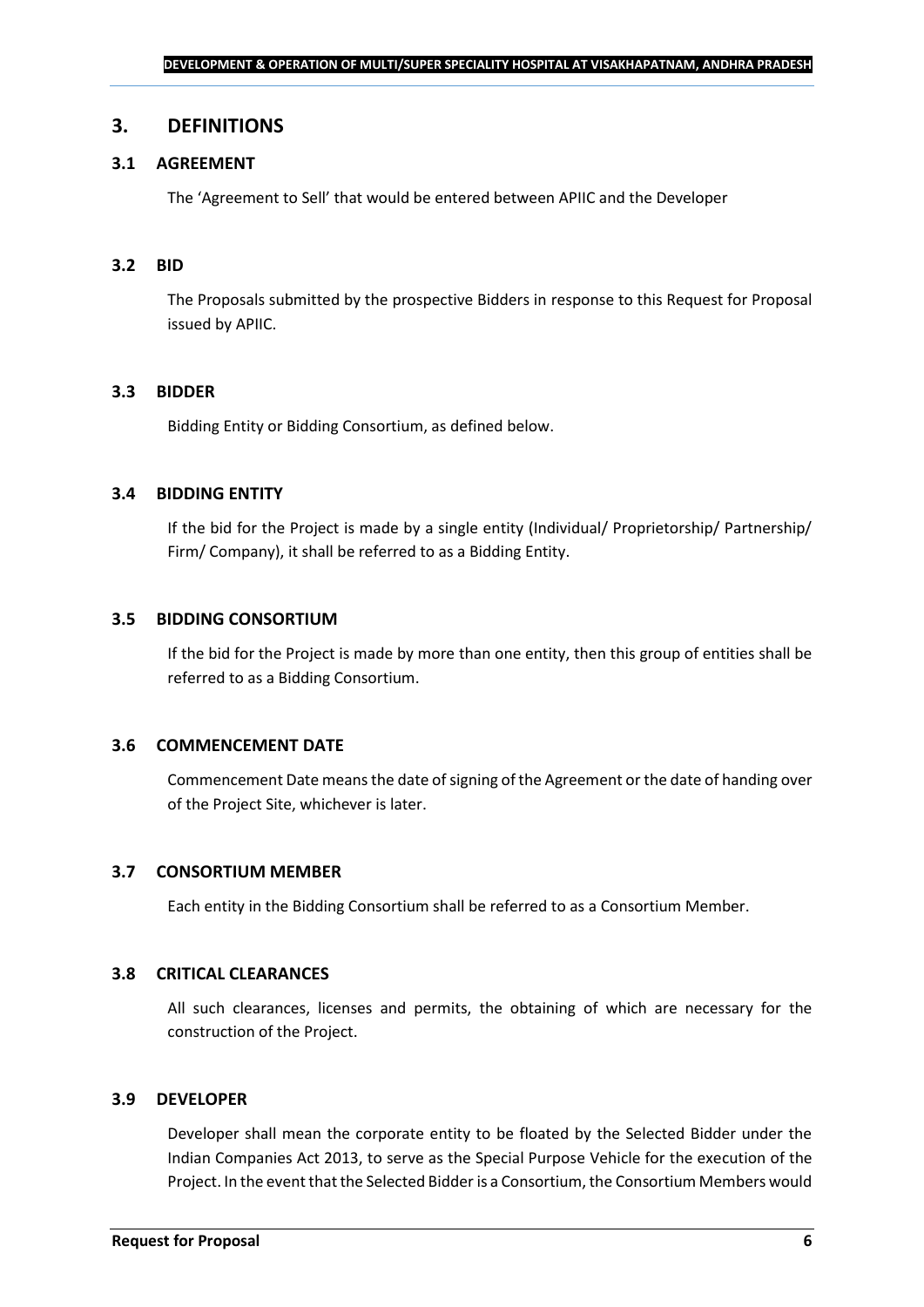be required to form the Developer with the same representative equity stock holding as was proposed by the Consortium Members in their Bid and reflecting the same roles and responsibilities detailed in the MOU submitted with the Bid, there shall not be any change in equity holding without prior approval of APIIC. The Agreements will be executed by APIIC with the Developer

### **3.10 FINANCIALLY SIGNIFICANT CONSORTIUM MEMBER**

A Consortium Member having more than 26% (twenty six percent) shareholdings in the Bidding Consortium would be considered as a Financially Significant Consortium Member.

## **3.11 LEAD MEMBER**

In case of a Bidding Consortium, members of the Bidding Consortium shall nominate one of the Financially Significant Consortium Member as the Lead Member, who shall have an equity share of at least 51% (fifty one percent) paid up and subscribed equity of the Developer.

### **3.12 MEMORANDUM OF UNDERSTANDING**

The memorandum of understanding as described in Section 12/ Exhibit-5 of this RFP.

## **3.13 PROJECT**

The Project is to be developed on land parcel mentioned in Annexure  $-1$  of this RFP. The Hospital development in the Project shall be developed as per the conditions laid out in Annexure-3 of this RFP. The Project is to be developed as per the terms of this RFP and all items contracted to be created as per Agreement to be signed with the Selected Bidder.

## **3.14 PROJECT COMPLETION DATE**

Project Completion Date is the date of completion of construction of the Project as per the provisions of the Agreement to be entered between APIIC and the Developer.

## **3.15 REQUEST FOR PROPOSAL**

The document, issued to the prospective Bidders, asking for their Proposals.

## **3.16 RUPEES (Rs.)**

The official currency of the Republic of India.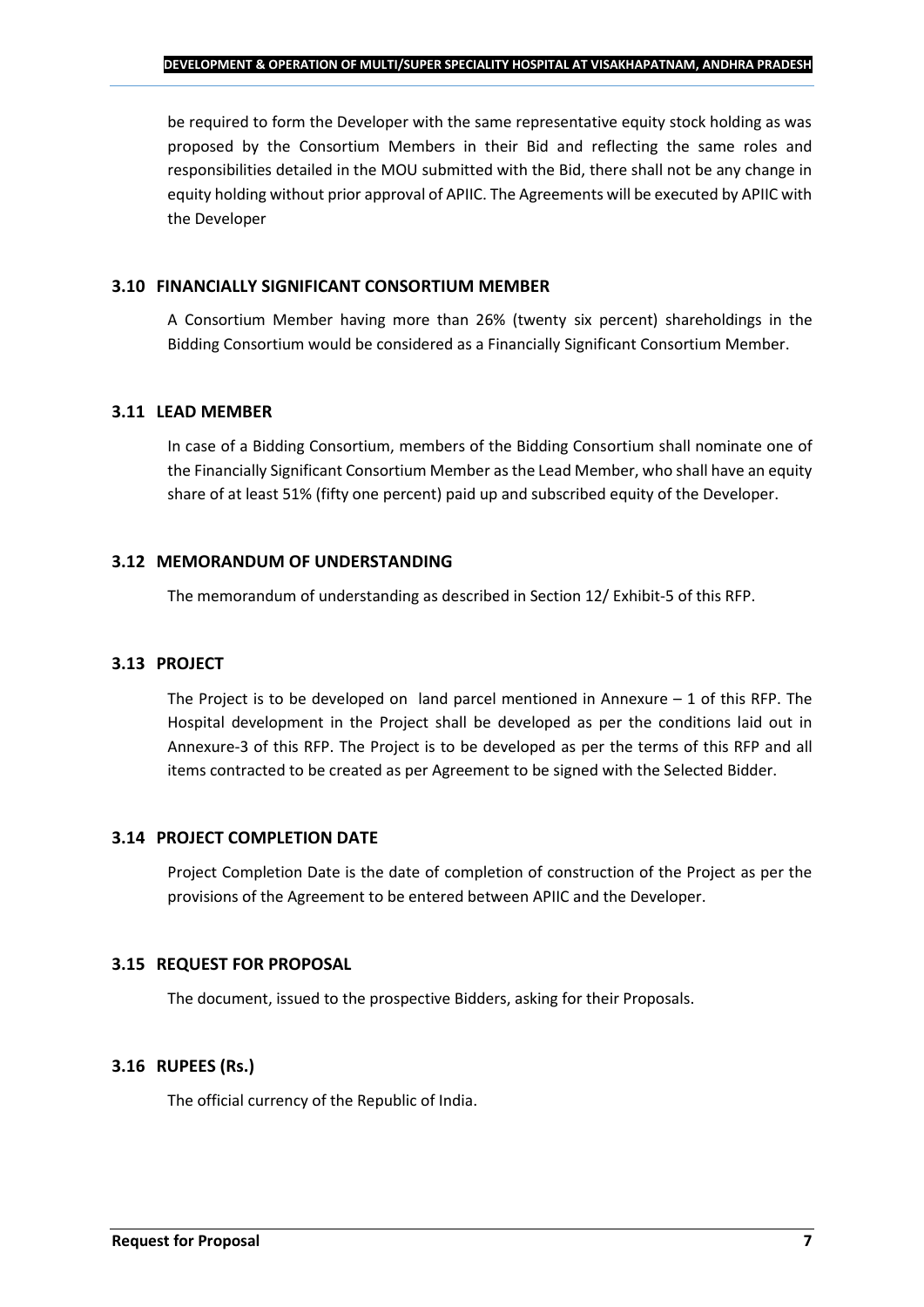#### **3.17 SELECTED BIDDER/ PREFERRED BIDDER**

The Bidder finally selected to develop the Project.

#### **3.18 SELECTION COMMITTEE**

The Selection Committee shall comprise of officers chosen by the Government of Andhra Pradesh to oversee the entire Bidding Process and exercise its discretion in recommendation of the Selected Bidders through the RFP Process in a fair and transparent manner.

#### **3.19 TECHNICAL MEMBER**

In case of a Bidding Consortium, a member who brings in substantial/ part project experience over and above the minimum Project experience as specified in RFP to qualify the consortium's proposal for the Bid shall be designated as the Technical Member.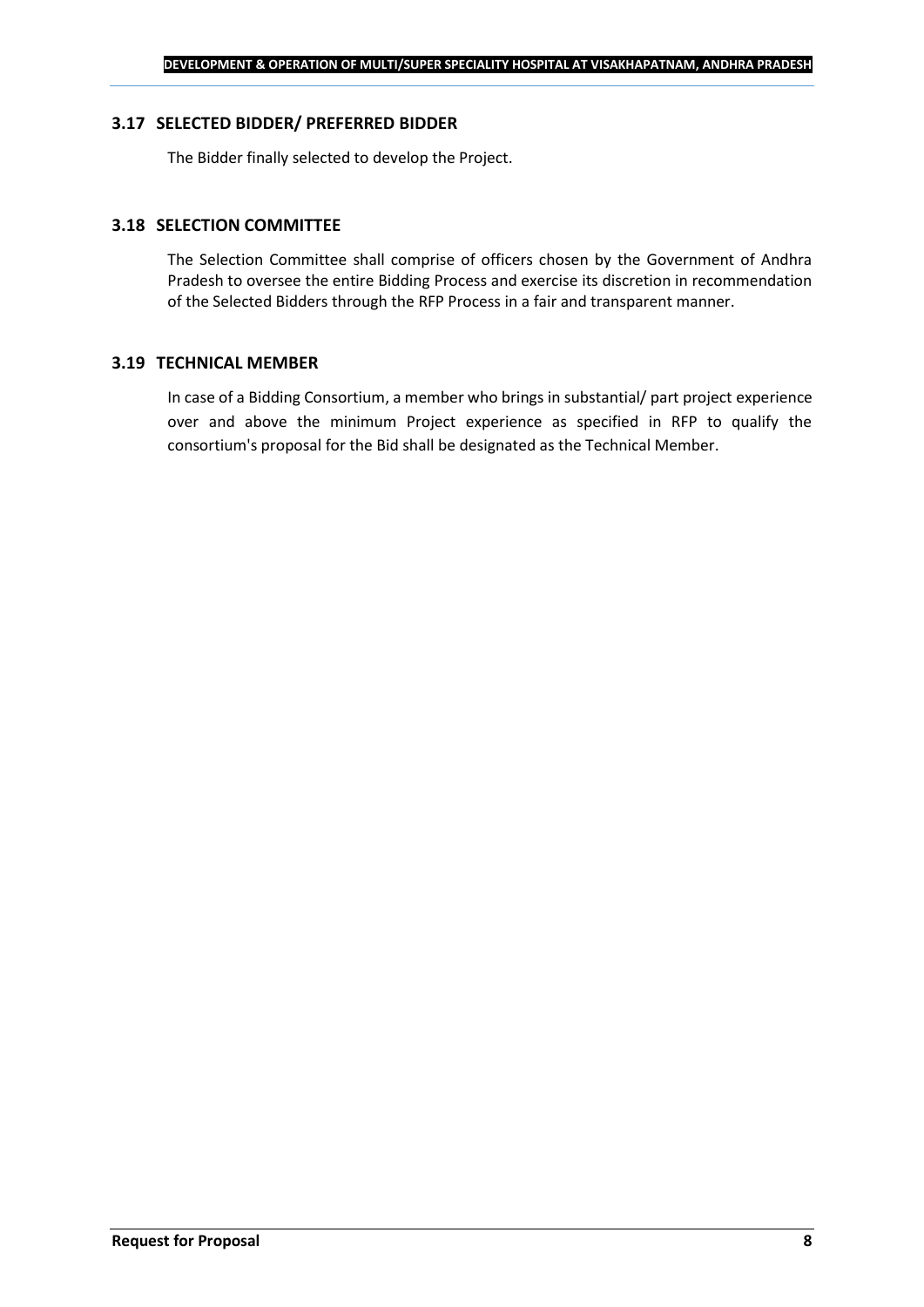## <span id="page-8-0"></span>**4. INTRODUCTION AND BACKGROUND**

### **4.1 INTRODUCTION**

Andhra Pradesh is one of the most progressive, forward-looking and advanced states in the country when it comes to infrastructure development & employment generation efforts. Andhra Pradesh Industrial Infrastructure Corporation Limited (the **"APIIC"**), fully owned by the GoAP, is a progressive organization responsible for development of Industrial Infrastructure in the state of Andhra Pradesh. APIIC is known for creating landmark infrastructure projects in the state, which are fueling the economic growth in the state. APIIC has so far developed about 475 industrial parks/estates and created land banks for the future industrial development.

During the Covid-19 pandemic, it was realized that post bifurcation of the Andhra Pradesh, the state became deficient in tertiary healthcare sector as most of the multi/specialty hospitals were located in Hyderabad.

To overcome the said deficiency, APIIC has identified prime land parcels at multiple locations in Andhra Pradesh which would be handed over to Multi/Super Specialty Hospital Developers cum Operators free of cost provided that they commit the minimum investment threshold fixed by APIIC for that particular land parcel for which it chooses to bid so that it shall be handed over to the Developer on a free hold basis if it is the Selected Bidder.

Further the Selected Bidder shall also have to commit the presence of doctors and equipment for atleast one Multi/Super Specialty treatment and minimum 50% of the total bed capacity committed by the Selected Bidder has to be reserved for enrollment of patients under the Dr. YSR Aarogyasri Scheme. The method of selection of the Selected Bidder is described in this RFP.

## **4.2 PROPOSED PROJECT**

With above background, APIIC has planned for the development of a Multi/Super Specialty Hospital over a 1-acre land parcel located at Chinnagadili, Visakhapatnam, Visakhapatnam District which shall cater to the tertiary healthcare requirements of people settled in Visakhapatnam District primarily and people from neighboring districts as well by collaborating with the experienced private sector healthcare players. APIIC has decided to undertake the development of the Project through private sector participation by allotting the land on Outright Sale (ORS) basis and has decided to carry out the bidding process for selection of a private entity to whom the Project may be awarded as per the terms and conditions laid down in this Request for Proposal (**"RFP"**).

Following is the burden of disease for the Visakhapatnam location for the period of Financial Year 2020 as per the data made available by Dr. YSR Aarogyasri Trust.

| <b>S. No.</b> | <b>Name of Specialty</b>           | No. of patients |
|---------------|------------------------------------|-----------------|
|               | GYNAECOLOGY AND OBSTETRICS SURGERY | 1,091           |
|               | <b>ONCOLOGY</b>                    | 662             |
|               | POLY TRAUMA                        | 457             |
| 4             | OPHTHALMOLOGY SURGERY              | 354             |
|               | <b>PEDIATRICS</b>                  | 327             |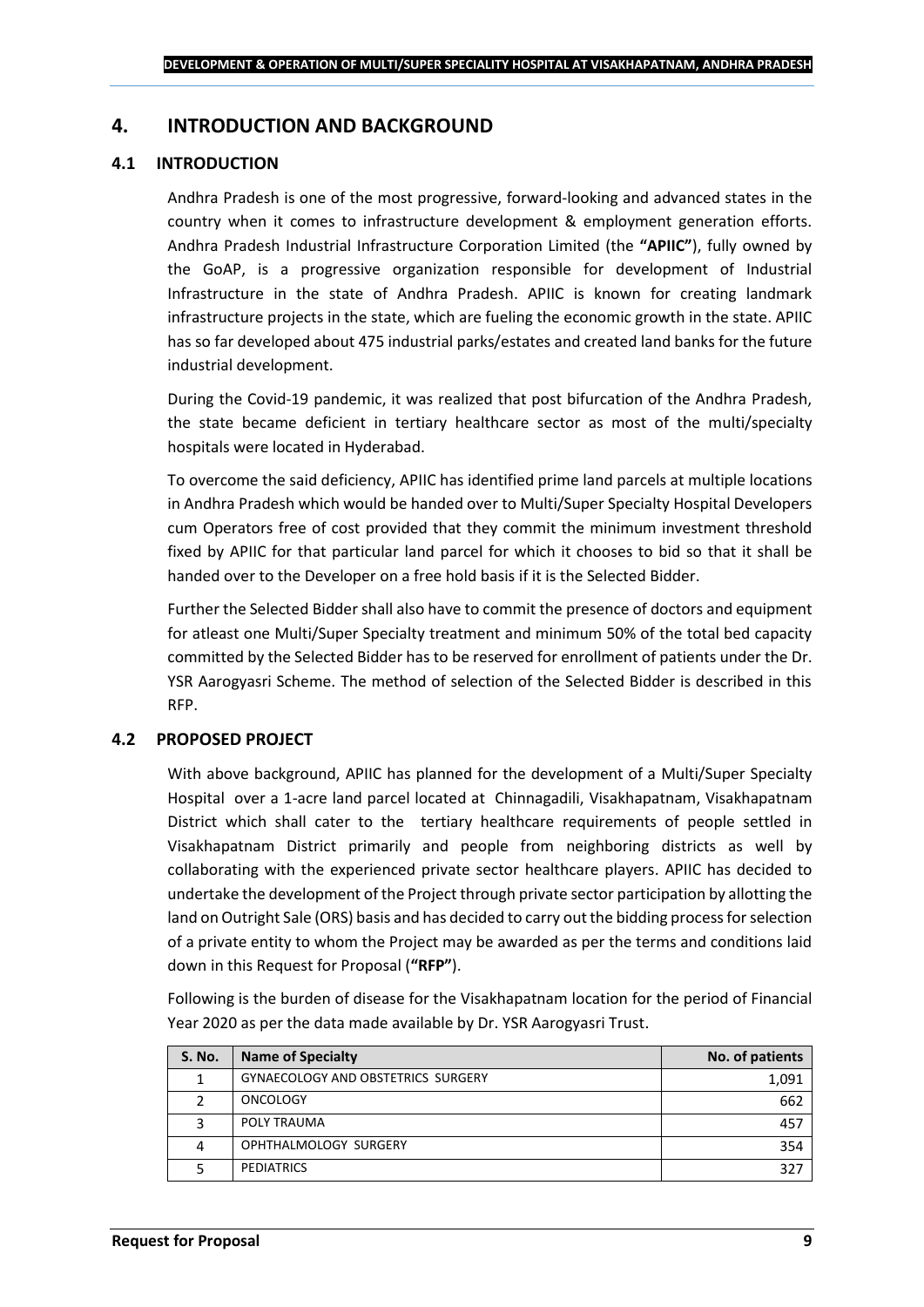| S. No.         | <b>Name of Specialty</b>           | No. of patients |
|----------------|------------------------------------|-----------------|
| 6              | <b>NEPHROLOGY</b>                  | 220             |
| $\overline{7}$ | <b>GENITO URINARY SURGERIES</b>    | 185             |
| 8              | <b>GENERAL SURGERY</b>             | 173             |
| 9              | CARDIAC AND CARDIOTHORACIC SURGERY | 140             |
| 10             | ORTHOPEDIC SURGERY AND PROCEDURES  | 104             |
| 11             | NEUROSURGERY                       | 58              |
| 12             | CARDIOLOGY                         | 54              |
| 13             | <b>NEUROLOGY</b>                   | 54              |
| 14             | <b>ENT SURGERY</b>                 | 26              |
| 15             | PULMONOLOGY                        | 23              |
| 16             | PEDIATRIC SURGERIES                | 21              |
| 17             | <b>GASTROENTEROLOGY</b>            | 14              |
| 18             | PLASTIC SURGERY                    | 10              |
| 19             | <b>GENERAL MEDICINE</b>            | $\overline{7}$  |
| 20             | SURGICAL GASTRO ENTEROLOGY         | 1               |
| 21             | <b>CRITICAL CARE</b>               | $\mathbf{1}$    |
|                | <b>TOTAL</b>                       | 3,983           |

For this purpose, Proposals are invited from Bidders with the objective to select a developer, having the financial capability, project management and development experience to successfully develop, finance, build, operate and maintain the Project, who offers the highest and best investments and operational terms for bringing high quality and affordable healthcare to the residents of the state of Andhra Pradesh.

APIIC proposes to enter into an Agreement with the Bidder having the required strengths to:

- Design, finance and construct the proposed Project
- Operate and maintain the Project effectively.
- Market the Project to achieve optimum levels of capacity utilization and efficient, costcompetitive, value added service to the users.
- Provide at least 50% of the committed Bed Capacity towards patients enrolled under the Dr. YSR Aarogyasri Scheme.
- Commit certain minimum number of full time Visakhapatnam city stationed specialist doctors and equipment to offer multi/super specialty healthcare treatment as per the choice of the Selected Bidder

Towards this end, APIIC invites proposals from interested parties for implementation of the Project as per the terms and conditions of this RFP.

#### **4.3 PROJECT STRUCTURE**

APIIC would provide the land for the development of the Project on 'Outright Sale (ORS) Basis' to the Selected Bidder. The relationship between APIIC and the Selected Bidder would be set forth and described under the terms and conditions of the Agreement to be entered between APIIC with the Developer.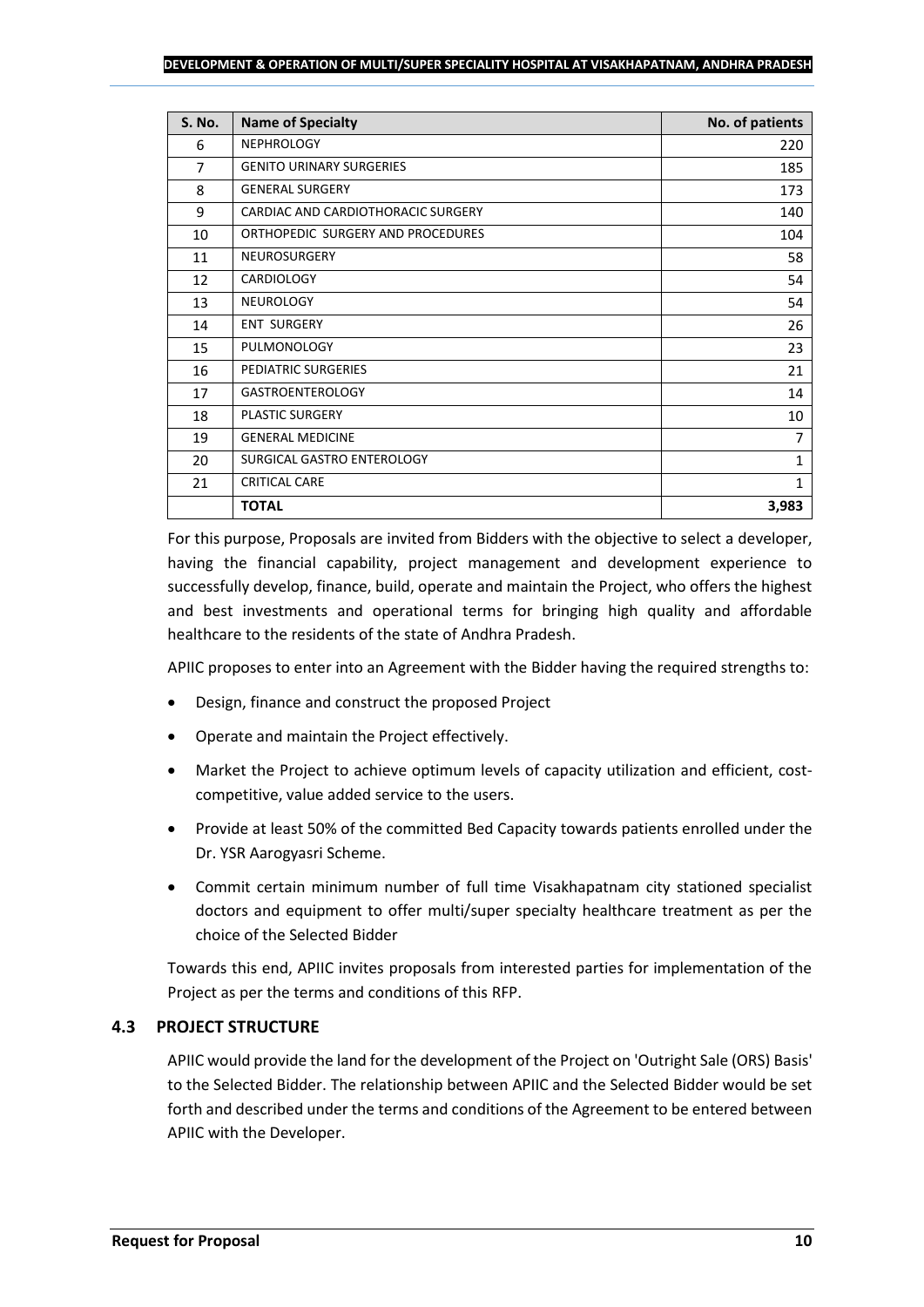#### **4.3.1 Responsibilities of the Selected Bidder**

The Selected Bidder shall be entirely responsible for:

- a) Payment of Performance Security to APIIC (as detailed in Annexure-2 of this RFP) within 30 (thirty) days of from the issuance of Letter of Award (LoA) by APIIC
- b) Submission of Detailed Project Report (DPR) within 30 (thirty) days from the date of issuance of Letter of Award (LoA) by APIIC. The DPR shall cover details including, but not limited to, detailed layout plan, building plans, elevation plans, construction schedule, cost estimates, no. of specialist doctors to be stationed at Visakhapatnam, bed capacity, etc.

APIIC shall reserve the right to solicit any clarifications/ modifications to the DPR and suggest modifications to the technical and architectural specifications of the Project which may result in a change in the Project Cost up to a maximum of 5% (five percent) as compared to the one estimated in the DPR. APIIC shall examine the DPR in order to verify whether the DPR adheres to the general guidelines (as specified in the RFP) for development of the Project and specific approval for the layout plan and designs need to be obtained from the concerned authorities.

- c) Mobilizing funds for the Project and achievement of financial closure within 3 (three) months from the Commencement Date.
- d) Procurement of all necessary approvals, sanctions, permits etc. required for commencing and implementing the Project within 3 (three) months from the Commencement Date,
- e) Start construction within 3 (three) months from the Commencement Date,
- f) Implementation of the Project as per specifications and time schedule given in the RFP & subsequently in the Agreement,
- g) Achievement of Project Completion Date within 2 (two) years from the Commencement Date,
- h) Marketing and promotion of the Project,
- i) Operation and maintenance of the Project safely and securely as per the standards to provide the required levels of service to its users,
- j) The upkeep of safety and quality standards at all facilities of the Project,
- k) Collection, appropriation and allocation of revenue, fees, charges from the users of the Project,
- l) Payment of all dues under the Agreement to APIIC.

The Selected Bidder may sub-contract/ franchise-out functions of operations/ maintenance / management of the Project with such agencies as it may consider competent and fit. However, the Developer would at all times be responsible for discharging all its obligations under the Agreement without any reference to any other party operating in the premises and all such subcontracts/ franchise shall be dependent of and co-terminus with the agreement.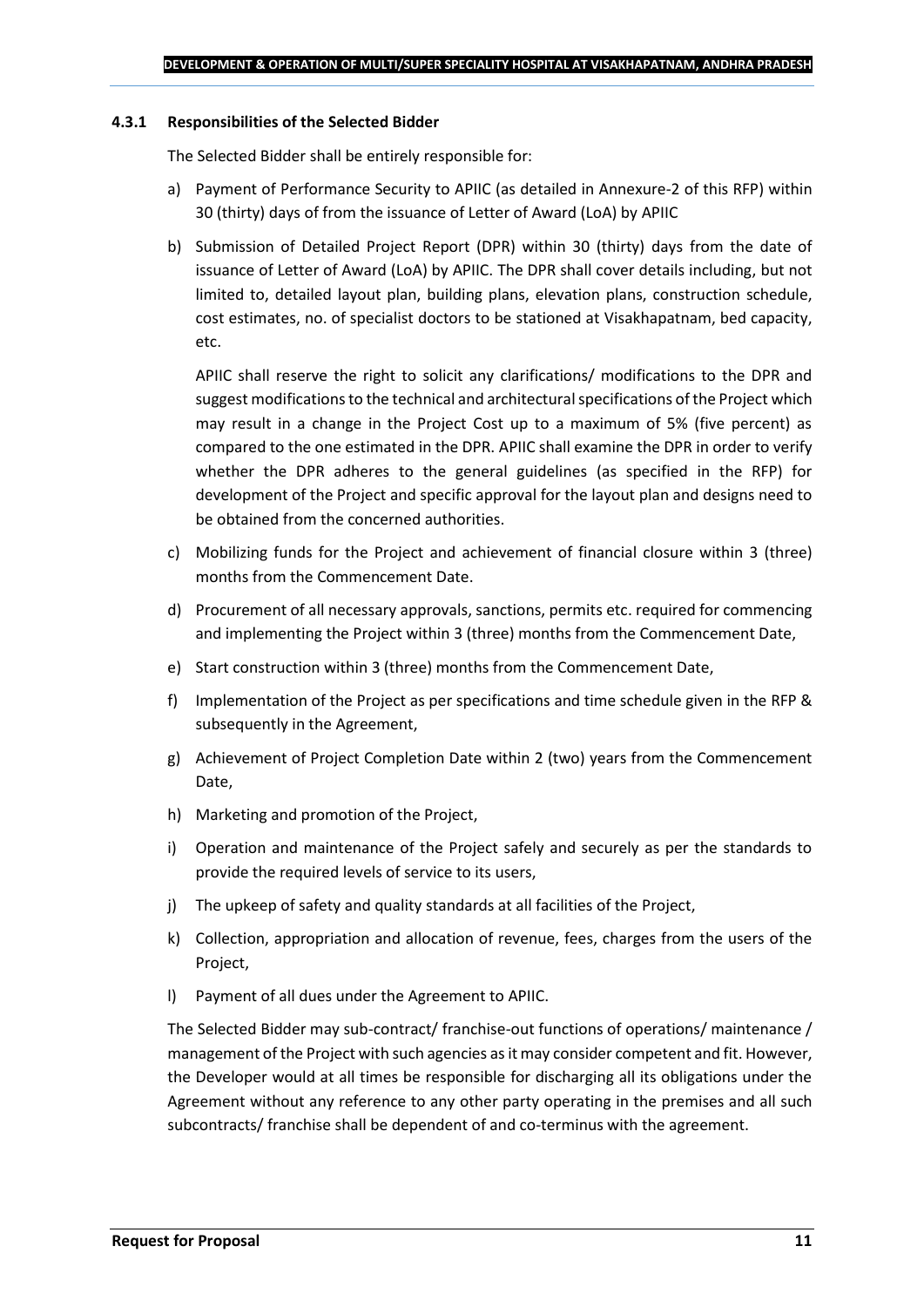#### **4.3.2 Role of APIIC**

- a) Allotment, transfer of land for free to the Selected Bidder on "as is where is basis", in accordance with the terms and conditions of the Agreement provided as Annexure-3 of this RFP, provided that the Concessionaire shall have given a bank guarantee to the APIIC as Performance Security in accordance with the terms hereof;
- b) Provide reasonable support and assistance to the Selected Bidder in procuring Applicable Permits required from any Government Instrumentality for implementation and operation of the Project
- c) Provide reasonable assistance to the Selected Bidder in obtaining access to all necessary infrastructure facilities and utilities, including water and electricity at rates and on terms no less favorable to the Selected Bidder than those generally available to commercial customers receiving substantially equivalent services

#### **4.3.3 Conditions Precedent for executing Agreement to Sell**

APIIC shall enter into an 'Agreement to Sell' with the Selected Bidder within 30 (thirty) days from the fulfillment of the below conditions:

a) Payment of Performance Security to APIIC (as detailed in Annexure-2 of this RFP) within 30 (thirty) days of from the issuance of Letter of Award (LoA) by APIIC

#### **4.3.4 Conditions Precedent for executing the Sale Deed**

Sale Deed will be issued by APIIC in favor of the Selected Bidder in one instance. Sale Deed for a particular land parcel will be issued upon meeting the following criteria: -

- a) 100% (hundred percent) construction completion of the built-up area proposed on that land parcel. The Selected Bidder shall achieve Project Completion Date within 2 (two) years from the Commencement Date. In case of failure to comply with this timeline, APIIC shall have right to cancel the allotment made through 'Agreement to Sell' and to resume the land.
- b) Achievement of license to operate the hospital with the bed capacity that shall be committed by the Selected Bidder in its Business Proposal in Section 13 / Exhibit – 6 of this RFP
- c) Installation of the bed capacity as per the number of Multi/Super Specialty that shall be committed by the Selected Bidder in its Business Proposal in Section 13 / Exhibit – 6 of this RFP.
- d) The Developer has on its rolls the number of Specialist Doctors that it commits in its Business Proposal in Section 13 / Exhibit – 6 of this RFP.
- e) The Developer has made the committed investment in the Project as stated in its Business Proposal in Section 13 / Exhibit – 6 of this RFP. The certificate for proof of investment shall be produced to certify the investment from a Chartered Accountant or Statutory Auditor of the SPV.
- f) The Developer has created a Board of Directors to oversee the proposed project and has appointed at least one official nominated by the Government, preferably of Joint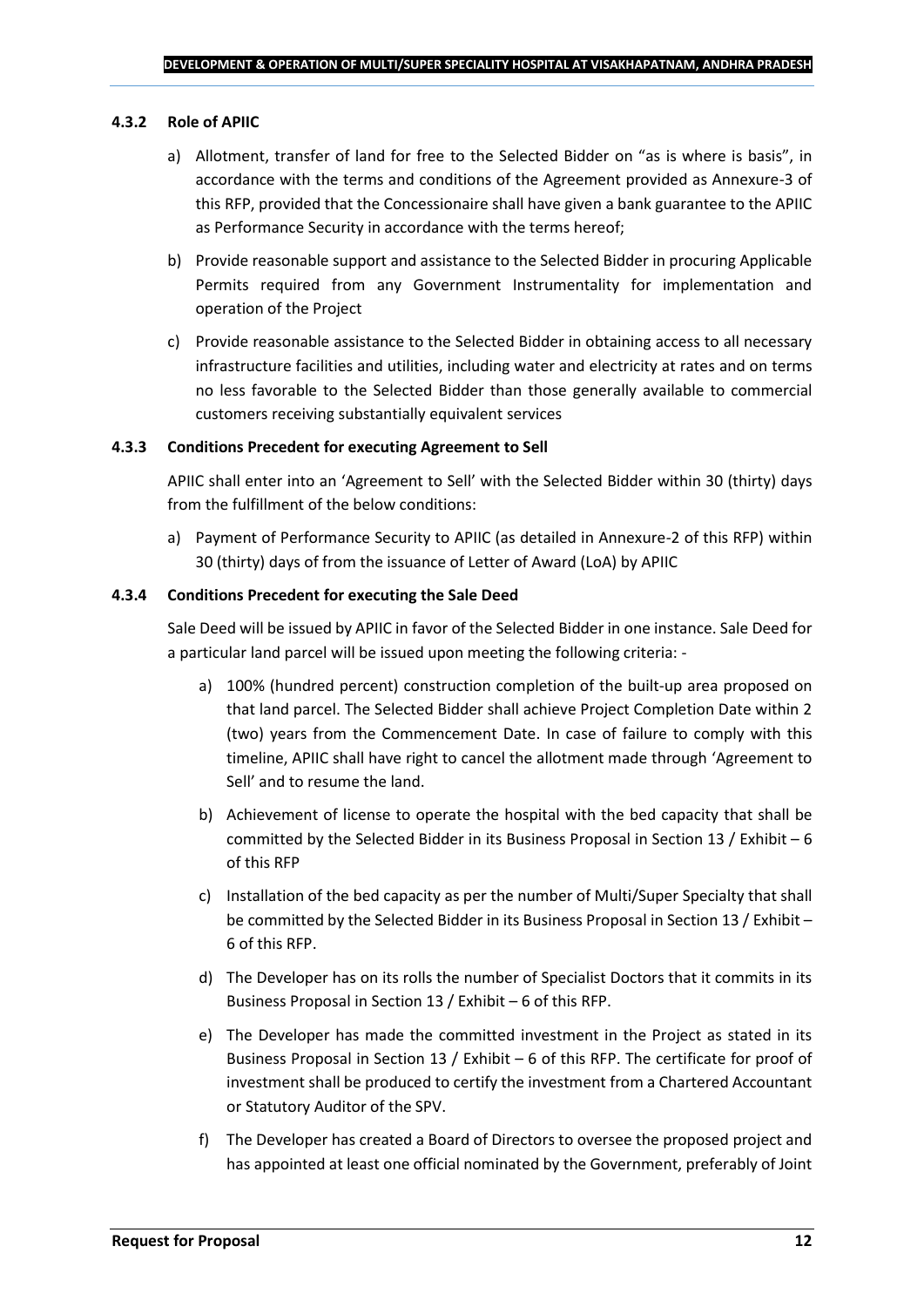Collector or above cadre, as recommended by the Government in the Board of SPV.

- g) The Developer has empaneled with the Dr. YSR Aarogyasri Health Care Trust and committed % of the Bed Capacity stated in the Business Proposal towards patients enrolled through the Dr. YSR Aarogyasri Health Care Scheme
- h) The Project is consistent with all applicable norms of the Andhra Pradesh Allopathic Private Medical Care Establishments (Registration and Regulation) Rules, 2007 published vide Notification No. G.O. Ms. No. 135, Health, Medical and Family Welfare (K2), dated 28.04.2007 and its subsequent modifications, if any

## **4.4 PROJECT CONCEPT**

The basic project concept conceived by APIIC requires the Selected Bidder to develop multi/super specialty hospital as per the terms of this RFP and all items contracted to be created/invested in as per Agreement to be signed with the Selected Bidder. The Bidders shall provide information concerning this as per the format specified in Exhibit-6.

## **4.5 CONFORMANCE TO STANDARDS**

The Selected Bidder shall conform and comply with all relevant laws, rules and regulations including the following:

- Project Design and Layout as approved by Competent Authority.
- Statutory guidelines issued by Central / State / Local Authority (ies) on development of Allopathic Private Medical Care Establishments .
- Compliance with relevant Zoning Regulations.
- Environmental Standards and Pollution Control Norms as laid down by Central / State Pollution Control Board.
- Standards / Restrictions as laid down by the relevant Central / State / Local Authority (ies) for proper treatment and discharge of solid and liquid waste.
- Energy efficient techniques to be utilized in the building design and operation.
- Rainwater management systems should be adopted to recharge ground water and reduce run-off.
- Existing local development controls, under law for the time being in force shall be binding if they are more limiting than the Project Specifications.

## **4.6 APPROVALS AND SUPPORT OF APIIC TO THE PROJECT**

It shall be the responsibility of the Bidder to secure all necessary approvals, sanctions, permits etc. from the concerned authorities for development & operation of the project at their cost and expense and APIIC and Department of Health, Medical and Family Welfare (GoAP) will provide reasonable assistance to the Selected Bidder in obtaining clearances and approvals.

## **4.7 COMMITMENT TO A FAIR AND TRANSPARENT PROCESS**

APIIC is keen to ensure that the process leading to the selection of the Bidder is fair, transparent, efficient, interactive, and protects the confidentiality of the information shared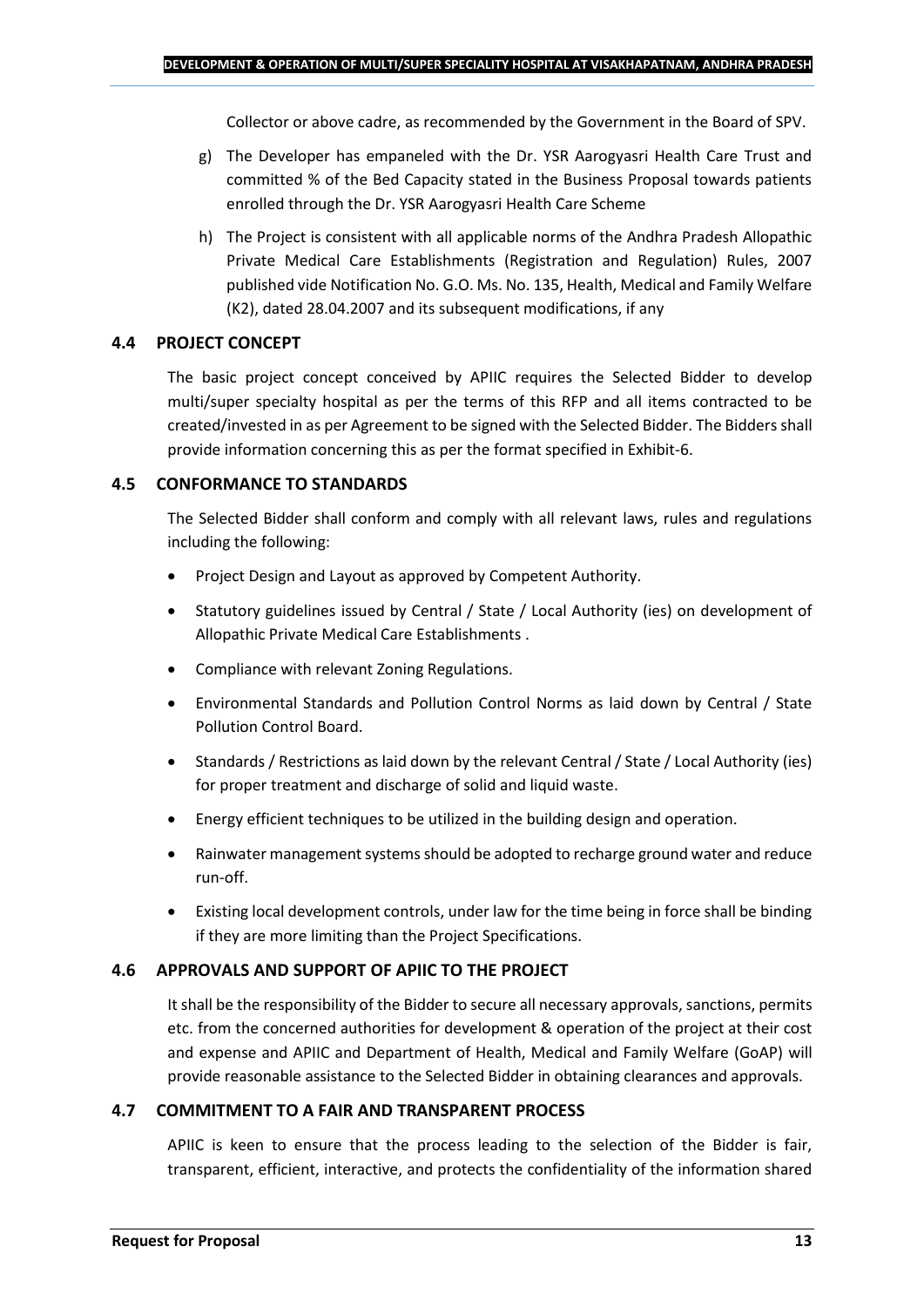by Bidders with it. The selection process has been designed keeping these objectives in mind, and APIIC shall take all steps to ensure that the above objectives are realized.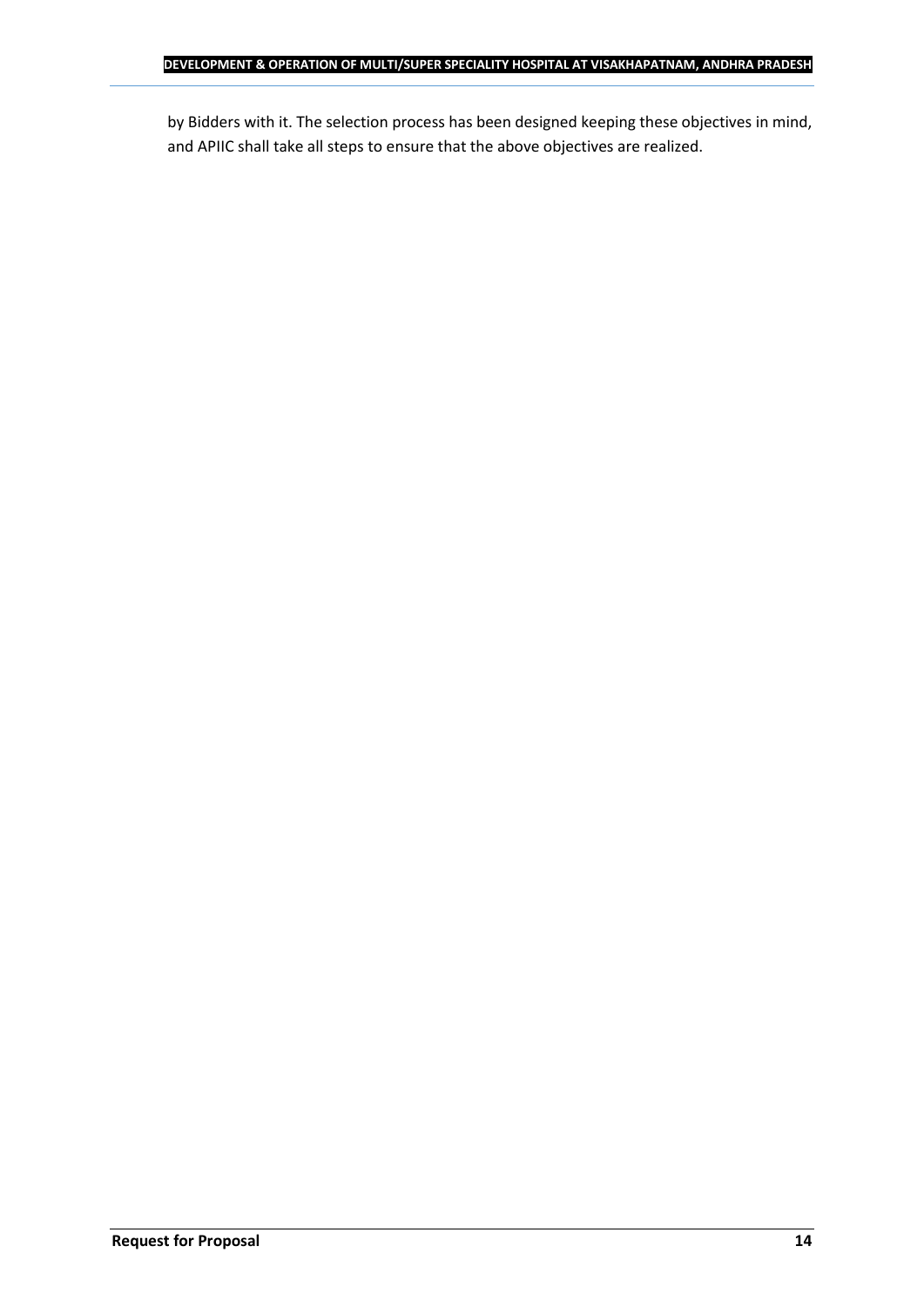## <span id="page-14-0"></span>**5. DESCRIPTION OF THE SELECTION PROCESS**

## **5.1 SELECTION PROCESS**

The submission of Bids by interested parties in response to the Request for Proposal is based on a single cover system as indicated below:

#### Cover: Business Proposal

The Bids received would be subject to a responsiveness check followed by a stepwise evaluation procedure as described below.

#### **5.2 RESPONSIVENESS OF BID**

The Bids submitted by Bidders shall be initially scrutinized to establish "Responsiveness". A Bid may be deemed "Non-responsive" if it does not satisfy any of the following conditions:

- It is not received within the time and date specified.
- It does not include sufficient information for evaluation and/or is not in the formats specified or incomplete in any respect.
- It is not signed and/or sealed in the manner and to the extent indicated in Section 6 of this RFP.
- It is not accompanied by the requisite Bid Processing Fee and/or the valid Bid Security.

Following is the process of Evaluation of Responsive Bids.

#### **5.3 EVALUATION OF BUSINESS PROPOSAL**

The Evaluation Criteria for the Business Proposal and the information to be submitted are detailed in Section 7 of this RFP. The contents of the Business Proposal shall be first examined towards meeting the key requirements from the Applicant i.e.: -

- a. Any individual / public entity / private entity / consortium / not-for-profit organization / Joint Venture or any combination of the above shall be considered as a Bidder who can submit Business Proposal in response to the RFP.
- b. At least ₹100 crore investment in the Project needs to be committed in the Business Proposal.
- c. At least 100 beds in the Project needs to be committed in the Business Proposal. Out of the proposed number of beds, at least 50% of the beds shall be committed for patients availing the benefit under Dr. YSR Aarogyasri scheme.
- d. At least 40% equity contribution from Bidder out of the investment committed in the proposed hospital.
- e. Bidder should propose at least 2 specialty/super-specialty treatment in the proposed hospital.
- f. Timelines committed for 100% operationalizing the Project shall be within a period of 2 years from handing over of possession of land to the Selected Bidder.

All the Bidders who satisfy the above-mentioned criteria, will be termed as a 'Qualified Bidder'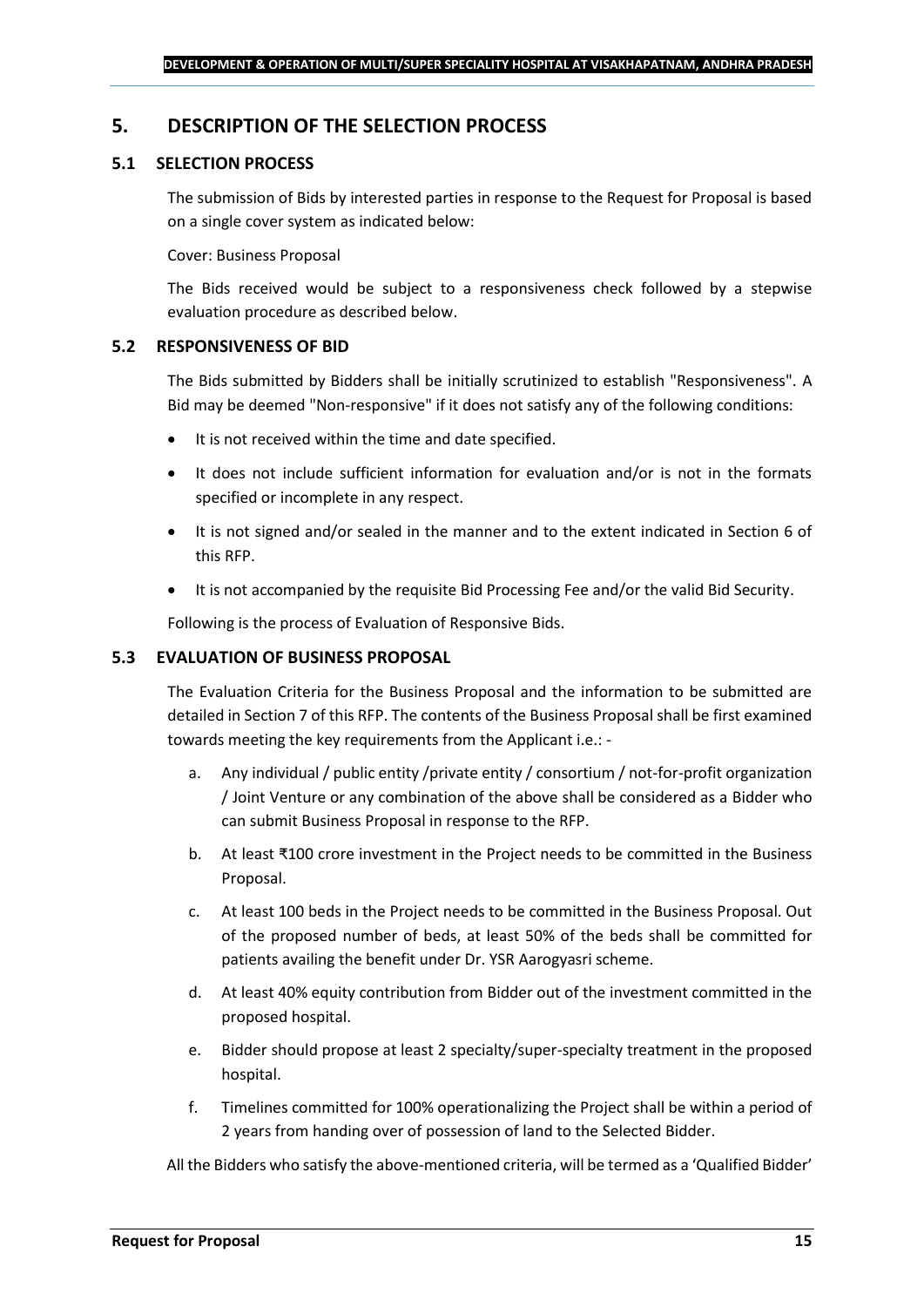and the bids submitted by the Qualified Bidders shall be shortlisted for scoring against the following parameters:

| <b>PARAMETERS</b>                                                                                                                                                                                                                                                                                                                                           | <b>Total Marks - 100</b> |
|-------------------------------------------------------------------------------------------------------------------------------------------------------------------------------------------------------------------------------------------------------------------------------------------------------------------------------------------------------------|--------------------------|
| A. INVESTMENT                                                                                                                                                                                                                                                                                                                                               | Max. Marks - 20          |
| Investment committed of ₹100 crore                                                                                                                                                                                                                                                                                                                          | 0 Mark                   |
| For every additional investment of ₹10 Crore proposed over<br>minimum stipulated investment of ₹100 crore                                                                                                                                                                                                                                                   | 1 Mark                   |
| <b>B. COMMITTED BED CAPACITY</b>                                                                                                                                                                                                                                                                                                                            | Max. Marks - 20          |
| Bed capacity committed for 100 beds                                                                                                                                                                                                                                                                                                                         | 0 Mark                   |
| For every 10 additional beds committed over minimum stipulated<br>bed capacity of 100 beds                                                                                                                                                                                                                                                                  | 1 Mark                   |
| PROPOSED NO. OF DR. YSR AAROGYASRI SCHEME BEDS<br>С. —                                                                                                                                                                                                                                                                                                      | Max. Marks $-25$         |
| For 100% of the bed capacity committed towards Dr. YSR Aarogyasri<br>Scheme                                                                                                                                                                                                                                                                                 | 25 marks                 |
| For bed capacity committed equal to or more than 90% and less<br>than 100 % towards Dr. YSR Aarogyasri Scheme                                                                                                                                                                                                                                               | 20 marks                 |
| For bed capacity committed equal to or more than 80% and less<br>than 90 % towards Dr. YSR Aarogyasri Scheme                                                                                                                                                                                                                                                | 15 marks                 |
| For bed capacity committed equal to or more than 70% and less<br>than 80 % towards Dr. YSR Aarogyasri Scheme                                                                                                                                                                                                                                                | 10 marks                 |
| For bed capacity committed equal to or more than 60% and less<br>than 70 % towards Dr. YSR Aarogyasri Scheme                                                                                                                                                                                                                                                | 05 marks                 |
| For bed capacity committed equal to or more than 50% and less<br>than 60 % towards Dr. YSR Aarogyasri Scheme                                                                                                                                                                                                                                                | 2.5 marks                |
| For bed capacity committed less than 50% towards Dr. YSR<br>Aarogyasri Scheme                                                                                                                                                                                                                                                                               | Disqualified             |
| <b>D. SPECIALTY TREATMENT</b><br>(The 'Selection Committee' shall be the adjudicator of<br>classification of the proposed treatment type by the Bidder as<br>Specialty/Super Specialty for award of marks. The decision of<br>the Committee in this regard shall be final and will hold true for<br>all the bidders who participate in the bidding process) | Max. Marks $-15$         |
| For any two or more-transplant surgical specialty is committed for<br>either kidney, liver, lung, heart or bone marrow                                                                                                                                                                                                                                      | 8 mark                   |
| For any one transplant surgical specialty is committed for either<br>kidney, liver, lung, heart or bone marrow                                                                                                                                                                                                                                              | 5 mark                   |
| For Oncology related specialties/Super specialties                                                                                                                                                                                                                                                                                                          | 4 mark                   |
| For Cardiology related specialties/Super specialties                                                                                                                                                                                                                                                                                                        | 4 mark                   |
| For Neurology related specialties/Super specialties                                                                                                                                                                                                                                                                                                         | 3 mark                   |
| For any other Super Specialty other than in<br>Oncology/Cardiology/Neurology                                                                                                                                                                                                                                                                                | 2 mark                   |
| For any other Specialty other than in<br>Oncology/Cardiology/Neurology                                                                                                                                                                                                                                                                                      | 1 mark                   |
| NO OF SPECIALIST DOCTORS PROPOSED TO BE PERMANENTLY<br>E.<br><b>STATIONED IN THE HOSPITAL</b>                                                                                                                                                                                                                                                               | Max. Marks-20            |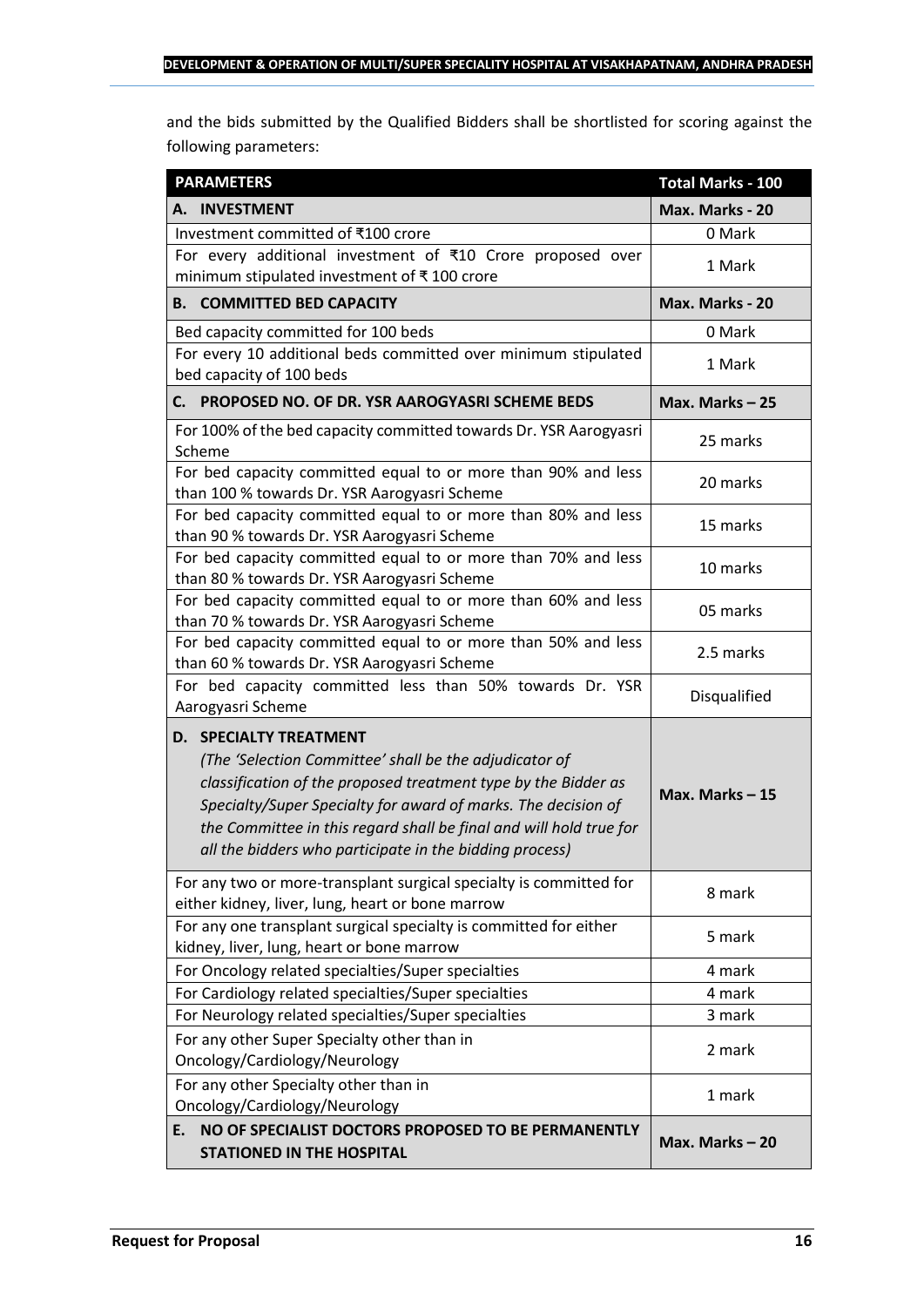#### **DEVELOPMENT & OPERATION OF MULTI/SUPER SPECIALITY HOSPITAL AT VISAKHAPATNAM, ANDHRA PRADESH**

| <b>PARAMETERS</b>                                                                 | <b>Total Marks - 100</b> |
|-----------------------------------------------------------------------------------|--------------------------|
| No. of beds per specialist doctor is equal to or less than 10                     | 20 marks                 |
| No. of beds per specialist doctor is equal to or less than 11 and<br>more than 10 | 15 marks                 |
| No. of beds per specialist doctor is equal to or less than 12 and<br>more than 11 | 10 marks                 |
| No. of beds per specialist doctor is equal to or less than 13 and<br>more than 12 | 5 marks                  |
| No. of beds per specialist doctor is equal to or less than 14 and<br>more than 13 | 2.5 marks                |
| No. of beds per specialist doctor is more than 14                                 | 0 marks                  |

The Qualified Bidder who secures the maximum marks out of 100 shall be the Selected Bidder. Ranking of the 'Qualified Bidders'shall be performed in the descending order of marks secured i.e. the Qualified Bidder who secures the highest marks shall be ranked 1<sup>st</sup>, the Qualified Bidder who scores the next highest marks shall be ranked 2<sup>nd</sup> so on and so forth.

The  $2^{nd}$  and the  $3^{rd}$  ranked Bidder shall be kept in 'Reserve' and upon the sole discretion of the Selection Committee, the  $2^{nd}$  and the  $3^{rd}$  ranked Bidder may be invited to invest in 'Public Interest', if balance land is available in immediate vicinity after allotment to Selected Bidder.

## **5.4 TIMETABLE AND MILESTONES**

| <b>S. No.</b> | <b>Milestones</b>                                                                                                                                                                                              | <b>Envisaged Schedule</b> |
|---------------|----------------------------------------------------------------------------------------------------------------------------------------------------------------------------------------------------------------|---------------------------|
| 1.            | Issuance of RFP                                                                                                                                                                                                | 05-11-2021                |
| 2.            | Last date for receiving queries/clarifications.<br>Bidders who are interested to participate in<br>Pre-Bid Meeting should confirm the same by<br>conformation<br>sending<br>email<br>an<br>(Refer Section 6.3) | 12:00 Hours on 11-11-2021 |
| 3.            | Pre-bid Meeting with prospective bidders<br>through Video Conference (Refer Section 6.3).<br>Link shall be shared with Bidders who have<br>provided email confirmation                                         | 15:00 Hours on 11-11-2021 |
| 4.            | Proposal Due Date - Last date for submission of<br>Proposals/Bids                                                                                                                                              | 15:00 hours on 25-11-2021 |
| 5.            | Opening of Sealed Envelope                                                                                                                                                                                     | 15:30 hours on 25-11-2021 |
| 6.            | Declaration of Selected Bidder                                                                                                                                                                                 | by 15.12.2021             |

In order to enable APIIC meet the target dates, Bidders are requested to respond expeditiously to clarifications, if any, requested during the evaluation process. APIIC will adhere to the above schedule to the extent possible. APIIC, however, reserve the right to modify the same. Intimation to this effect will be posted on the Official Website (http://www.apiic.in/downloads\_tenders.html) for the benefit of all Bidders.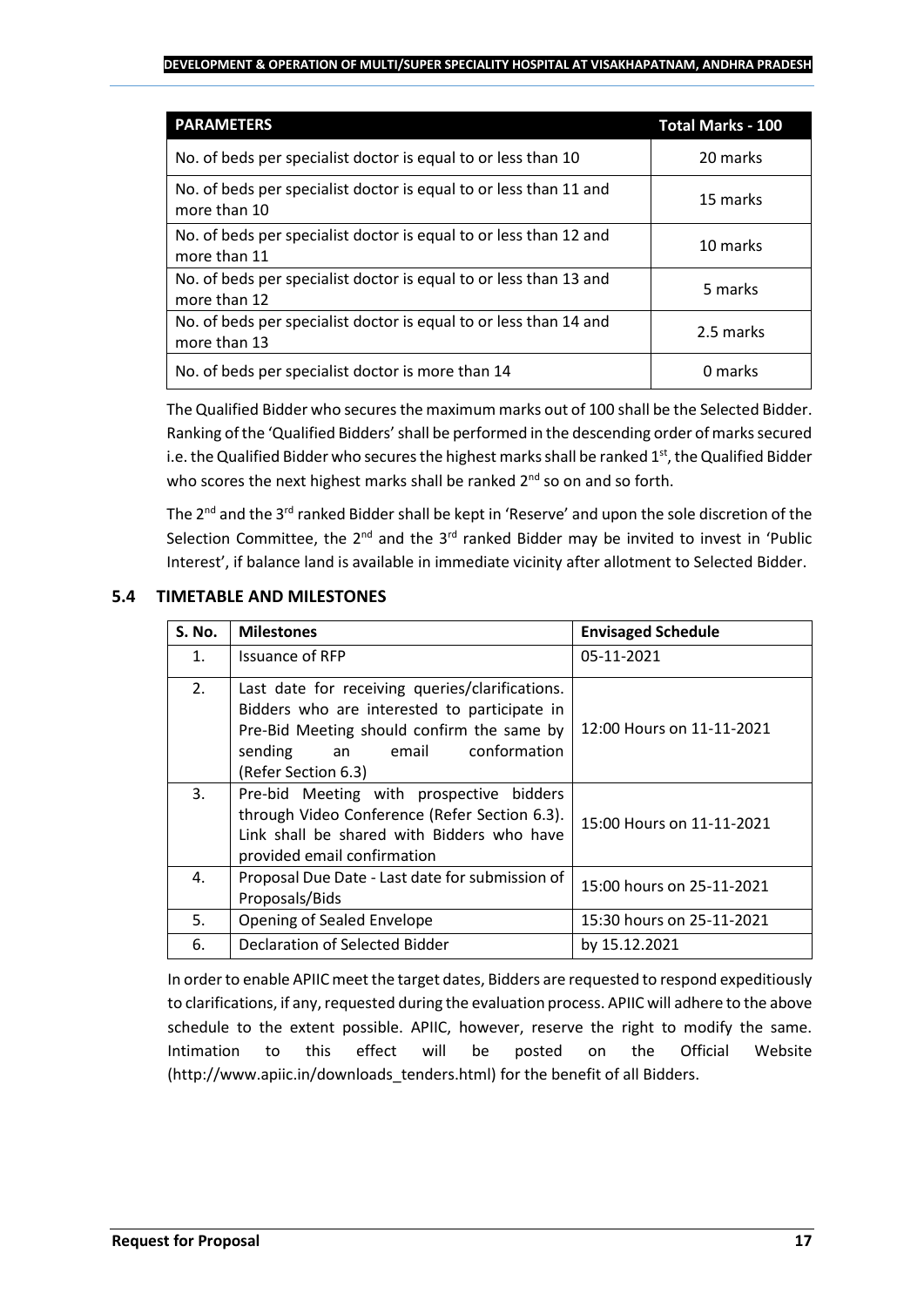## <span id="page-17-0"></span>**6. PROCEDURES TO BE FOLLOWED**

### **6.1 REPLIES TO CLARIFICATIONS**

APIIC shall prepare a response to all the queries received on or before the date mentioned in Section 5.4. APIIC will post the reply to all such queries on the Official Website (specified in Section 5.4) without identifying the source of queries. APIIC reserves the right not to respond to any queries or provide any clarifications, in its sole discretion, and nothing in this RFP shall be construed as obliging APIIC to respond to any question or to provide any clarification.

Bidders are advised that their Bids be completely devoid of any conditions, whatsoever. Conditions, if any, may be addressed in writing before Proposal Due Date mentioned in Section 5.4 of this RFP. In respect of conditions received, the following shall apply:

- 1. APIIC reserves the right not to consider any condition that in the sole discretion of APIIC, is found unacceptable.
- 2. If in APIIC's opinion, certain conditions are acceptable, in whole or in part, the same shall be finalized by APIIC and the "Common Accepted Conditions" will be made available to all Bidders by posting it on the Official Website (specified in Section 5.4 of this RFP).
- 3. In respect of suggestions / alterations proposed in the Project Concept or other aspects of the Project, APIIC will consider them and the result will be made available to all Bidders by posting it on the Official Website (specified in Section 5.4 of this RFP).
- 4. In case any conditions accepted by APIIC has material impact on the proposal, the bidding process will be annulled, and fresh proposals will be invited.

At any time prior to the deadline for submission of Bids, APIIC may, for any reason, whether at its own initiative or in response to clarifications requested by a Bidder, modify the RFP by the issuance of Addendum/ Amendment and posting it on the Official Website (specified in Section 5.4 of this RFP).

## **6.2 ENQUIRIES & CLARIFICATIONS**

Enquiries, if any, shall be addressed to:

**Sri. CHSS Prasad,** Engineer-in-Chief Andhra Pradesh Industrial Infrastructure Corporation Limited 9 th floor, APIIC Towers, Plot No. 1, IT Park, Mangalagiri, Guntur - 522503 Phone No.: (+91)95050 15007 Email: engineer-in-chief@apiic.in

#### **6.3 PRE-BID MEETING**

Pre-Bid meeting of the Bidders shall be convened at the designated date and time. Bidders who are interested to participate in Pre-Bid Meeting should confirm the same by sending an email conformation to the email IDs provided at Section 6.2 of this RFP. The email confirmation shall be sent or before the date mentioned in Section 5.4 of this RFP. Invitation to the meeting will be sent against the receipt of email conformation only. Pre-Bid meeting will be conducted in video conference mode only.

During the course of Pre-Bid meeting, the Bidders will be free to seek clarifications and make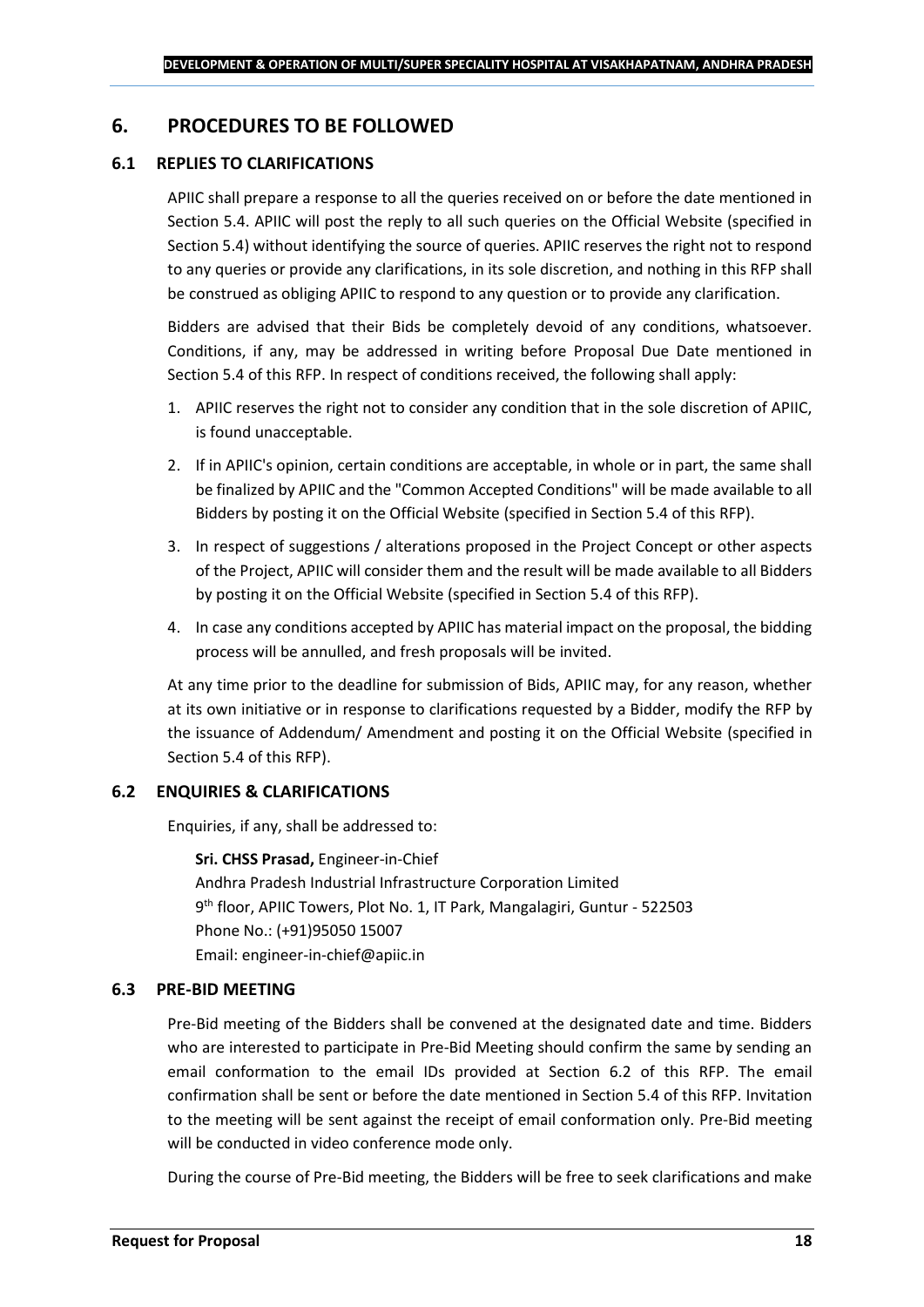suggestions for consideration of APIIC. APIIC shall endeavor to provide clarifications and such further information as it may, in its sole discretion, consider appropriate for facilitating a fair, transparent and competitive Bidding Process.

#### **6.4 SITE VISIT AND SURVEY**

Bidders may prior to submitting their Bid for the Project, visit and inspect the site of the Project and its surroundings at their own expense and obtain and ascertain for themselves, at their own responsibility, all technical data, market data and any other information necessary for preparing their Bids including, inter alia, the actual nature and conditions at the site, availability of materials, stores, labour, probable sites for labour camps, etc. and the extent of lead and lift required for the execution of the work over the entire duration of the construction period, after taking into account the local conditions, traffic restrictions, obstructions in work, if any, etc.

For the above purpose, APIIC will endorse prospective Bidders' request for permission for a site visit. APIIC may or may not depute a representative to accompany the Bidder. The Bidders shall be responsible for all arrangements and shall release and indemnify APIIC and/or its agents from and against all liability in respect thereof and shall be responsible for any personal injury, loss of or damage to property or any other loss, damage, costs or expenses, however caused, which, but for the exercise of such permission, would not have arisen.

The Bidders shall be deemed to have full knowledge of the site, whether physically inspected or not.

#### **6.5 SUBMISSION OF THE BID**

#### **6.5.1 Cover: Technical Proposal**

The information to be submitted by the Bidders in its Proposal is described in Section 7 of this RFP.

The Bidder shall place one (1) original + one (1) copy of its Proposal in a sealed envelope, which shall be inscribed as under:

#### **"Cover - Proposal**

**Submitted by: \_\_\_\_\_\_\_\_\_\_\_\_\_\_\_\_\_\_\_\_\_\_\_\_\_\_\_\_\_\_\_\_\_\_\_\_\_\_. (Name of Bidder)"**

## **6.5.2 Submission of the Bid**

The cover of the Bid organized as above, shall be placed in a sealed outer envelope with the following inscription:

**"RFP for Selection of Developer of Development & Operation of Multi/Super Specialty Hospital at Visakhapatnam, Andhra Pradesh"**

Name of the Bidder: **We are also asset to a set of the Bidder:** 

The cover should be addressed to: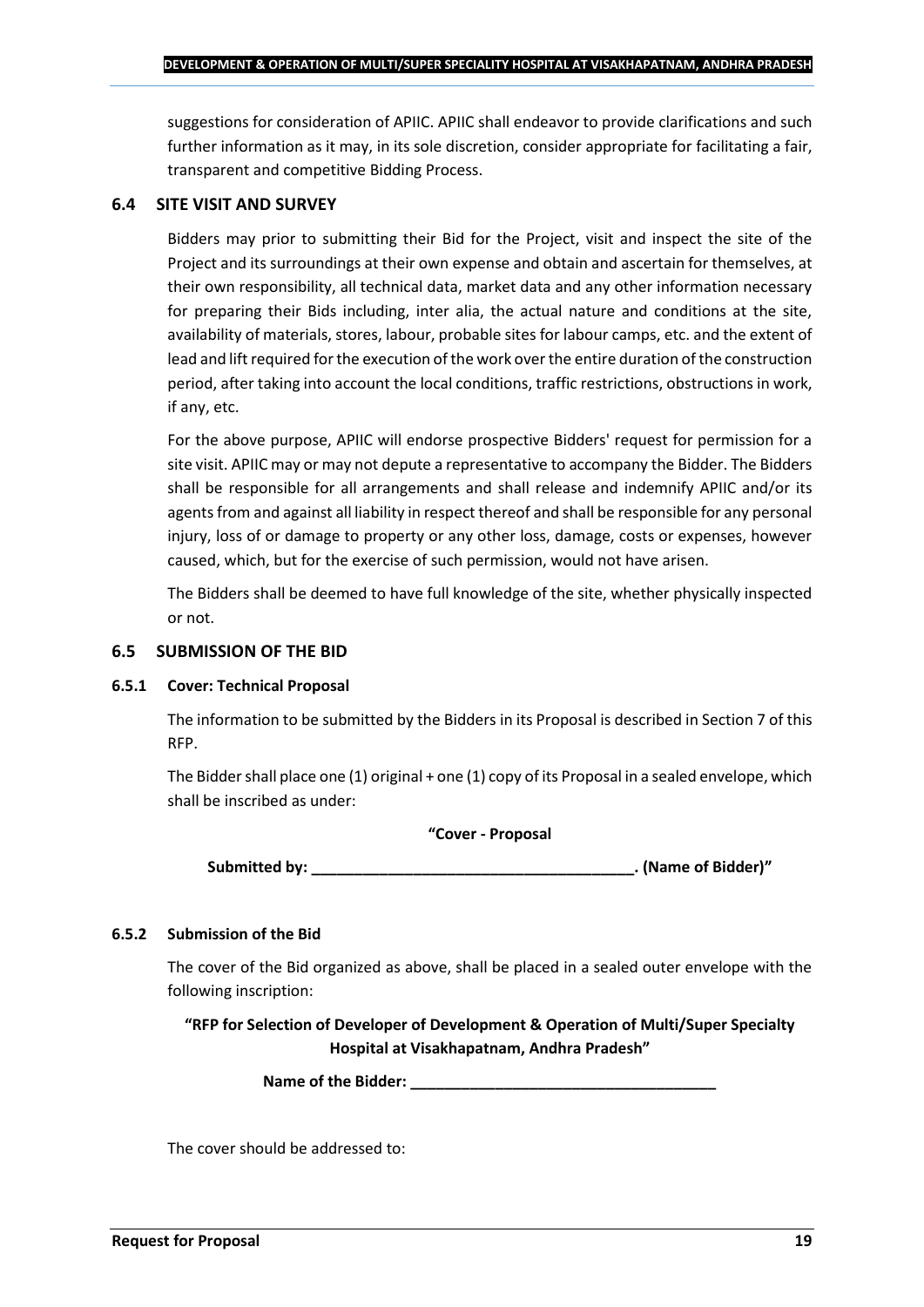Sri. CHSS Prasad, Engineer-in-Chief Andhra Pradesh Industrial Infrastructure Corporation Limited 9 th floor, APIIC Towers, Plot No. 1, IT Park, Mangalagiri, Guntur – 522503 Phone No.: (+91)95050 15007 Email: engineer-in-chief@apiic.in

The envelope shall bear on top, the following:

#### **"Do not open, except in presence of the Authorized Person of APIIC"**

If the envelope is not sealed and marked as instructed above, APIIC assumes no responsibility for the misplacement or premature opening of the contents of the Proposal submitted and consequent losses, if any, suffered by the Bidder.

The Bidder can submit the Bid by registered post/ courier or submit the Bid in person, so as to reach the designated address by the time and date stipulated in Section 5.4 of this RFP. APIIC shall not be responsible for any delay in submission of the Bids. Any Bid received by APIIC after the deadline for submission of the Bids stipulated in Section 5.4 of this RFP shall not be opened.

#### **6.6 INITIALLING OF THE BIDS**

Each page of the Bid should be initialed by the Authorized Representative and Signatory of the Bidding Entity/ Bidding Consortium.

#### **6.7 INSTRUCTIONS TO BIDDERS**

All Bidders should note the following:

- 1. Bids that are incomplete in any respect or those that are not consistent with the requirements as specified in this Request for Proposal or those that do not contain the Covering Letter or Letters of Acceptance as per the specified formats may be considered non-responsive and may be liable for rejection.
- 2. Strict adherence to formats, wherever specified, is required. Non-adherence to formats may be a ground for declaring the Bid non-responsive.
- 3. For a Bidding Consortium, the Bid submitted by the Consortium should contain signed letters submitted by each of the Consortium Members, stating that the entire Bid has been examined and each key element of the Bid is agreed to, in the format as specified in Exhibit-2.
- 4. In case a Bidding Consortium is identified as the Selected Bidder, the Lead Member shall continue to remain the representative of the Developer and shall be responsible to APIIC for the fulfilment of all contractual obligations binding on the Developer.
- 5. All communications and information should be provided in writing and in English language only.
- 6. The metric system shall be followed for all units of measurement.
- 7. All communication and information provided should be legible, and wherever the information is given in figures, the same should also be mentioned in words. In case of conflict between amounts stated in figures and words, the amount stated in words will be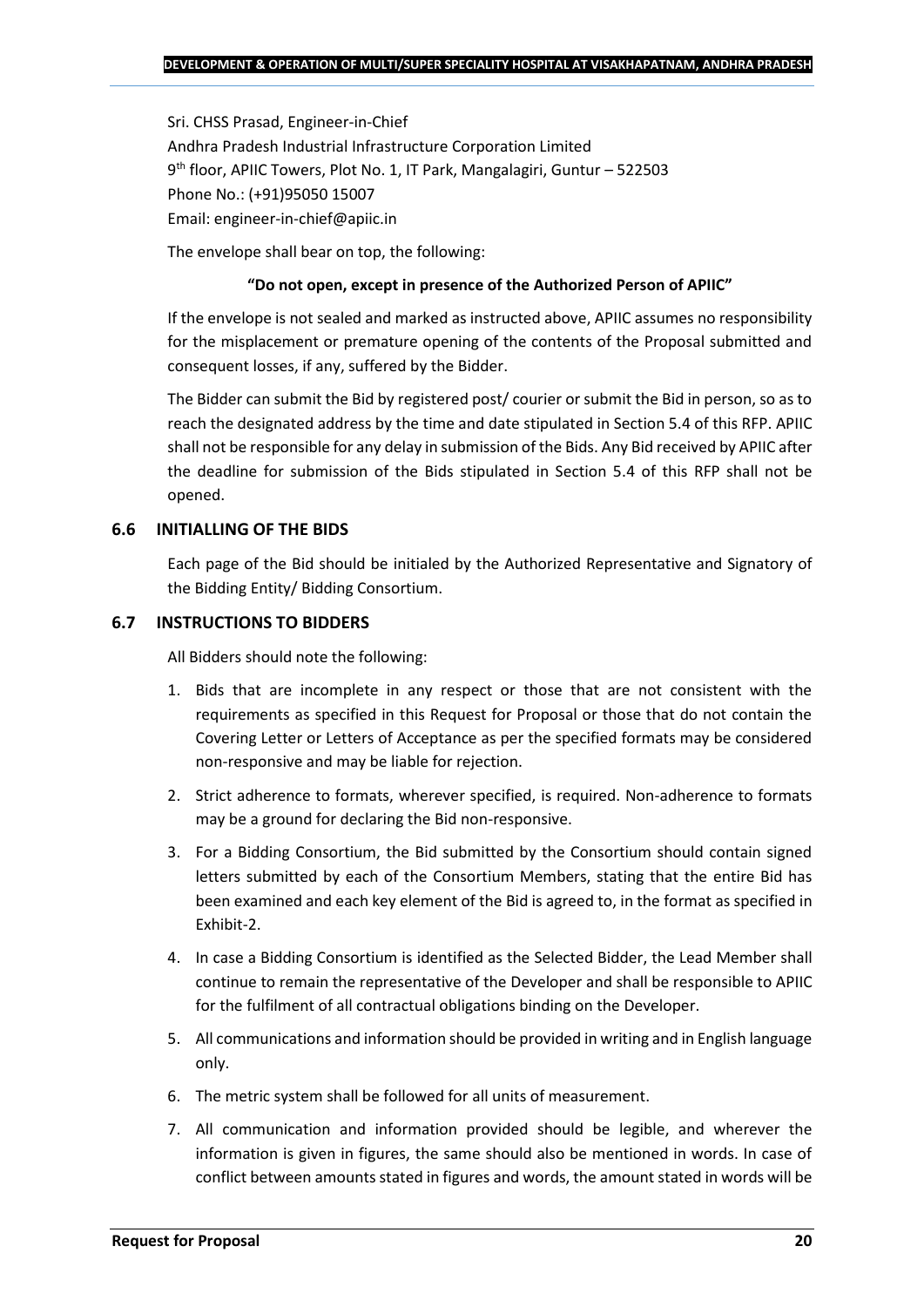taken as correct.

- 8. No change in or supplementary information to a Bid shall be accepted once submitted. However, APIIC reserves the right to seek additional information from the Bidders, if found necessary during the course of evaluation of the Bid. In case of non-submission, incomplete submission or delayed submission of such additional information or clarifications sought by APIIC, the Bid would be evaluated solely on the basis of the available information.
- 9. The Bids shall be evaluated as per the criteria specified in this RFP. However, within the broad framework of the evaluation parameters as stated in the Request for Proposal, APIIC reserves the right to make modifications to the stated evaluation criteria, which would be uniformly applied, to all the Bidders.
- 10. The Bidder should designate one person (**"Authorized Representative and Signatory"**) authorized to represent the Bidder in its dealings with APIIC. The **"Authorized Representative and Signatory"** shall hold the Power of Attorney and be authorized to perform all tasks including but not limited to providing information, responding to enquiries, entering into contractual commitments on behalf of the Bidder etc. The Covering Letter submitted by the Bidder shall be signed by the Authorized Signatory and shall bear the stamp of the entity thereof.
- 11. The Bid (and any additional information requested subsequently) shall also bear the initials of the Authorized Signatory and stamp of the entity thereof on each page of the Bid.
- 12. For a Bidding Consortium, no change in the membership of the consortium, in responsibilities or in equity commitments of any Consortium Member whose strengths are being credited for evaluation, shall be permitted after submission of the Bid.
- 13. The Bidder / Consortium should commit to hold at least 76% (seventy six percent) of the aggregate shareholding of the Developer at least till the fifth anniversary of the Project Completion Date. The equity may be brought down to 51% (fifty one percent) with the prior approval of APIIC. In case of Consortium,
	- (i) The Technical Member would be required to commit to hold a minimum equity stake equal to 26% (twenty six percent) of the aggregate shareholding of the Developer at least till the fifth anniversary of Project Completion Date.
	- (ii) The Financially Significant Consortium Member would be required to commit to hold a minimum equity stake equal to 26% (twenty six percent) of the aggregate shareholding of the Developer, at least till the fifth anniversary of Project Completion Date.
	- (iii) In case the Technical Member is also a Financially Significant Consortium Member, then such member is required to commit to hold a minimum equity stake equal to 26% (twenty six percent) of the aggregate shareholding of the Developer, at least till the fifth anniversary of Project Completion Date.
	- (iv) In any case, notwithstanding the above, the Lead Member, shall not be allowed to change its equity contribution, if it results in its equity holding becoming less than 51%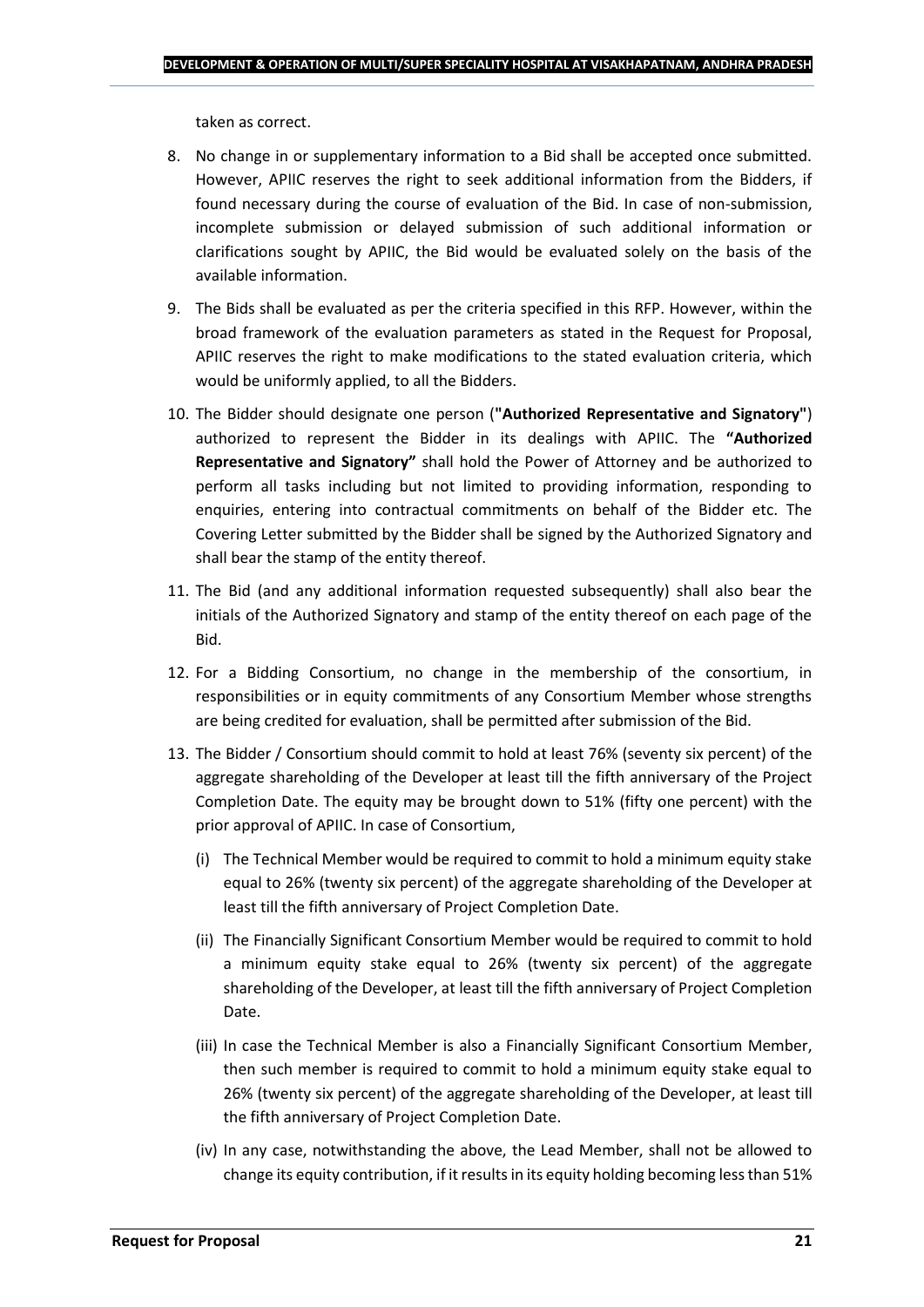(fifty one percent) at any time till the fifth anniversary of Project Completion Date.

- 14. APIIC reserves the right to vet and verify any or all information submitted by the Bidder.
- 15. If any claim made or information provided by the Bidder in the Bid or any information provided by the Bidder in response to any subsequent query by APIIC, is found to be incorrect or is a material misrepresentation of facts, then the Bid will be liable for rejection. Mere clerical errors or bona-fide mistakes may be treated as an exception at the sole discretion of APIIC and if APIIC is adequately satisfied.
- 16. The Selected Bidder would be required to form a Special Purpose Vehicle of the nature of the 'Developer' as was defined in the Section 3.9 of this RFP for the implementation and operations of the project.
- 17. The Bidder shall be responsible for all the costs associated with the preparation of the Bid. APIIC shall not be responsible in any way for such costs, regardless of the conduct or outcome of this process.
- 18. A Bidder shall not have a conflict of interest (the **"Conflict of Interest"**) that affects the bidding process. Any Bidder found to have a Conflict of Interest shall be disqualified. In the event of disqualification, APIIC shall be entitled to forfeit and appropriate the Bid Security or the Performance Security paid by the Selected Bidder, as the case may be, as mutually agreed genuine pre-estimated loss and damage likely to be suffered and incurred by APIIC and not by way of penalty for, inter alia, the time, cost and effort of APIIC, including consideration of such Bidder's proposal (the **"Damages"**), without prejudice to any other right or remedy that may be available to APIIC under the Bidding Documents and/ or the Agreement or otherwise. Without limiting the generality of the above, a Bidder shall be deemed to have a Conflict of Interest affecting the bidding process, if:
	- i. the Bidder, its Consortium Member or Associate (or any constituent thereof) and any other Bidder, its Consortium Member or any Associate thereof (or any constituent thereof) have common controlling shareholders or other ownership interest; provided that this disqualification shall not apply in cases where the direct or indirect shareholding of a Bidder, its Consortium Member or an Associate thereof (or any shareholder thereof having a shareholding of more than 5% (five percent) of the paid up and subscribed share capital of such Bidder, Consortium Member or Associate, as the case may be) in the other Bidder, its Consortium Member or Associate, is less than 5% (five per cent) of the subscribed and paid up equity share capital thereof; provided further that this disqualification shall not apply to any ownership by a bank, insurance company, pension fund or a public financial institution referred to in sub-section (72) of section 2 of the Companies Act, 2013. For the purposes of this Section 6.6.(19), indirect shareholding held through one or more intermediate persons shall be computed as follows: (a) where any intermediary is controlled by a person through management control or otherwise, the entire shareholding held by such controlled intermediary in any other person (the **"Subject Person"**) shall be taken into account for computing the shareholding of such controlling person in the Subject Person; and (b) subject always to sub-section (a) above, where a person does not exercise control over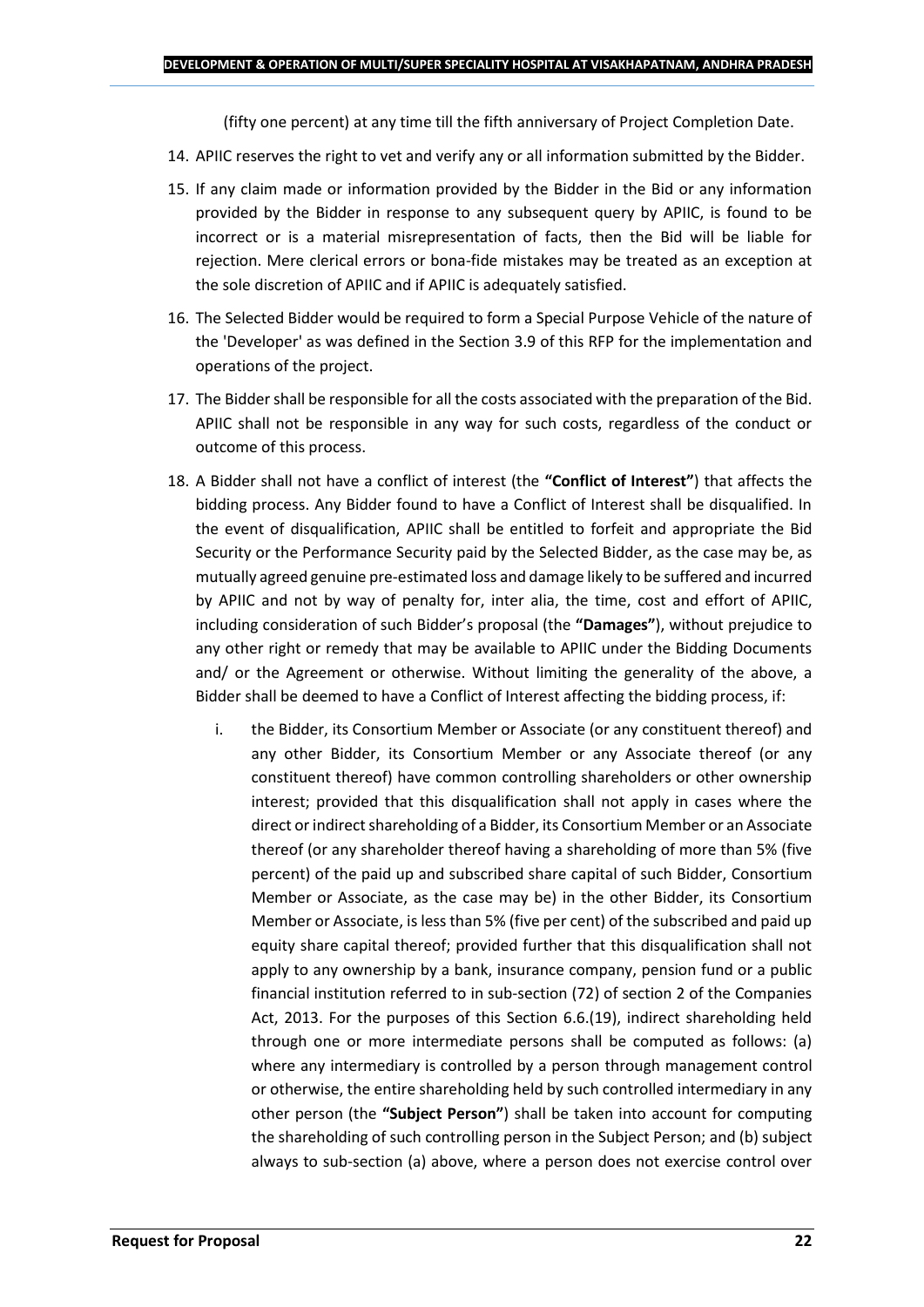an intermediary, which has shareholding in the Subject Person, the computation of indirect shareholding of such person in the Subject Person shall be undertaken on a proportionate basis; provided, however, that no such shareholding shall be reckoned under this sub-section (b) if the shareholding of such person in the intermediary is less than 26% of the subscribed and paid up equity shareholding of such intermediary; or

- ii. a constituent of such Bidder is also a constituent of another Bidder; or
- iii. such Bidder, its Consortium Member or any Associate thereof receives or has received any direct or indirect subsidy, grant, concessional loan or subordinated debt from any other Bidder, its Consortium Member or Associate, or has provided any such subsidy, grant, concessional loan or subordinated debt to any other Bidder, its Consortium Member or any Associate thereof; or
- iv. such Bidder has the same legal representative for purposes of this Bid as any other Bidder; or
- v. such Bidder, or any Associate thereof, has a relationship with another Bidder, or any Associate thereof, directly or through common third party/ parties, that puts either or both of them in a position to have access to each other's information about, or to influence the Bid of either or each other; or
- vi. such Bidder or any Associate thereof has participated as a consultant to APIIC in the preparation of any documents, design or technical specifications of the Project.

For purposes of this RFP, Associate means, in relation to the Bidder, a person who controls, is controlled by, or is under the common control with such Bidder, or is deemed or published as an **"Associate Office"**; or has a formal arrangement such as tie up for client referral or technology sharing, joint venture with the Bidder (the **"Associate"**); provided, however, that if the Bidder has any formal arrangement such as consortium membership in a consortium of advisers/ consultants for a particular assignment/ project, not being this project, with any other person, then such other person shall not be treated to be an Associate of the Bidder solely due to the reason of forming such consortium. As used in this definition, the expression **"control"**  means, with respect to a person which is a company or corporation, the ownership, directly or indirectly, of more than 50% (fifty percent) of the voting shares of such person, and with respect to a person which is not a company or corporation, the power to direct the management and policies of such person by operation of law or by contract.

## **6.8 FRAUD AND CORRUPT PRACTICES**

The Bidders and their respective officers, employees, agents and advisers shall observe the highest standard of ethics during the bidding process and subsequent to the issue of the Letter of Award (LoA) and during the subsistence of the Agreement. Notwithstanding anything to the contrary contained herein, or in the LoA or the Agreement, APIIC may reject a Bid, withdraw the LoA, or terminate the Agreement, as the case may be, without being liable in any manner whatsoever to the Bidder or Selected Bidder, as the case may be, if it determines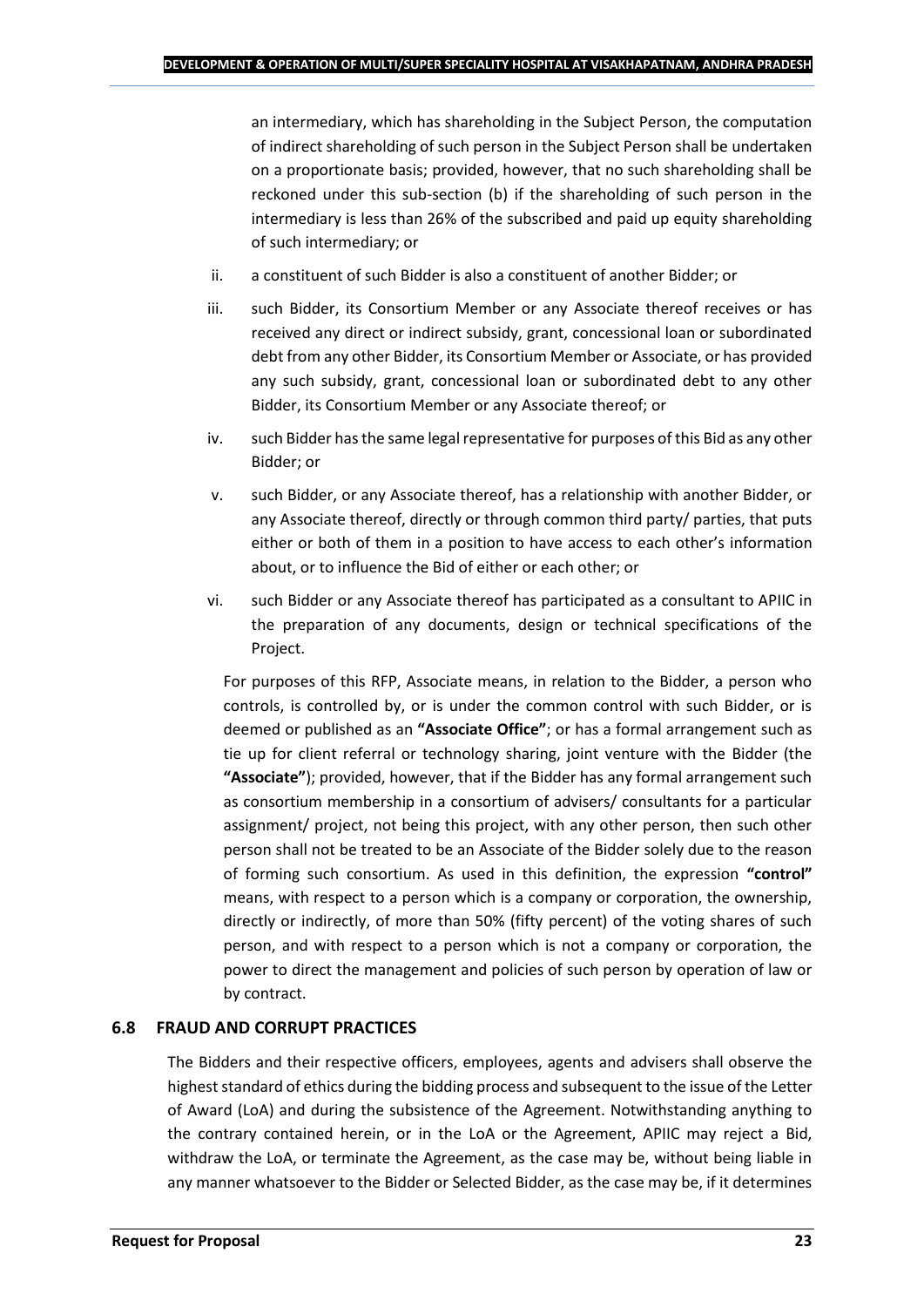that the Bidder or Selected Bidder, as the case may be, has, directly or indirectly or through an agent, engaged in corrupt practice, fraudulent practice, coercive practice, undesirable practice, false statement, misrepresentation, restrictive practice in the bidding process or has violated the terms of the Bid. In such an event, APIIC shall be entitled to cancel the Bid and forfeit and appropriate the Bid Security or the Performance Security paid by the Selected Bidder, as the case may be, as Damages, without prejudice to any other right or remedy that may be available to APIIC under the Bidding Documents and/or the Agreement, or otherwise. In such an event, the Bidder will not be entitled to any compensation whatsoever, or refund of any other amount.

Without prejudice to the rights of APIIC hereinabove and the rights and remedies which APIIC may have under the LoA or the Agreement, or otherwise if a Bidder or Selected Bidder, as the case may be, is found by APIIC to have directly or indirectly or through an agent, engaged or indulged in any corrupt practice, fraudulent practice, coercive practice, undesirable practice or restrictive practice during the bidding process, or after the issue of the LoA or the execution of the Agreement, such Bidder or Selected Bidder, as the case may be, shall not be eligible to participate in any tender or RFP issued by APIIC during a period of 2 (two) years from the date such Bidder or Selected Bidder, as the case may be, is found by APIIC to have directly or indirectly or through an agent, engaged or indulged in any corrupt practice, fraudulent practice, coercive practice, undesirable practice or restrictive practices, as the case may be.

For the purposes of this Section 6.8, the following terms shall have the meaning hereinafter respectively assigned to them:

- (a) **"corrupt practice"** means the offering, giving, receiving, or soliciting, directly or indirectly, of anything of value to influence the actions of any person connected with the bidding process (for avoidance of doubt, offering of employment to or employing or engaging in any manner whatsoever, directly or indirectly, any official of APIIC who is or has been associated in any manner, directly or indirectly, with the bidding process or the LoA or has dealt with matters concerning the Agreement or arising therefrom, before or after the execution thereof, at any time prior to the expiry of one year from the date such official resigns or retires from or otherwise ceases to be in the service of APIIC, shall be deemed to constitute influencing the actions of a person connected with the bidding process);
- (b) **"fraudulent practice"** means a misrepresentation or omission of facts or suppression of facts or disclosure of incomplete facts, to influence the bidding process.
- (c) **"coercive practice"** means impairing or harming, or threatening to impair or harm, directly or indirectly, any person or property to influence any person's participation or action in the bidding process;
- (d) **"undesirable practice"** means (i) establishing contact with any person connected with or employed or engaged by APIIC with the objective of canvassing, lobbying or in any manner influencing or attempting to influence the bidding process; or (ii) having a Conflict of Interest; and
- (e) **"restrictive practice"** means forming a cartel or arriving at any understanding or arrangement among Bidders with the objective of restricting or manipulating a full and fair competition in the bidding process.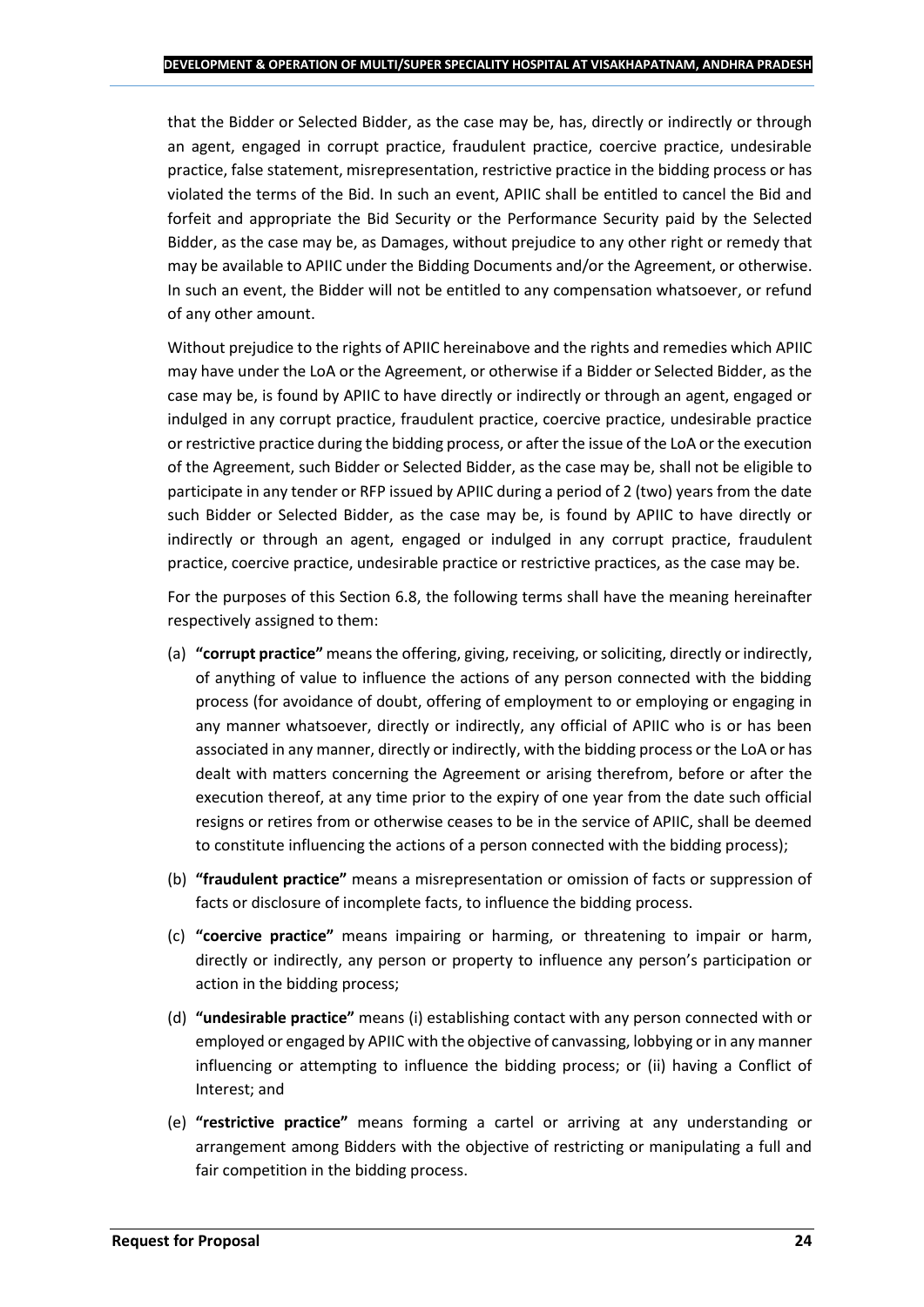#### **6.9 VALIDITY OF TERMS OF THE BID**

Each Bid shall indicate that it is a firm and irrevocable offer and shall remain valid and open for a period of not less than 6 (six) months from the last date for submission of the Bid. Nonadherence to this requirement may be a ground for declaring the Bid as non-responsive. However, APIIC may solicit the Bidder's consent for extension of the period of validity. Requests for additional Information or for extension of validity are procedural and do not indicate qualification of the Bidder in the process. The Bidder agrees to reasonably consider such a request. The request and response shall be in writing. A Bidder accepting APIIC's request for extension of validity shall not be permitted to modify his Bid in any other respect.

#### **6.10 FEES AND DEPOSITS TO BE PAID BY THE BIDDERS**

#### **6.10.1 Bid Processing Fee**

Bidders are requested to pay a non-refundable Bid Processing Fee for an amount specified in the **Annexure-2** of this RFP. This will be paid in the form of a Demand Draft Payable to APIIC and must accompany Cover 1. Bids that are not accompanied by the above bid-processing fee shall be rejected by APIIC as non-responsive.

#### **6.10.2 Bid Security**

Bidders are required to submit a Bid Security for an amount specified in the Annexure-2 of this RFP valid for 6 (six) months from the last date for submission of the Bid and shall accompany Cover 1. The Bid Security shall be in the form of a Bank Guarantee from any Scheduled Bank. In case of Foreign Bidders, the Bank Guarantee shall have to be from the corresponding local branch of the Foreign Bank. The form of the Bank Guarantee shall be as per the Format indicated in Exhibit-3.

Bids, which are not accompanied by the above bid security, shall be rejected by APIIC as nonresponsive. APIIC shall reserve the right to forfeit the Bid Security (by invoking the Bank Guarantee) under the following circumstances:

- a) If the Bidder engages in a corrupt practice, fraudulent practice, coercive practice, undesirable practice or restrictive practice as specified in Section 6.8 of this RFP;
- b) If the Bidder withdraws the bid at any time during the stipulated period of Bid validity as per Section 6.9 of this RFP (or as may be extended)
- c) If the Bidder, for the period of Bid validity: (i) In APIIC's opinion, commits a material breach of any of the terms and/or conditions contained in the RFP and/or subsequent communication from APIIC in this regard and/or (ii) Fails or refuses to execute the Letter of Award (in the event of the award of the Project to it) and/or (iii) Fails or refuses to pay the Performance Security within the stipulated time and/or (iv) Fails or refuses to sign the Agreement.

The Bid Security of the unsuccessful Bidders can cease to be in force after 30 (thirty) days following the announcement of award of the Project to the Selected Bidder and the issuance of the Letter of Award.

The Bid Security of the Selected Bidder shall be returned on issuance of Letter of Award as specified in the Annexure-2 of this RFP.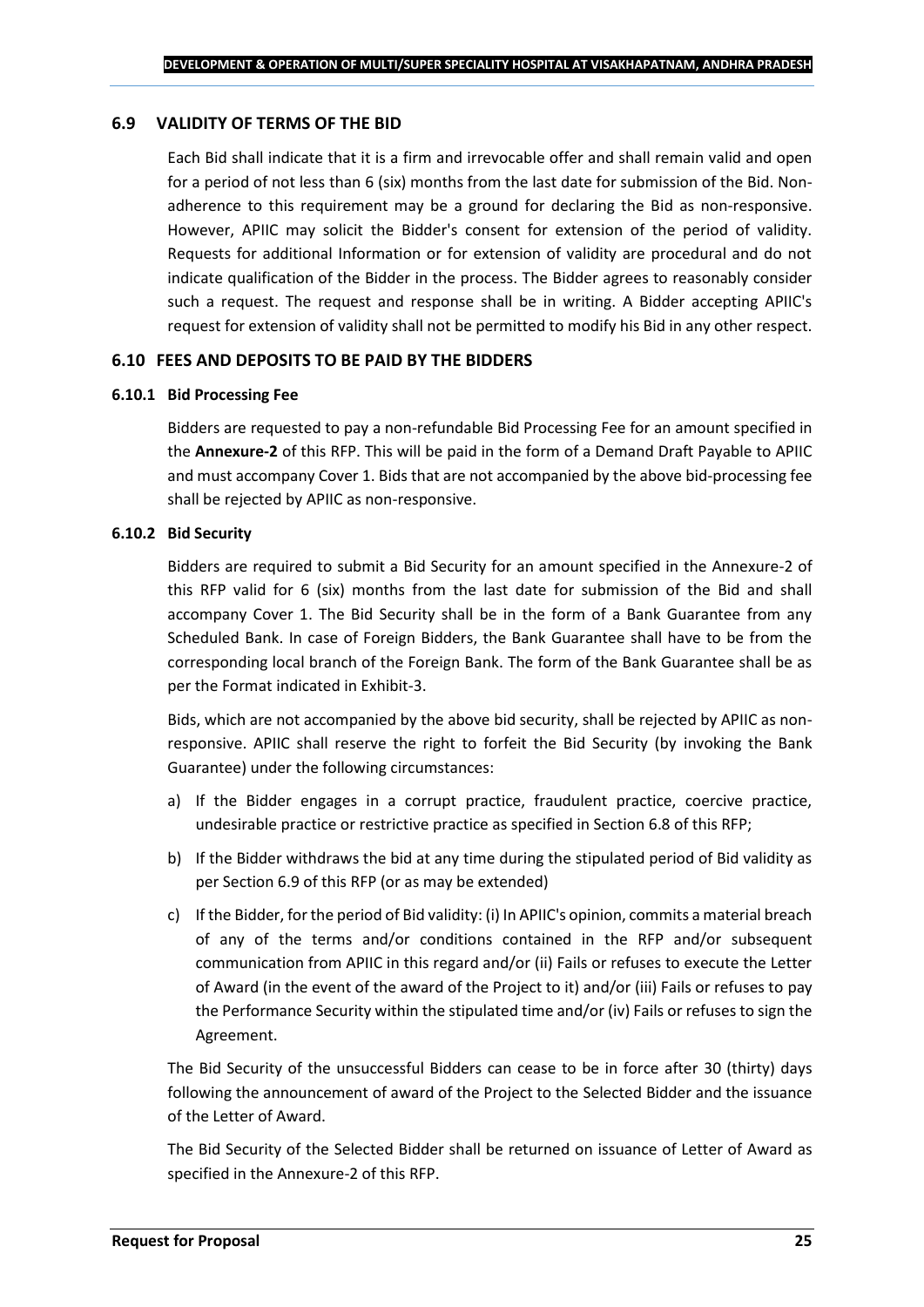## <span id="page-25-0"></span>**7. COVER: TECHNICAL PROPOSAL EVALUATION**

## **7.1 THE OBJECTIVE OF THE TECHNICAL EVALUATION**

The objective of the Technical evaluation is to check whether the Bidder:

- Committed at least ₹100 crore investment in the proposed hospital in its Proposal
- Committed to operationalize at least 100 beds in the proposed hospital in its Proposal
- Has proposed at least 2 specialty/super-specialty treatment in the proposed hospital.
- Has proposed at least 40% equity contribution in the financing of the proposed project
- If any Bidder fails to satisfy even one of the above-mentioned criteria, then it shall be disqualified. All the Bidders who shall meet the above stated criteria shall be shortlisted for scoring to identify the Selected Bidder

## **7.2 ELIGIBILITY CRITERIA**

#### **7.2.1 Entities Eligible to bid for the project**

The following entities would be eligible to bid for the project either individually or as a Consortium.

- Individuals
- Proprietorship Firm
- Partnership Firm
- Private Limited Company
- Public Limited Company
- Not for Profit organizations
- Trusts
- Joint Venture
- **Consortium**

However, the conditions prescribed in this RFP apply to the Bidding Entity or the Bidding Consortium.

#### **7.3 TECHNICAL PROPOSAL: INFORMATION FORMATS**

#### **7.3.1 INFORMATION TO BE SUBMITTED WITH THE BID:**

- (i) Bid Processing Fee for an amount specified in the Annexure-2 of this RFP;
- (ii) Covering Letter as per the format given in Exhibit-1;
- (iii) For a Bidding Consortium, Letter of Acceptance from Consortium members as per format given in Exhibit-2;
- (iv) Bid security as per the format given in Exhibit-3;
- (v) Description of the Bidder as per the format given in Exhibit-4;
- (vi) Memorandum of Understanding incorporating the Principles listed in Exhibit-5;
- (vii) Information submission as per format given in Exhibit-6.
- (viii) Performance Security as given in Exhibit-7

#### **7.3.2 BUSINESS PROPOSAL: EVALUATION CRITERIA**

The objective of the Business Proposal is to ascertain the profile of the Bidder and to assess the plan of the Bidder for execution of proposed project which can be evaluated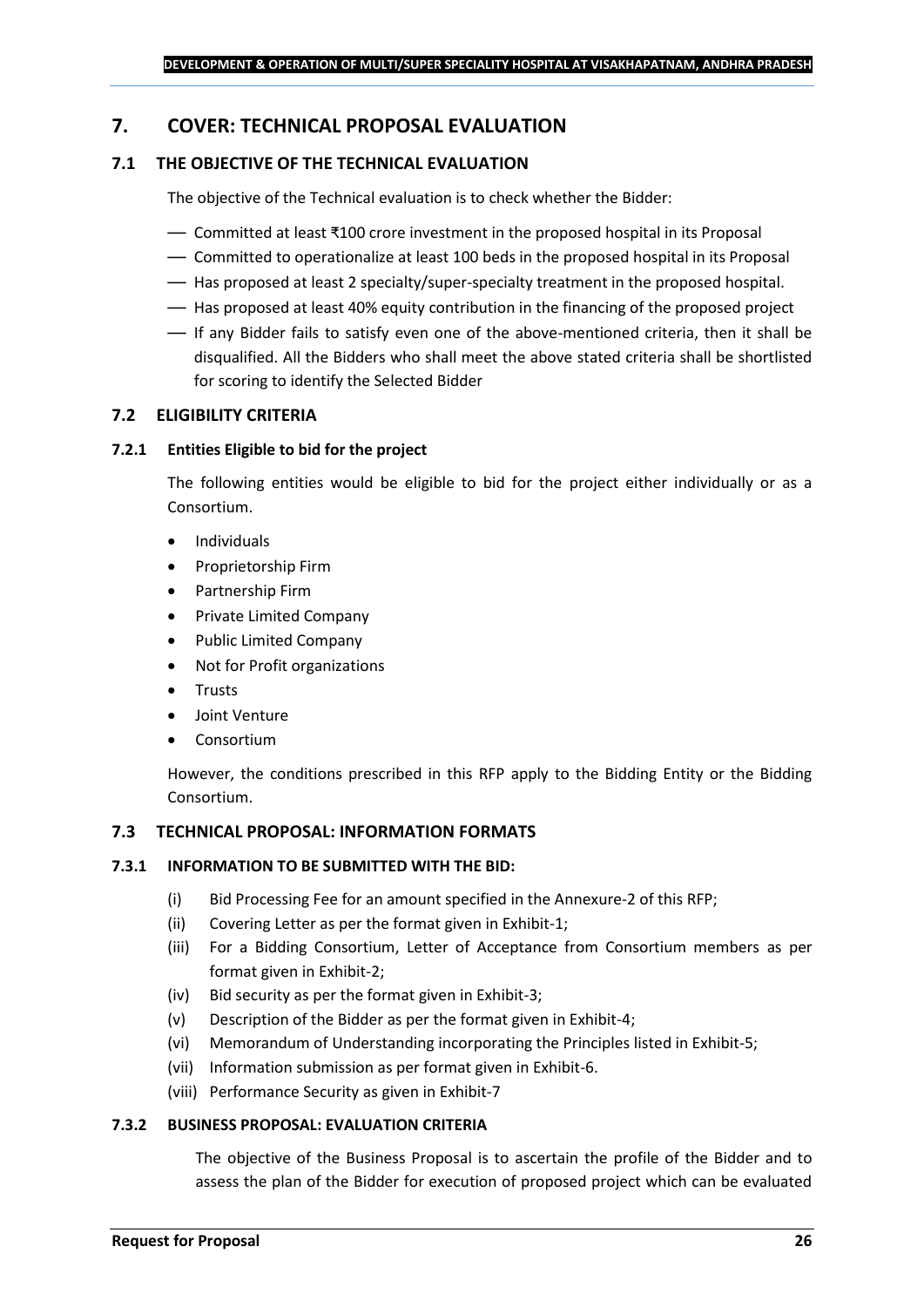on the basis of the criteria outlined in Section 5.3 of this RFP.

#### **7.4 EVALUATION PROCESS**

In evaluating the Business Proposal, APIIC reserves the right to seek clarifications from the Bidders. The Bidders shall be required to furnish such clarifications.

Further to the evaluation, if in APIIC's opinion, the Business Proposal is materially deficient or inconsistent in any aspect; the Bid shall be declared Non-Responsive and shall not be considered for further evaluation.

Only the Qualified Bidders shall be considered for evaluation of the Financial Proposals.

#### **7.5 BUSINESS PROPOSAL: INFORMATION FORMATS**

The information requirements for submission of the Business Proposal are detailed in Exhibit-6.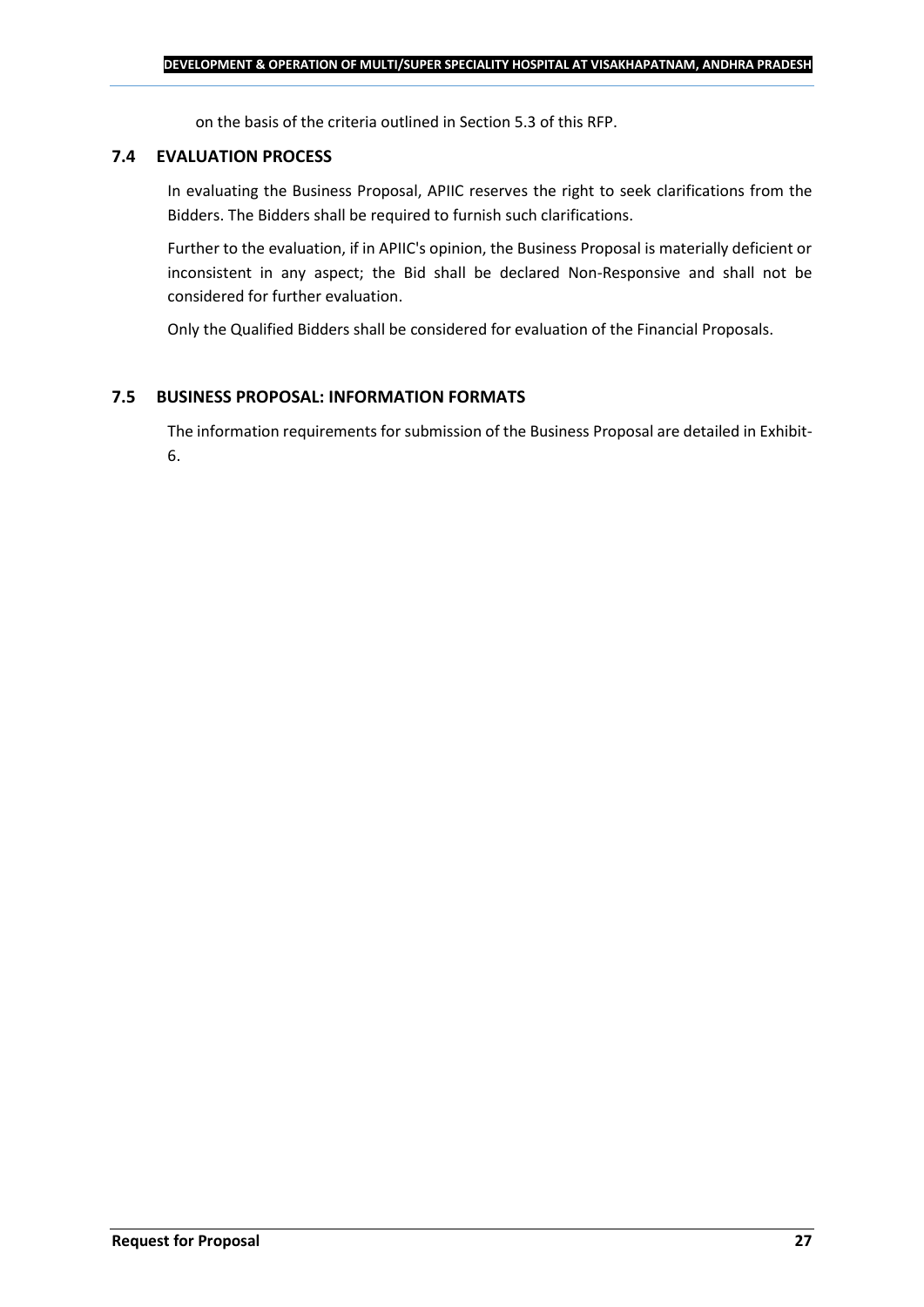## <span id="page-27-0"></span>**8. EXHIBIT-1: FORMAT OF THE COVERING LETTER**

*(The covering letter is to be submitted by the Bidding entity or the Lead Member of a Bidding Consortium, along with the Cover 1 of the Bid)*

Date:

Place:

**To,**

The Vice Chairman & Managing Director Andhra Pradesh Industrial Infrastructure Corporation Limited 11<sup>th</sup> floor, APIIC Towers, Plot No. 1, IT Park, Mangalagiri, Guntur Andhra Pradesh - 522503

Dear Sir,

## **Sub: Bid for Development & Operation of Multi/Super Specialty Hospital at Visakhapatnam, Andhra Pradesh**

Please find enclosed, our Bid for Development & Operation of Multi/Super Specialty Hospital at Visakhapatnam, Andhra Pradesh in response to the Request for Proposal (RFP) dated issued by Andhra Pradesh Industrial Infrastructure Corporation Limited (APIIC).

We hereby confirm the following:

1. The Bid is being submitted by **the interval in the Sidding entity**) who is the Bidder in accordance with the conditions stipulated in the RFP.

The Bid is being submitted by **the inclusive in the Solution Contract Contract Contract Contract Contract Contract Contract Contract Contract Contract Contract Contract Contract Contract Contract Contract Contract Contract** the Lead Member of the Bidding Consortium comprising *(mention the names of the entities who are the Consortium Members)*, in accordance with the conditions stipulated in the RFP. Our Bid includes the Letter(s) of Acceptance in the format specified in the RFP.

- 2. We have examined in detail and have understood its content and the terms and conditions stipulated in the RFP issued by APIIC and in any subsequent communication sent by APIIC. We agree and undertake to abide by all these terms and conditions. Our Bid is consistent with all the requirements of submission as stated in the RFP or in any of the subsequent communications from APIIC.
- 3. The information submitted in our Bid is complete, is strictly as per the requirements as stipulated in the RFP and is correct to the best of our knowledge and understanding. We

*Please strike out whichever is not applicable*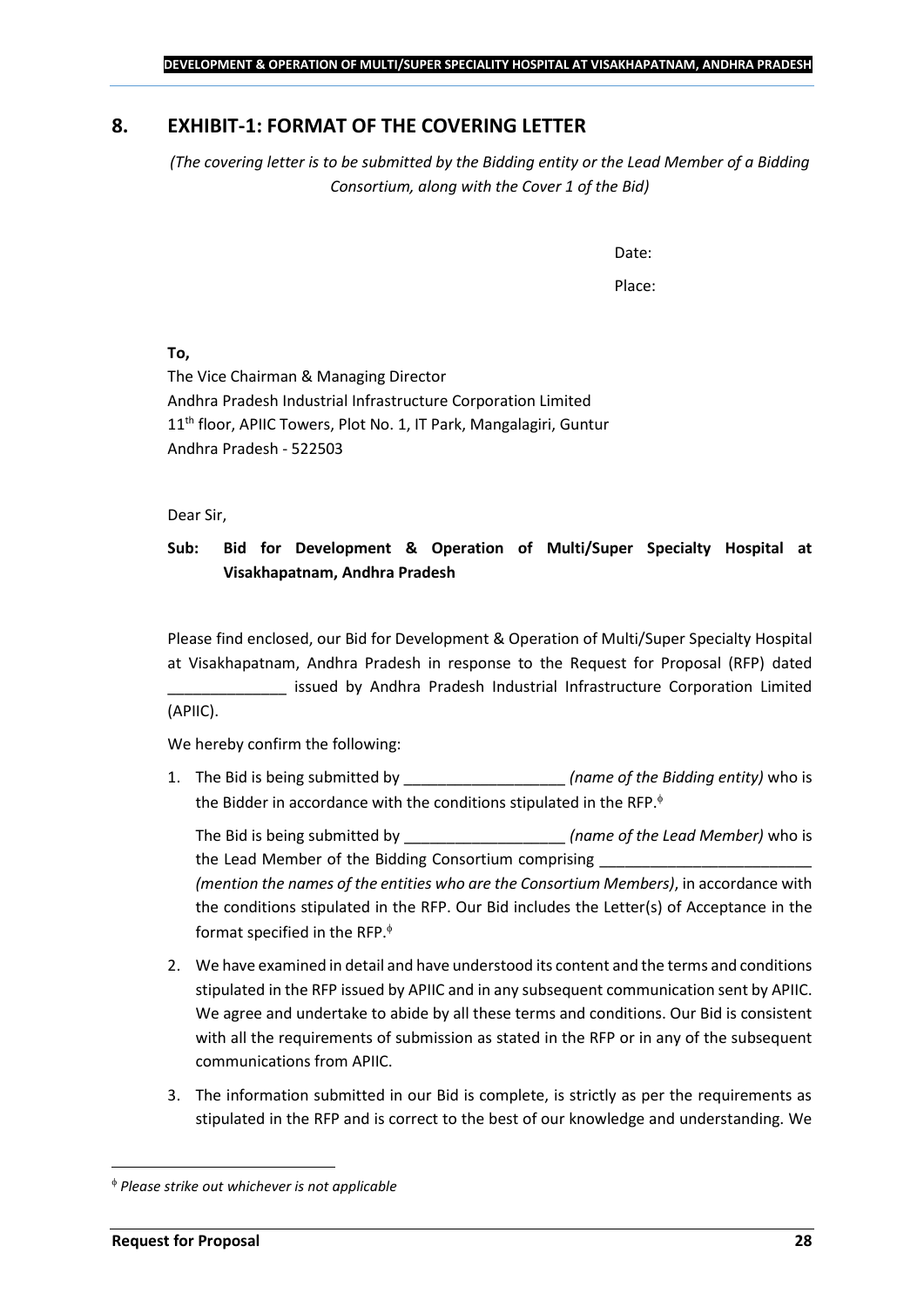would be solely responsible for any errors or omissions in our Bid.

4. The Bidding Company satisfies the legal requirements and meets all the eligibility criteria laid down in the RFP.  $\phi$ 

The Bidding Consortium of which we are the Lead Member satisfies the legal requirements and meets all the eligibility criteria laid down in the RFP.

5. We as the Bidding Company/ Lead Member<sup> $\phi$ </sup>, designate Mr./ Ms.  $\frac{1}{\sqrt{1-\frac{1}{2}}\sqrt{1-\frac{1}{2}}\sqrt{1-\frac{1}{2}}\sqrt{1-\frac{1}{2}}\sqrt{1-\frac{1}{2}}\sqrt{1-\frac{1}{2}}\sqrt{1-\frac{1}{2}}\sqrt{1-\frac{1}{2}}\sqrt{1-\frac{1}{2}}\sqrt{1-\frac{1}{2}}\sqrt{1-\frac{1}{2}}\sqrt{1-\frac{1}{2}}\sqrt{1-\frac{1}{2}}\sqrt{1$ *(mention name, designation, contact address, phone no., fax no., etc.)*, as our Authorized Representative and Signatory who is authorized to perform all tasks including, but not limited to providing information, responding to enquiries, entering into contractual commitments etc. on behalf of the us in respect of the Project.

For and on behalf of : Signature : the state of the state of the state of the state of the state of the state of the state of the state of the state of the state of the state of the state of the state of the state of the state of the state of th

(Authorized Representative and Signatory of the Bidding Entity or Lead Member of the Bidding Consortium)

Name of the Person : Designation : Company Seal :

*Note: Power of Attorney authorizing the Representative is to be attached.*

*Please strike out whichever is not applicable*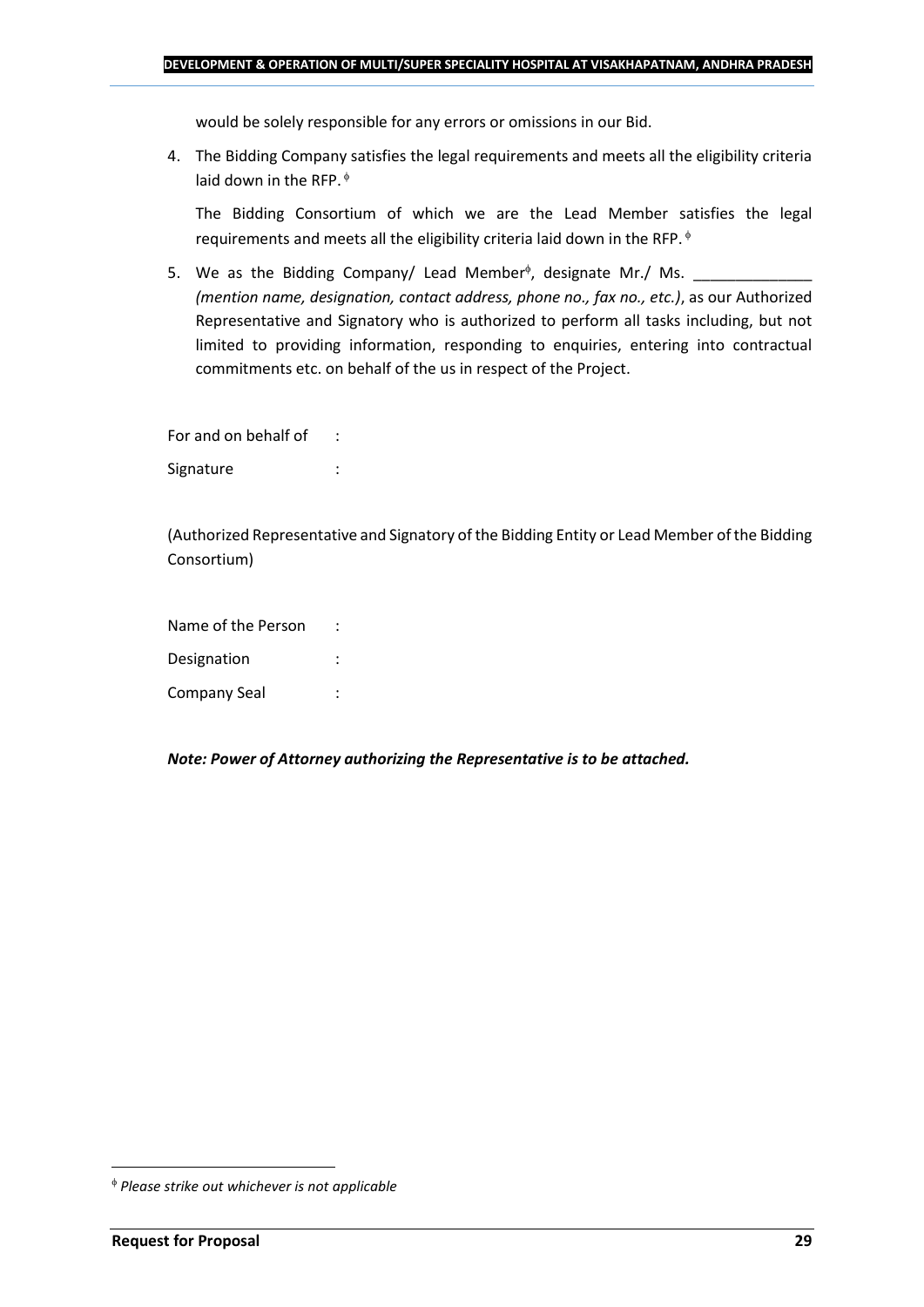#### **Format for Power of Attorney for Authorized Representative**

*(To be executed by the Bidding Entity or by all members in case of Consortium)*

Know all men by these presents, We, the state of the firm and address of the registered office) do hereby irrevocably constitute, nominate, appoint and authorise Mr. / Ms (Name), son/daughter/wife of \_\_\_\_\_\_\_\_\_\_\_\_\_\_\_\_\_\_\_\_\_\_\_\_ and presently residing at who is [presently employed with us/ the Lead Member of our Consortium and holding the position of  $\Box$  . The position of  $\Box$  as our true and lawful attorney (hereinafter referred to as the "Attorney") to do in our name and on our behalf, all such acts, deeds and things as are necessary or required in connection with or incidental to submission of our Bid for the Development & Operation of Multi/Super Specialty Hospital at Visakhapatnam, Andhra Pradesh proposed by Andhra Pradesh Industrial Infrastructure Corporation Limited (APIIC) (the "Authority") including but not limited to signing and submission of all applications, Bids and other documents and writings, participate in Bidders' and other conferences and providing information / responses to the Authority, representing us in all matters before the Authority, signing and execution of all contracts/agreements and undertakings consequent to acceptance of our Bid, and generally dealing with the Authority in all matters in connection with or relating to or arising out of our Bid for the said Project and/or upon award thereof to us and/or till the entering into the Agreement with the Authority.

AND we hereby agree to ratify and confirm and do hereby ratify and confirm all acts, deeds and things lawfully done or caused to be done by our said Attorney pursuant to and in exercise of the powers conferred by this Power of Attorney and that all acts, deeds and things done by our said Attorney in exercise of the powers hereby conferred shall and shall always be deemed to have been done by us.

| IN WITNESS WHEREOF WE,                  |        | THE ABOVE NAMED PRINCIPAL HAVE |  |
|-----------------------------------------|--------|--------------------------------|--|
| EXECUTED THIS POWER OF ATTORNEY ON THIS | DAY OF | $20**$                         |  |

For\_\_\_\_\_\_\_\_\_\_\_\_\_\_\_\_\_\_\_\_\_\_\_\_

(Signature)

(Name, Title and Address)

Witnesses:

Accepted [Notarised]

(Signature)

(Name, Title and Address of the Attorney)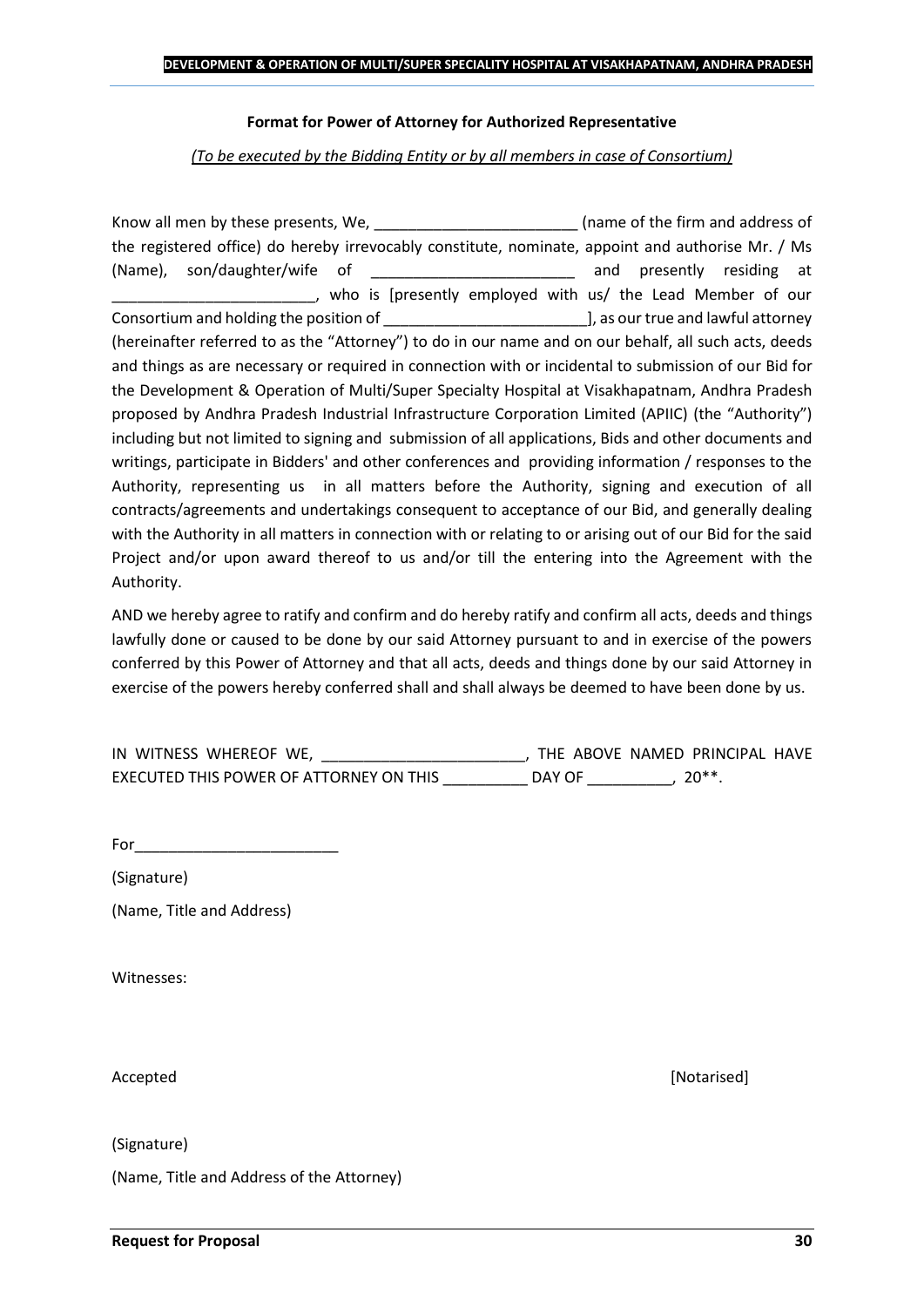#### *Notes:*

*The mode of execution of the Power of Attorney should be in accordance with the procedure, if any, laid down by the applicable law and the charter documents of the executant(s) and when it is so required, the same should be under common seal affixed in accordance with the required procedure*.

*Also, wherever required, the Bidder should submit for verification the extract of the charter documents and documents such as a resolution/power of attorney in favour of the person executing this Power of Attorney for the delegation of power hereunder on behalf of the Bidder.* 

For a Power of Attorney executed and issued overseas, the document will also have to be legalised by the *Indian Embassy and notarised in the jurisdiction where the Power of Attorney is being issued.*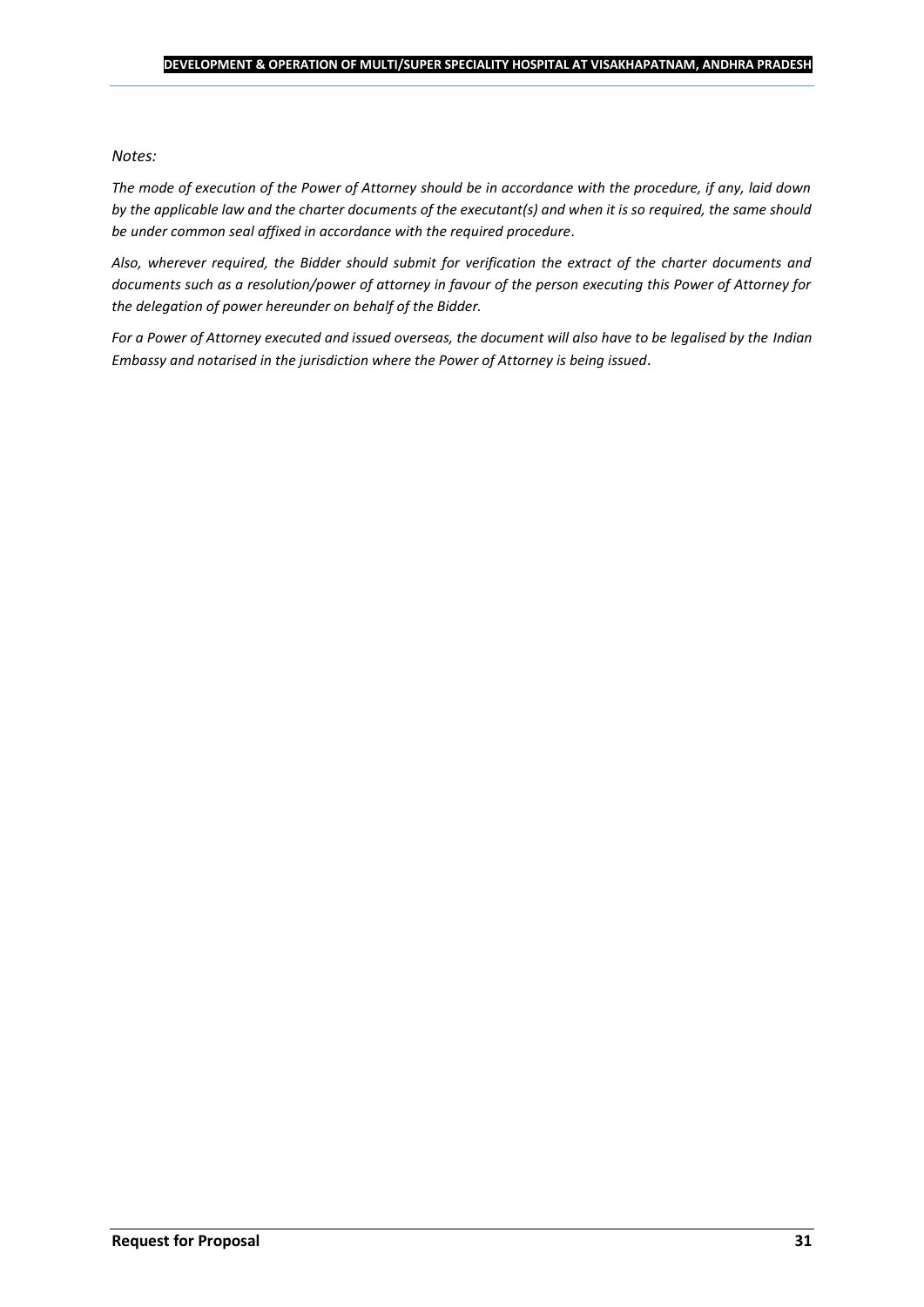#### **Format for Power of Attorney for Lead Member of Consortium**

*(To be executed by all members in case of Consortium)*

Whereas Andhra Pradesh Industrial Infrastructure Corporation Limited (APIIC) ("the Authority") has invited Bids for the Development & Operation of Multi/Super Specialty Hospital at Visakhapatnam, Andhra Pradesh ("the Project").

Whereas, \_\_\_\_\_\_\_\_\_\_\_\_, \_\_\_\_\_\_\_\_\_\_\_, and \_\_\_\_\_\_\_\_\_\_\_\_ (collectively the "Consortium") being Members of the Consortium are interested in bidding for the Project in accordance with the terms and conditions of the Request for Proposal and other connected documents in respect of the Project, and

Whereas, it is necessary for the Members of the Consortium to designate one of them as the Lead Member with all necessary power and authority to do for and on behalf of the Consortium, all acts, deeds and things as may be necessary in connection with the Consortium's Bid for the Project and its execution.

### NOW THEREFORE KNOW ALL MEN BY THESE PRESENTS

We, \_\_\_\_\_\_\_\_\_\_\_\_\_ having our registered office at \_\_\_\_\_\_\_\_\_\_\_\_\_, M/s. \_\_\_\_\_\_\_\_\_\_\_, having our registered office at \_\_\_\_\_\_\_\_\_\_, and M/s. \_\_\_\_\_\_\_\_\_\_, having our registered office at \_\_\_\_\_\_\_\_\_\_\_\_, [the respective names and addresses of the registered office] (hereinafter collectively referred to as the "Principals") do hereby irrevocably designate, nominate, constitute, appoint and authorise M/s \_\_\_\_\_\_\_\_\_\_\_, having its registered office at  $\qquad \qquad$ , being one of the Members of the Consortium, as the Lead Member and true and lawful attorney of the Consortium (hereinafter referred to as the "Attorney") and hereby irrevocably authorise the Attorney (with power to sub-delegate) to conduct all business for and on behalf of the Consortium and any one of us during the bidding process and, in the event the Consortium is awarded the Right/ Contract, during the execution of the Project, and in this regard, to do on our behalf and on behalf of the Consortium, all or any of such acts, deeds or things as are necessary or required or incidental to the submission of its Bid for the Project, including but not limited to signing and submission of all applications, Bids and other documents and writings, participate in Bidders' and other conferences, respond to queries, submit information/ documents, sign and execute contracts/agreements and undertakings consequent to acceptance of the Bid of the Consortium and generally to represent the Consortium in all its dealings with the Authority, and/ or any other Government Agency or any person, in all matters in connection with or relating to or arising out of the Consortium's Bid for the Project and/ or upon award thereof till the Agreement is entered into with the Authority.

AND hereby agree to ratify and confirm and do hereby ratify and confirm all acts, deeds and things lawfully done or caused to be done by our said Attorney pursuant to and in exercise of the powers conferred by this Power of Attorney and that all acts, deeds and things done by our said Attorney in exercise of the powers hereby conferred shall and shall always be deemed to have been done by us/ Consortium.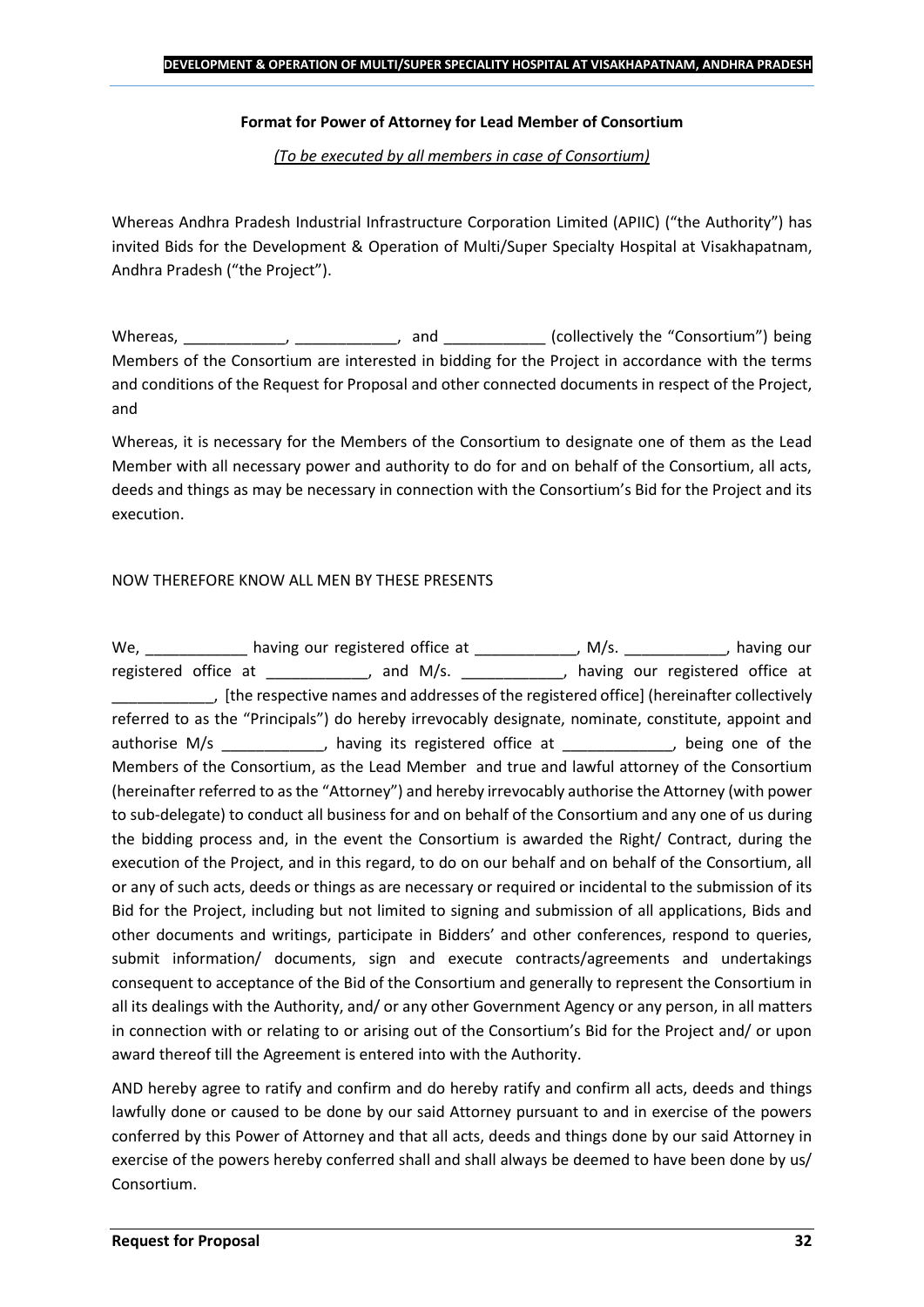IN WITNESS WHEREOF WE THE PRINCIPALS ABOVE NAMED HAVE EXECUTED THIS POWER OF ATTORNEY ON THIS \_\_\_\_\_\_\_\_ DAY OF \_\_\_\_\_\_\_ 20\*\*.

For \_\_\_\_\_\_\_\_\_\_\_\_ (Name & Title)

For  $(Name & Title)$ 

Witnesses:

1

2

### (Executants)

(To be executed by all the Members of the Consortium)

#### *Notes:*

*The mode of execution of the Power of Attorney should be in accordance with the procedure, if any, laid down by the applicable law and the charter documents of the executant(s) and when it is so required, the same should be under common seal affixed in accordance with the required procedure*.

*Also, wherever required, the Bidder should submit for verification the extract of the charter documents and documents such as a resolution/ power of attorney in favour of the person executing this Power of Attorney for the delegation of power hereunder on behalf of the Bidder.* 

*For a Power of Attorney executed and issued overseas, the document will also have to be legalised by the Indian Embassy and notarised in the jurisdiction where the Power of Attorney is being issued. However, the Power of Attorney provided by Bidders from countries that have signed the Hague Legislation Convention 1961 are not required to be legalised by the Indian Embassy if it carries a conforming Appostille certificate.*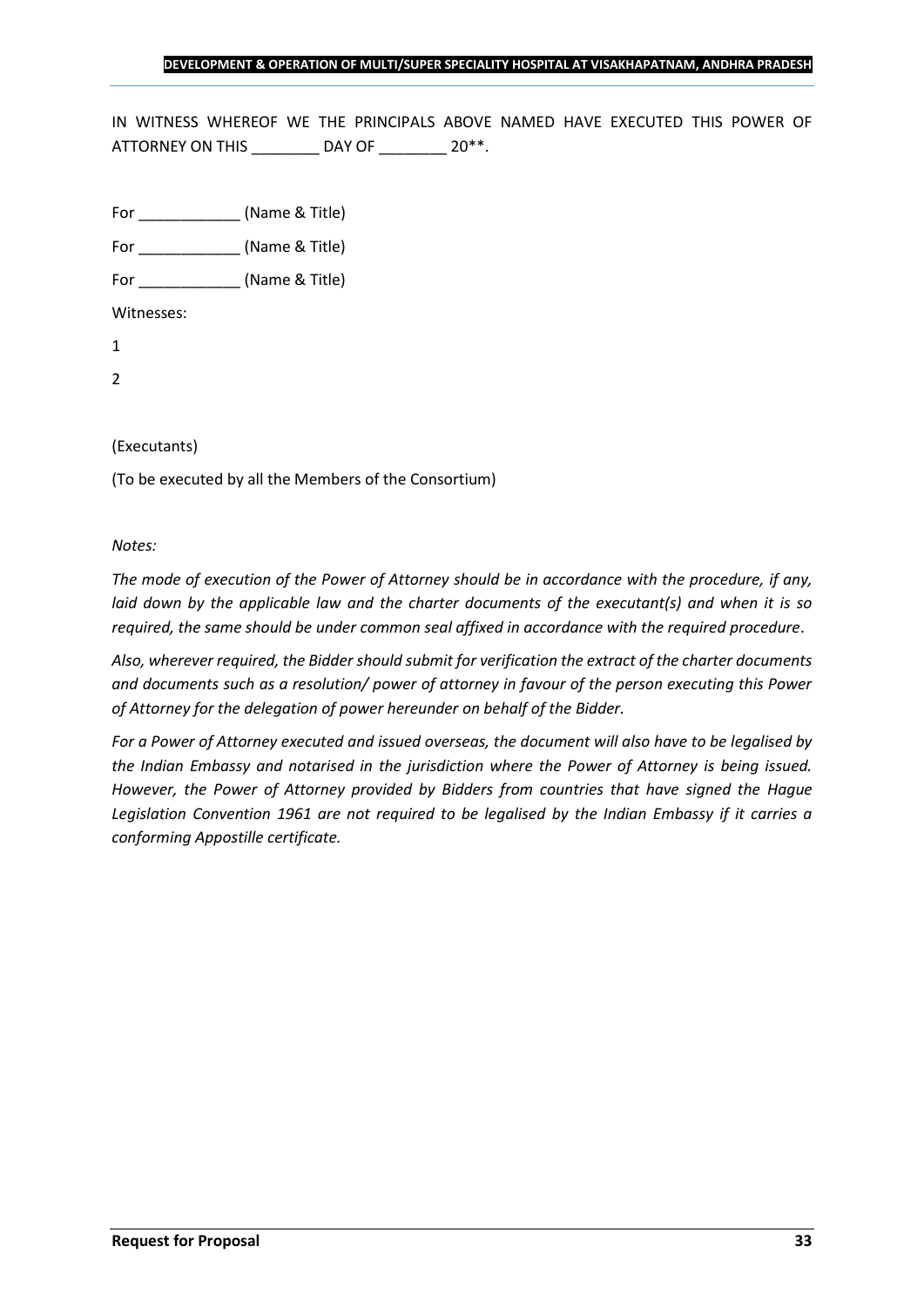## <span id="page-33-0"></span>**9. EXHIBIT-2: FORMAT OF LETTER OF ACCEPTANCE (IN CASE OF A BIDDING CONSORITUM)**

*(The Letter of Acceptance is to be submitted by each Consortium Member of the Bidding Consortium)*

Date:

Place:

**To,**

Vice Chairman & Managing Director Andhra Pradesh Industrial Infrastructure Corporation Limited APIIC Towers, Plot No. 1, IT Park, Mangalagiri, Guntur - 522503 Andhra Pradesh

Dear Sir,

## **Sub: Bid for Development and Operation of Multi/Super Specialty Hospital at Visakhapatnam, Andhra Pradesh**

This has reference to the Bid being submitted by *(mention the name of the Lead Member of the Bidding Consortium)*, as Lead Member of the Bidding Consortium comprising *(mention name of the Consortium Members)* for Development and Operation of Multi/Super Specialty Hospital at Visakhapatnam, Andhra Pradesh in response to the Request for Proposal (RFP) dated \_\_\_\_\_\_\_\_\_\_\_\_\_\_ issued by Andhra Pradesh Industrial Infrastructure Corporation Limited (APIIC).

We hereby confirm the following:

- 1. We \_\_\_\_\_\_\_\_\_\_\_\_\_\_\_\_\_\_\_\_\_\_\_\_\_\_\_\_\_\_\_\_\_\_ *(name of the Consortium Member furnishing the Letter of Acceptance)*, have examined in detail and have understood and satisfied ourselves regarding the contents including in respect of the following:
	- The RFP issued by APIIC;
	- All subsequent communications between APIIC and the Bidder, represented by \_\_\_\_\_\_\_\_\_\_\_\_\_ *(Mention name of the Lead Member)*.
	- The MoU signed between/ among \_\_\_\_\_\_\_\_\_\_\_\_\_\_\_\_\_\_\_\_\_\_\_\_\_\_ *(names of the Consortium Members)*, as members of the Bidding Consortium; and
	- The Bid being submitted by \_\_\_\_\_\_\_\_\_\_\_\_\_\_\_\_\_\_\_\_\_\_\_\_\_\_\_\_\_\_\_\_ *(name of the Lead Member)*
- 2. We have satisfied ourselves regarding our role (as specified in the Bid) in the Project. If the Bidding Consortium is awarded the Project, we shall perform our role as outlined in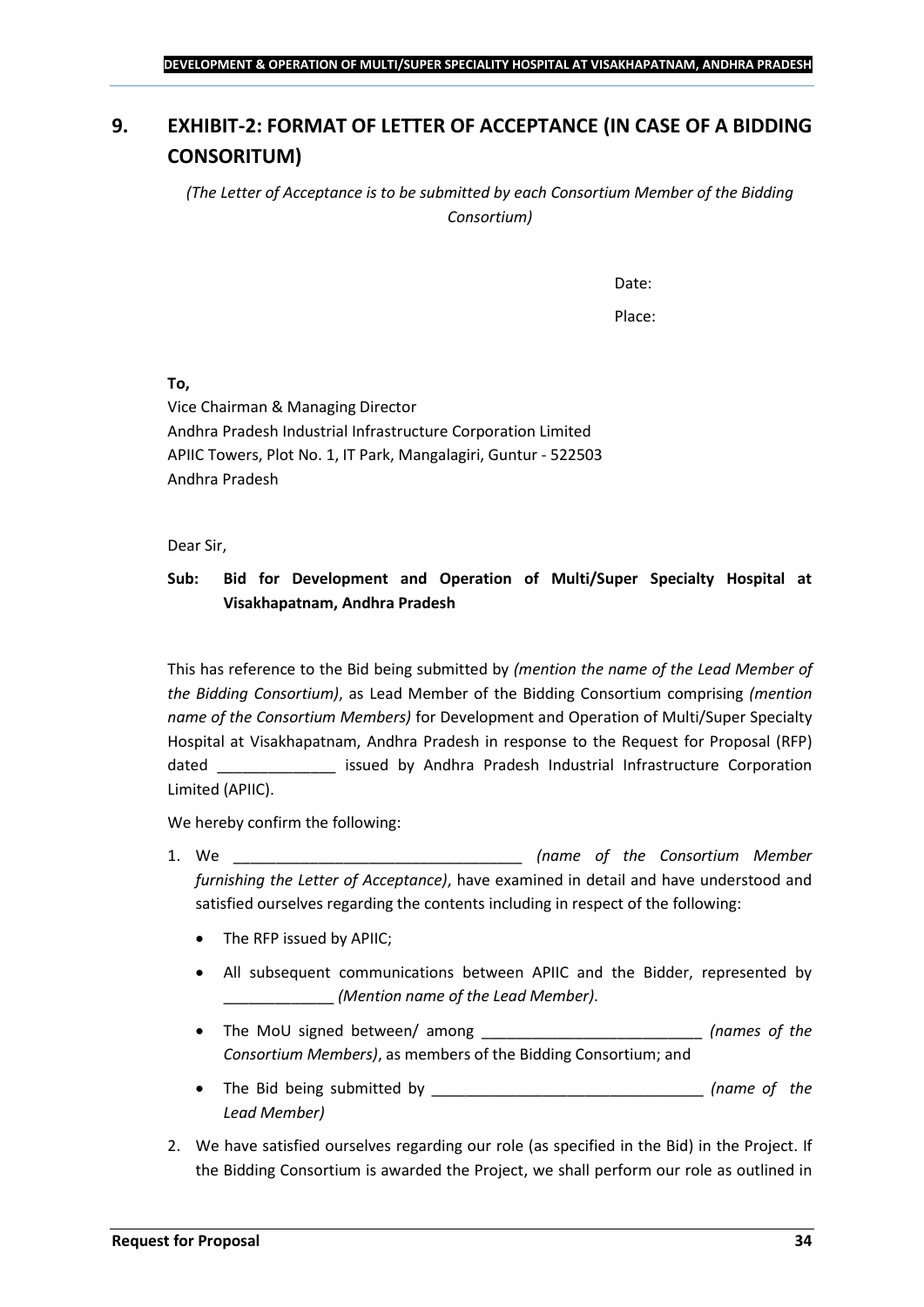the Bid to the best of our abilities. We have examined the Bid in detail and the commitments made in the same. We agree and undertake to abide by the Bid and the commitments made therein.

- 3. We authorize \_\_\_\_\_\_\_\_\_\_\_\_\_\_\_\_\_\_\_\_\_\_\_\_\_\_\_\_\_\_\_\_\_\_\_\_\_\_ *(name of the Lead Member)*, as the Lead Member and authorize the same to perform all tasks including, but not limited to providing information, responding to enquiries, entering into contractual commitments etc. on behalf of the consortium in respect of this Project.
- 4. We understand that, no change in the membership in the Bidding Consortium, in the role and form of responsibility of any Consortium Member shall be permitted after submission of the Bid. After selection, if any change in the equity in the Consortium (whose strengths have been credited for evaluation) is desired, it would need to be communicated to APIIC in writing for its approval. APIIC would reserve the right to reject such requests for a change of consortium structure, if in its opinion; it would adversely affect the same.
- 5. [Notwithstanding the above, we undertake that our equity stake in the Bidding Consortium shall not be less than 51% (fifty one percent) for the period of the Lock-in as detailed in the RFP] $\triangle$ .

For and on behalf of :

Signature : :

(Authorized Signatory of respective Consortium Member)

| Name of the Person |  |
|--------------------|--|
| Designation        |  |
| Company Seal       |  |

To be inserted only in the Acceptance Letter to be submitted by Lead Member of the Bidding Consortium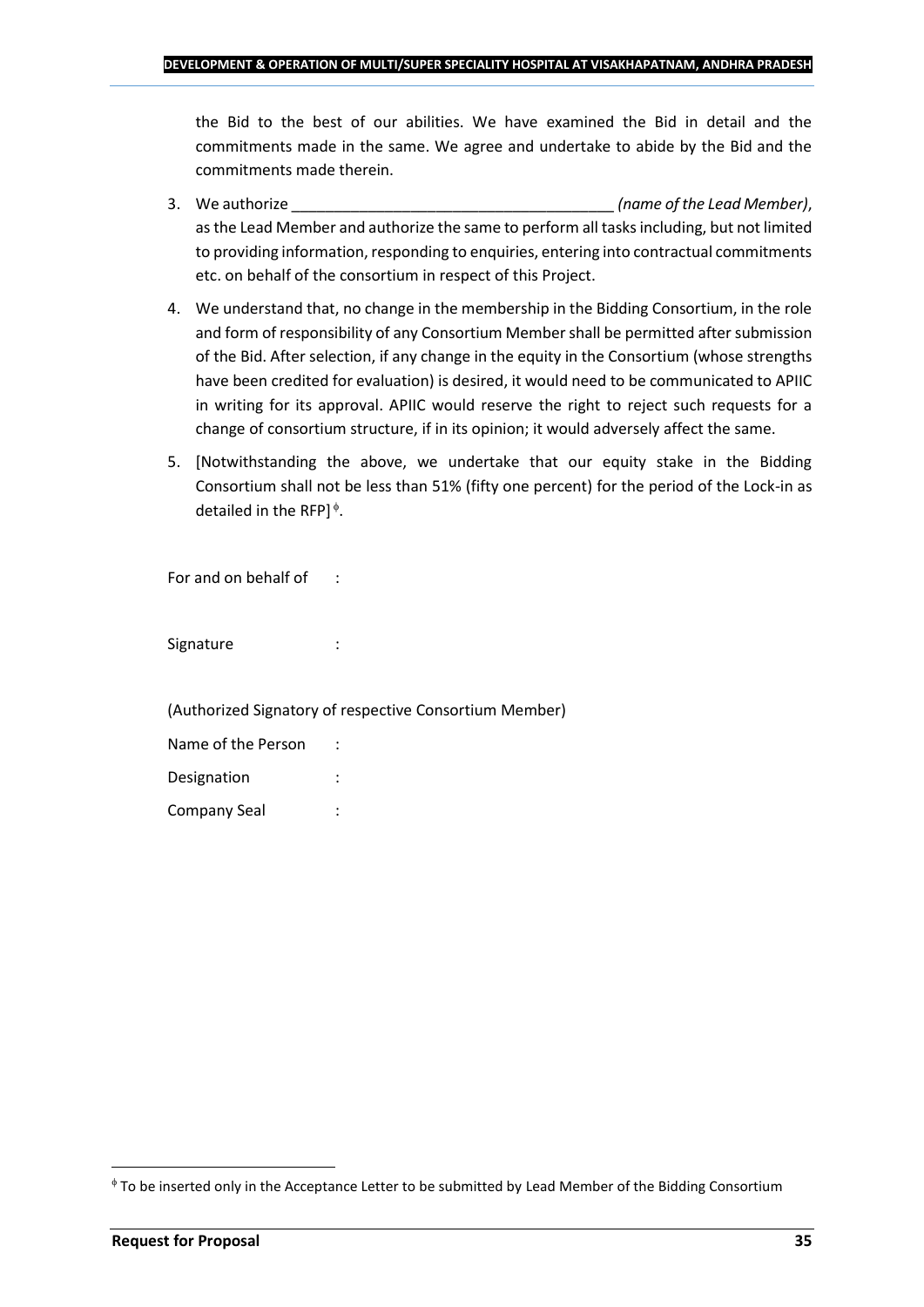### <span id="page-35-0"></span>**10. EXHIBIT-3: PROFORMA OF BANK GUARANTEE FOR BID SECURITY**

*(To be executed on appropriate value of Non-Judicial Stamp Paper as per Stamp Act prevailing in the State of Andhra Pradesh)*

WHEREAS, \_\_\_\_\_\_\_\_\_\_\_\_\_\_\_\_\_\_\_\_\_\_\_\_\_\_\_ *(name of the Bidding Entity / Lead Member of the Bidding Consortium)*, hereinafter called "the Bidder", wishes to submit his Bid for, Development and Operation of Multi/Super Specialty Hospital at Visakhapatnam, Andhra Pradesh in response to the Request for Proposal (RFP) issued by Andhra Pradesh Industrial Infrastructure Corporation Limited (APIIC), hereinafter called "the Bid",

KNOW ALL MEN by these presents that we \_\_\_\_\_\_\_\_\_\_\_\_\_\_\_\_\_\_\_\_\_\_\_\_\_\_\_\_ *(name of bank)* of \_\_\_\_\_\_\_\_\_\_\_\_\_\_ *(country)* having our registered office at (hereinafter called "the bank") are bound to the Andhra Pradesh Industrial Infrastructure Limited, or its successor, (hereinafter referred to as "APIIC") in the sum of Rs. \_\_\_\_\_\_\_\_\_\_\_\_\_\_\_ (Rupees \_\_\_\_\_\_\_\_\_\_\_\_\_\_\_\_\_\_\_\_ only) which payment can truly be made to APIIC. The Bank binds themselves, their successors and assigns by these presents.

Sealed with the Common Seal of the Bank this day of  $2021$ .

THE CONDITIONS of this obligation for invoking the guarantee (APIIC) are:

- (a) If the Bidder engages in a corrupt practice, fraudulent practice, coercive practice, undesirable practice or restrictive practice as specified in Section 6.8 of the RFP;
- (b) If the Bidder withdraws its Bid at any time during the stipulated period of 6 (six) months of Bid Validity specified in the Request for Proposal (or such period of validity as may be extended as per Section 6.8 of the RFP)
- (c) If the Bidder, for the period of the Bid Validity as per Section 6.9 of the RFP:
	- (i) in APIIC's opinion, commits a material breach of any of the terms and/ or conditions contained in the RFP and/ or subsequent communication from APIIC in this regard; and/ or
	- (ii) fails or refuses to accept the Letter of Award (in the event of the award of the Project to it); and/or
	- (iii) Fails or refuses to pay the Performance Security within the stipulated time; and/or
	- (iv) Fails or refuses to sign the Agreement as defined in the RFP.

The Guarantee will remain in force up to and including the date of expiry of the period of Bid Validity as stated in the RFP or as extended by APIIC at any time as per Section 6.9 of the RFP, notice of which extension to the Bank being hereby waived.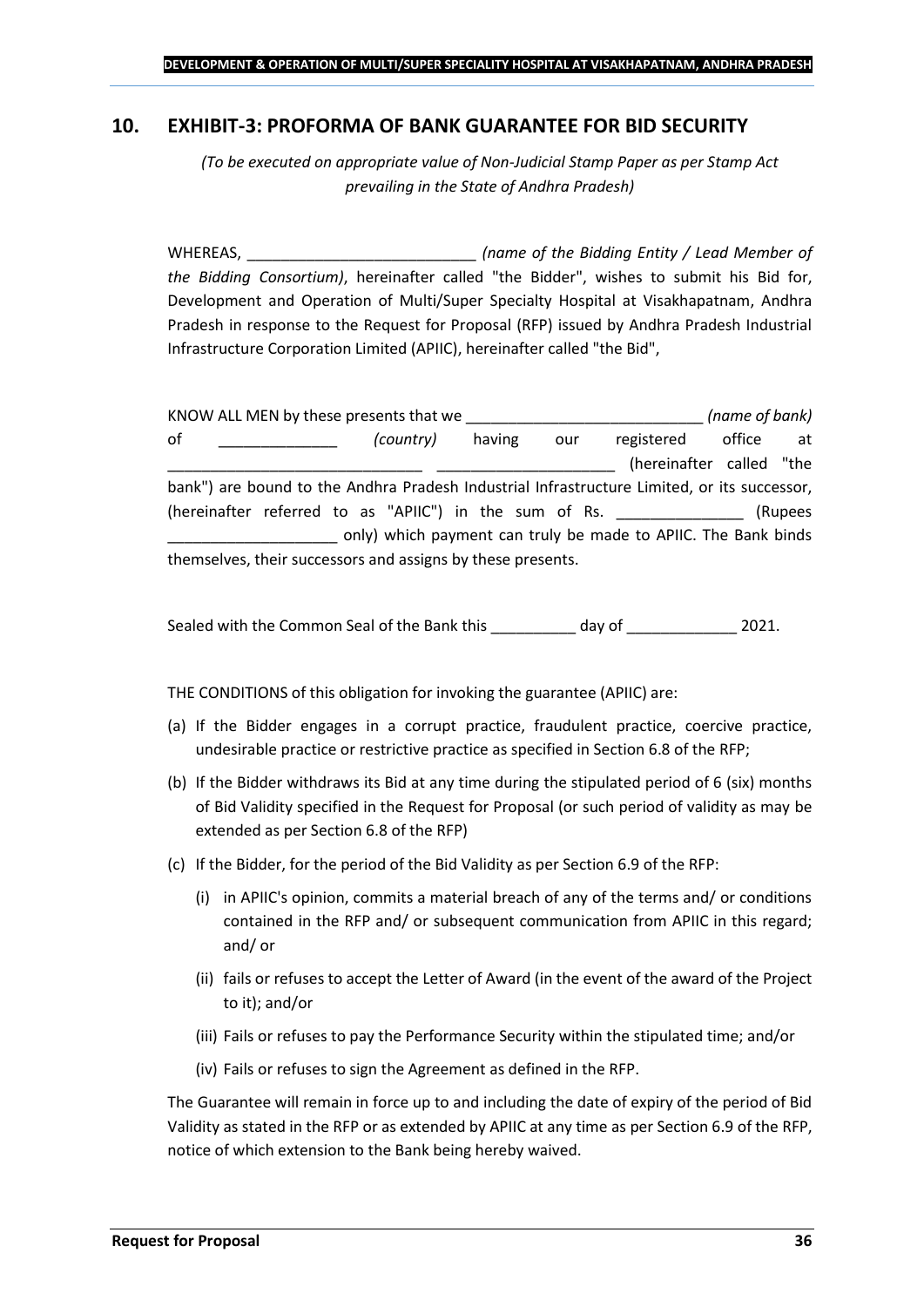Provided however, that

• In the event that Bidder is selected for award of the Project through the issuance of the Letter of Award, the Bid Security shall remain in force until the payment of Performance Security by such Bidder.

OR

• In the event this Bidder is not selected for award of the Project, the Bid Security shall remain in force up to and including a period of 30 (thirty) days after the announcement of award of the Project to the Selected Bidder and the issuance of the Letter of Award awarding the same.

Notwithstanding anything contained herein above:

- 1. our liability under this guarantee shall not exceed Rs. \_\_\_\_\_\_\_\_\_\_\_\_\_\_\_ (Rupees \_\_\_\_\_\_\_\_\_\_\_only)
- 2. this guarantee is valid from to be to to to the state of the state of the state of the state of the state o
- 3. we are liable to pay guaranteed amount or part thereof only if you serve upon us a written claim or demand on or before

Any demand in respect this Guarantee should reach the Bank not later than the date of expiry (as defined above) of this Guarantee.

| Signature of Authorized Representative of the Bank | $\ddot{\phantom{a}}$ : $\dot{\phantom{a}}$ , $\dot{\phantom{a}}$ , $\ddot{\phantom{a}}$ , $\ddot{\phantom{a}}$ , $\ddot{\phantom{a}}$ , $\ddot{\phantom{a}}$ , $\ddot{\phantom{a}}$ , $\ddot{\phantom{a}}$ , $\ddot{\phantom{a}}$ , $\ddot{\phantom{a}}$ , $\ddot{\phantom{a}}$ , $\ddot{\phantom{a}}$ , $\ddot{\phantom{a}}$ , $\ddot{\phantom{a}}$ , $\ddot{\phantom{a}}$ , |
|----------------------------------------------------|-------------------------------------------------------------------------------------------------------------------------------------------------------------------------------------------------------------------------------------------------------------------------------------------------------------------------------------------------------------------------------|
| Name and Designation                               |                                                                                                                                                                                                                                                                                                                                                                               |
| Seal of the Bank                                   | in the contract of the contract of the contract of the contract of the contract of the contract of the contract of                                                                                                                                                                                                                                                            |
| Signature of the Witness                           |                                                                                                                                                                                                                                                                                                                                                                               |
| Name of the Witness                                |                                                                                                                                                                                                                                                                                                                                                                               |
| Address of the Witness                             | the control of the control of the control of the control of the control of                                                                                                                                                                                                                                                                                                    |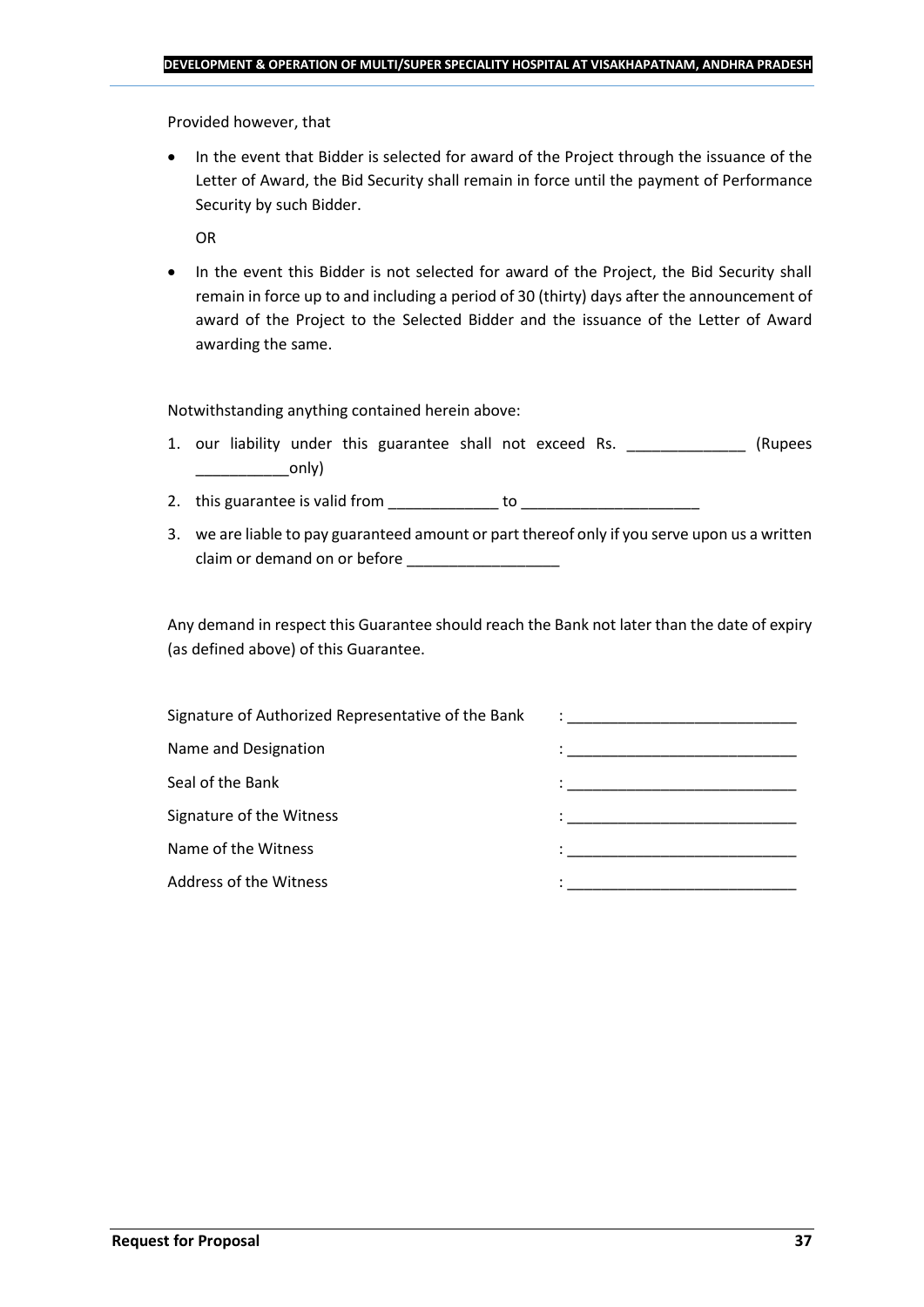## <span id="page-37-0"></span>**11. EXHIBIT-4: DESCRIPTION OF THE BIDDING ENTITY/ BIDDING CONSORTIUM**

| Name of the Bidding Entity / Bidding<br>Consortium                  |  |
|---------------------------------------------------------------------|--|
| Name of the Lead Member (In case of a<br><b>Bidding Consortium)</b> |  |

## In case of a Bidding Consortium:

| S.<br>No. | Name of Each Consortium   Proposed % equity   Role as per the MOU<br>Member | contribution into the<br>project | signed by and between<br>all the consortium<br>members |
|-----------|-----------------------------------------------------------------------------|----------------------------------|--------------------------------------------------------|
|           |                                                                             |                                  |                                                        |
|           |                                                                             |                                  |                                                        |
|           |                                                                             |                                  |                                                        |
|           |                                                                             |                                  |                                                        |
|           |                                                                             |                                  |                                                        |
|           |                                                                             |                                  |                                                        |
|           |                                                                             |                                  |                                                        |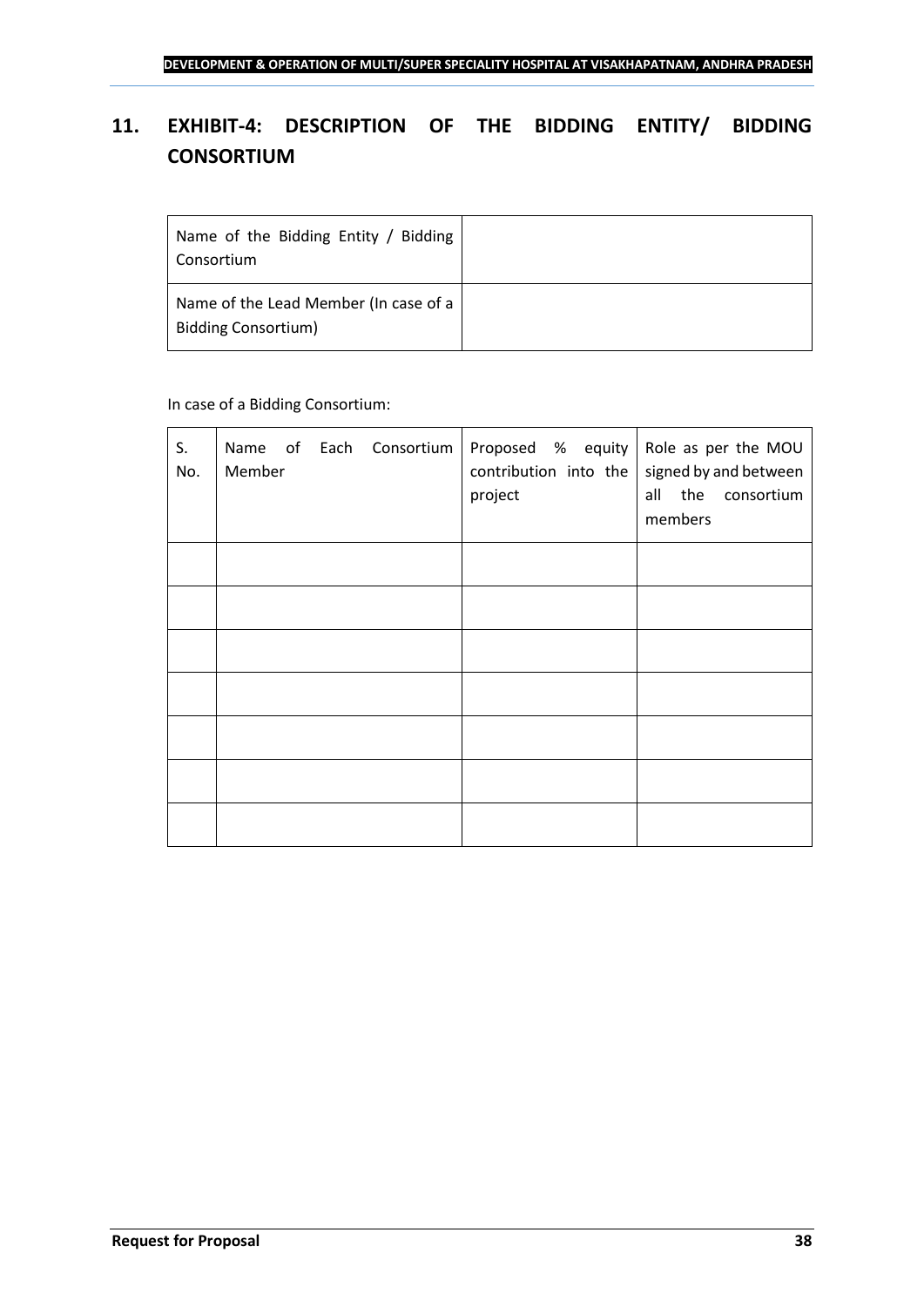## <span id="page-38-0"></span>**12. EXHIBIT-5: PRINCIPLES OF THE MEMORANDUM OF UNDERSTANDING (MOU) TO BE EXECUTED BETWEEN THE MEMBERS OF A CONSORTIUM**

The principles based on which the Memorandum of Understanding (MOU) shall be executed between/ among the Consortium Members, are stated below:

- 1. The MOU should clearly specify the roles and responsibilities of each of the Members. It is expected that the individual members have role definitions not conflicting with that of the other members of the consortium. The operational responsibility should be assigned to only one of the Members.
- 2. The MOU should clearly designate one of the Members as the Lead Member.
- 3. The Lead Member shall be responsible for tying up the complete financing required for the Project.
- 4. All Members of the Bidding Consortium shall be jointly and severally liable for the execution of the Project
- 5. The Technical Member of the bidding consortium should hold equity not less than 26% (twenty six percent) in the Developer at least till the fifth anniversary of Project Completion Date.
- 6. The Financially Significant Consortium Member should hold equity not less than 26% (twenty six percent) of the aggregate shareholding of the Developer, at least till the fifth anniversary of Project Completion Date.
- 7. In case the Technical Member is also a Financially Significant Consortium Member, then such member is required to commit to hold equity not less than 26% (twenty six percent) of the aggregate shareholding of the Developer, at least till the fifth anniversary of Project Completion Date.
- 8. The Lead Member should hold equity not less than 51% (fifty one percent) of the aggregate shareholding of the Developer, at least till the fifth anniversary of Project Completion Date.
- 9. The Lead Member should be authorized to perform all tasks including, but not limited to providing information, responding to enquiries, entering into contractual commitments on behalf of the Bidders, etc. in respect of the Project
- 10. The MOU should be duly signed by each Member of the consortium.
- 11. The MOU should be executed on an appropriate stamp paper.
- 12. The MOU should be specific to the Project
- 13. The MOU should be valid for a minimum of 9 (nine) months from the last date for submission of the Bid. The validity period of the MOU should be extendible on the original terms, if required by APIIC.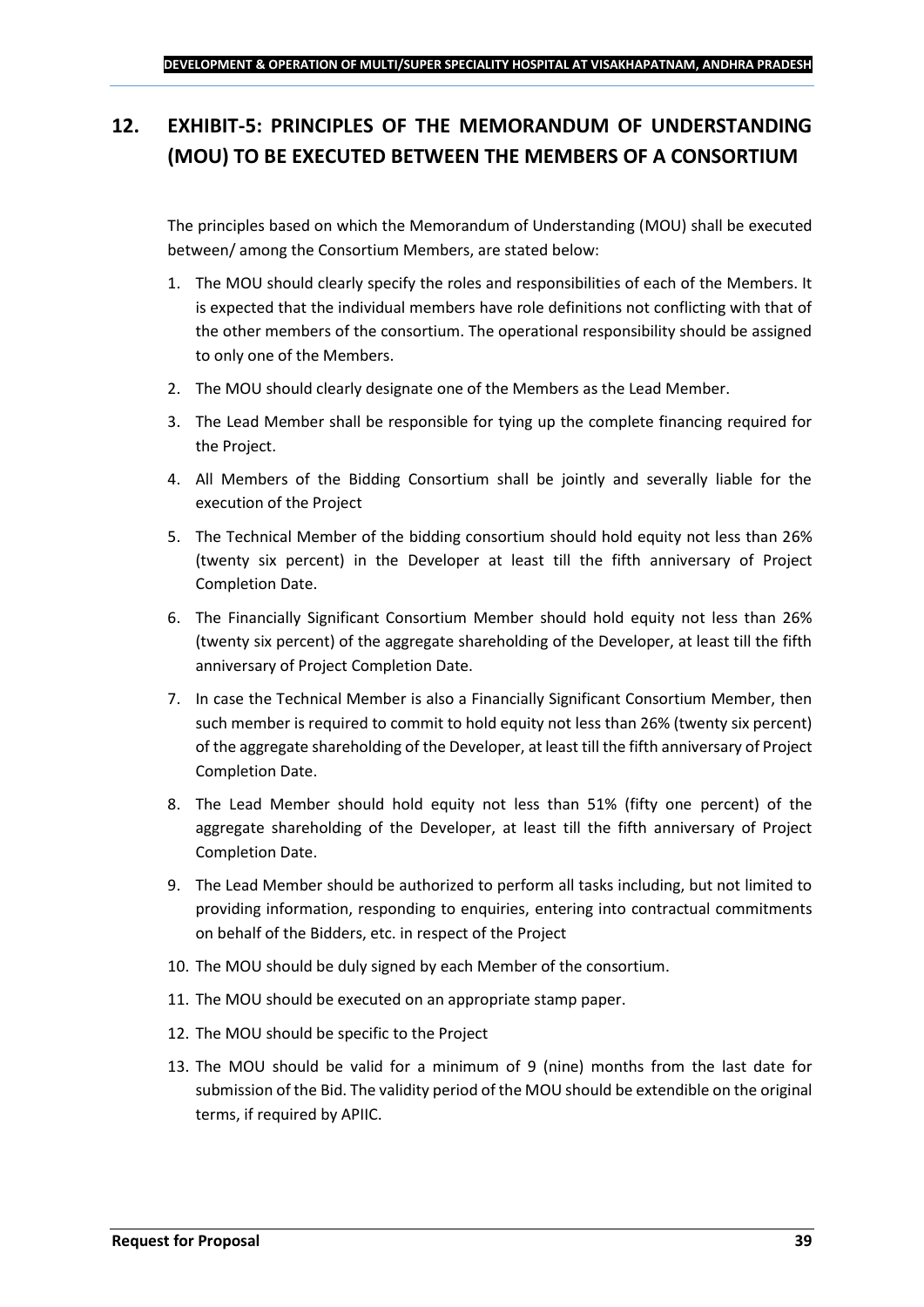## <span id="page-39-0"></span>**13. EXHIBIT-6: FORMAT FOR INFORMATION SUBMISSION FOR BUSINESS PROPOSAL** *(Refer Clause 5.3 of the RFP)*

The Business Proposal shall consist of following information and be presented as per the below produced format:

#### **1. Brief summary on the profile of Bidder.**

- i. Year of incorporation
- ii. Promoters and shareholding
- iii. Experience in healthcare sector
- iv. Geographic presence
- v. Details of specialist doctors on rolls of the Bidder as on Bid Submission Date:

| <b>S. No.</b> | <b>Doctor Name</b> | Specialization | <b>Educational</b><br>qualification | Yrs. of<br>experience |
|---------------|--------------------|----------------|-------------------------------------|-----------------------|
| 1.            |                    |                |                                     |                       |
| 2.            |                    |                |                                     |                       |
| 3.            |                    |                |                                     |                       |
| 4.            |                    |                |                                     |                       |
| n.            |                    |                |                                     |                       |

#### **2. Plan for execution of proposed hospital project**

i. Proposed bed capacity in the Project

Bed Capacity in number

ii. Percentage of bed capacity in the Project to be reserved for the Dr. YSR Aarogyasri Scheme

Percentage of Bed Capacity reserved for patients enrolled through Dr. YSR Aarogyasri Scheme

iii. Details of specialty/ super specialty treatments proposed including any organ transplant specialty

| <b>S. No.</b> | List of Proposed Specialty /<br><b>Super Specialty / Organ</b><br><b>Transplant Specialty</b> | <b>Bed Capacity dedicated against</b><br>each proposed Specialty / Super<br><b>Specialty</b><br><b>Transplant</b><br>Organ<br><b>Specialty</b> |
|---------------|-----------------------------------------------------------------------------------------------|------------------------------------------------------------------------------------------------------------------------------------------------|
|               |                                                                                               |                                                                                                                                                |
| 2.            |                                                                                               |                                                                                                                                                |
| 3.            |                                                                                               |                                                                                                                                                |
|               |                                                                                               |                                                                                                                                                |
| n.            |                                                                                               |                                                                                                                                                |

iv. Number of Specialist Doctors proposed to be employed in the Project at Visakhapatnam

Number of Specialist Doctors proposed to be employed in the Project at Visakhapatnam

v. Land extent required for the proposed hospital project in acres: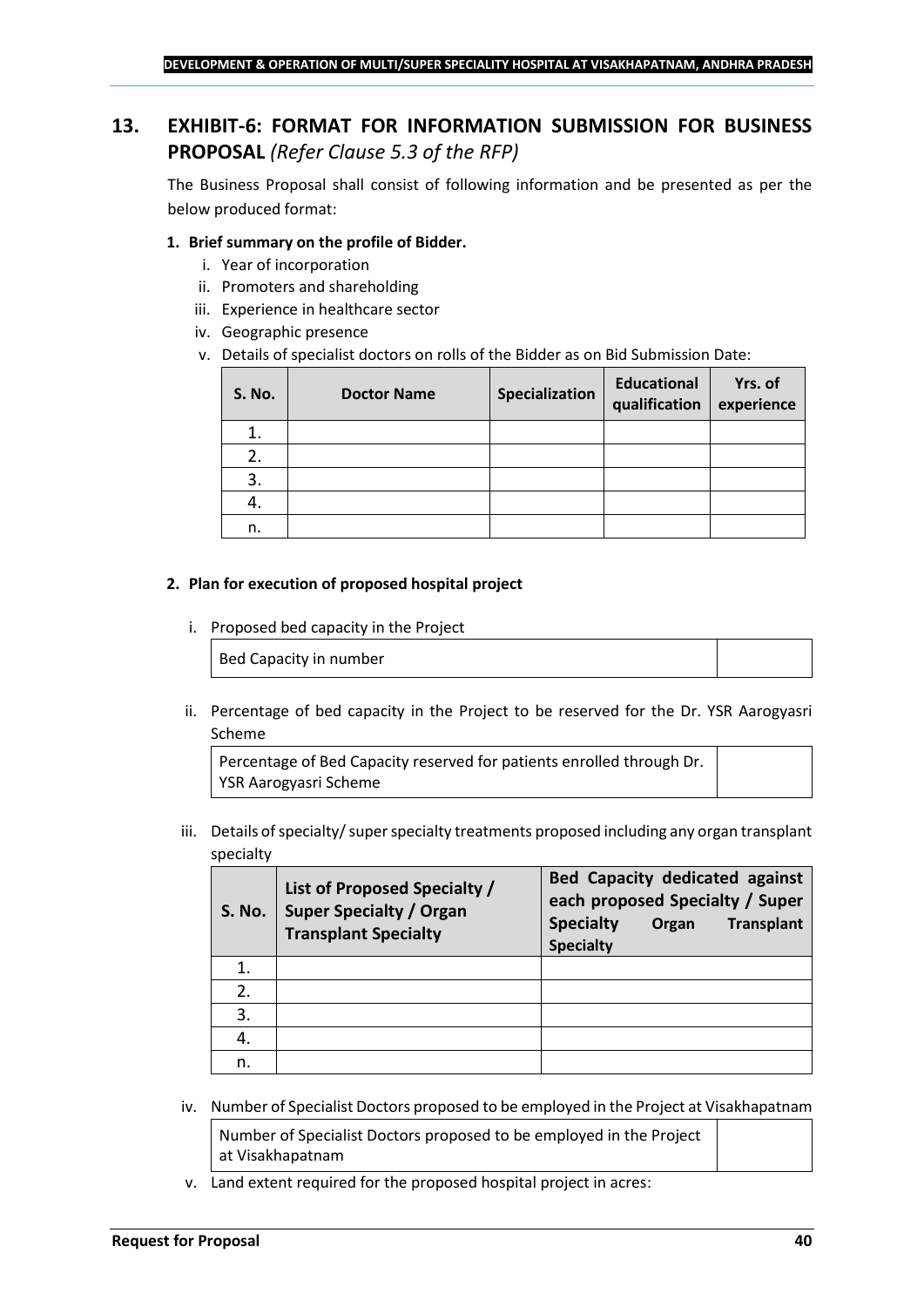vi. Investment committed towards proposed project:

| <b>Details of Project Cost</b>                                                 | In Rs. Lakhs |
|--------------------------------------------------------------------------------|--------------|
| Site development                                                               |              |
| Civil Works                                                                    |              |
| Hospital Equipment & Machinery                                                 |              |
| Consultancy Expenses (Architectural / Technical / Project<br>Management, etc.) |              |
| <b>Interest During Construction</b>                                            |              |
| Any other, please specify                                                      |              |
| TOTAL                                                                          |              |

## *a. Proposed means of finance*

The proposed capital structure shall be given in the following format:

| <b>Capital Structure</b> | Amount (Rs) |
|--------------------------|-------------|
| Equity                   |             |
| Debt                     |             |

Details regarding proposed Equity shall be given in the following format: -

| Name of the Equity Investor | Amount (Rs) |
|-----------------------------|-------------|
|                             |             |
|                             |             |

*\*\*The Bidder shall submit either Income Tax Return for last 3 financial years preceding the proposal submission date or the certificate of net worth as on 31.03.2021 from statutory auditor / chartered accountant.*

Details regarding proposed Debt shall be given in the following format: -

| Name of the Financial Institution | Amount (Rs) |
|-----------------------------------|-------------|
|                                   |             |
|                                   |             |

*\*\*The Bidder shall submit a comfort letter from the financial institution(s) regarding the amount proposed as debt in the capital structure of the project*

Proposed Project Implementation Schedule:

| Period from the date of signing of the<br>Agreement, or the date of handing over of the<br>site, whichever is later | Percentage of<br>Work to be<br>completed in<br>physical terms | Percentage of<br>Work to be<br>completed in<br>cost terms |
|---------------------------------------------------------------------------------------------------------------------|---------------------------------------------------------------|-----------------------------------------------------------|
| At the end of 6 months                                                                                              |                                                               |                                                           |
| At the end of 12 months                                                                                             |                                                               |                                                           |
| At the end of 18 months                                                                                             |                                                               |                                                           |
| At the end of 24 months                                                                                             |                                                               |                                                           |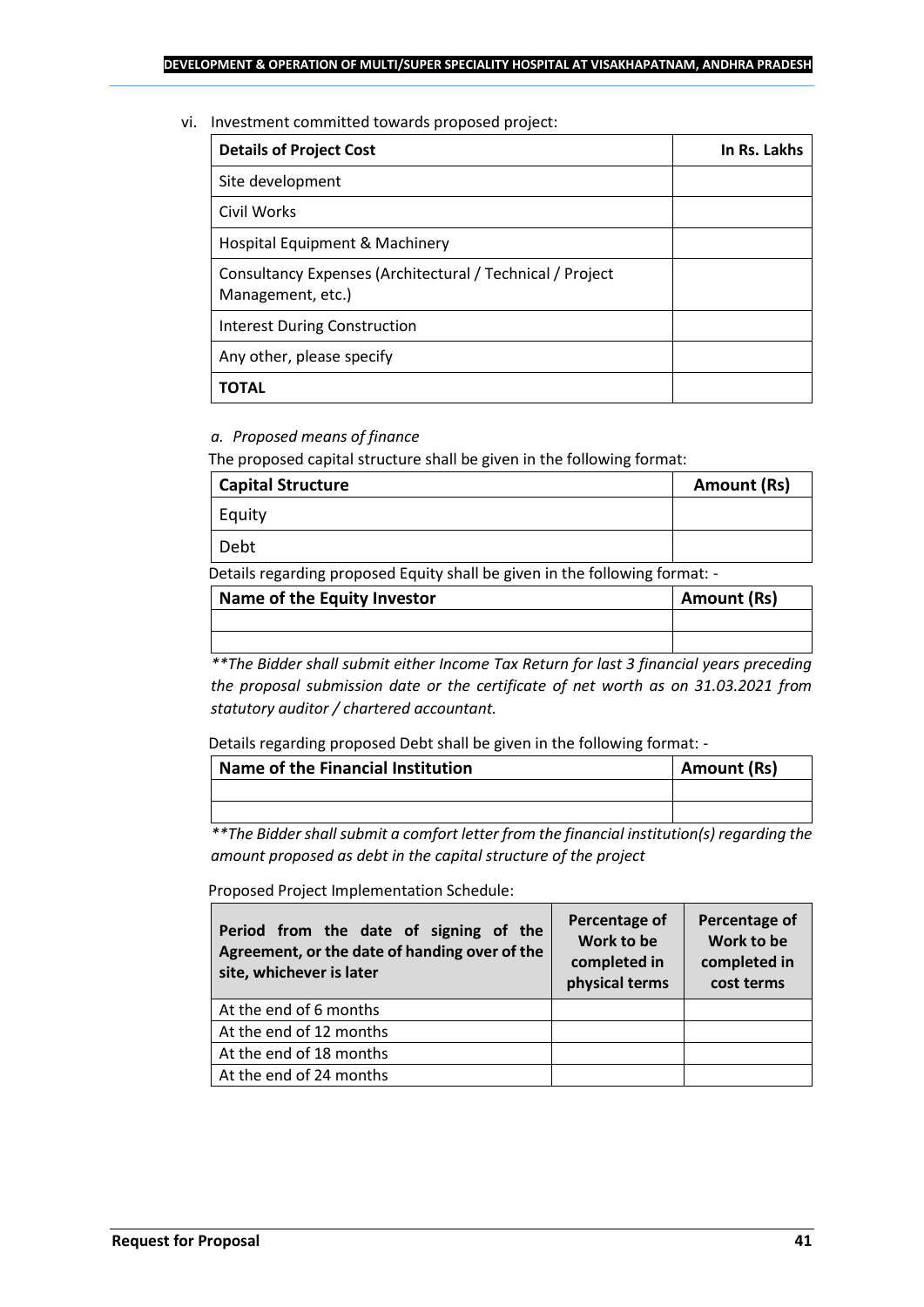## <span id="page-41-0"></span>**14. EXHIBIT-7: PROFORMA OF BANK GUARANTEE FOR PERFORMANCE SECURITY**

#### To,

Vice Chairman & Managing Director Andhra Pradesh Industrial Infrastructure Corporation Limited 11<sup>th</sup> floor, APIIC Towers, Plot No. 1, IT Park, Mangalagiri, Guntur - 522503 Andhra Pradesh

### WHEREAS:

- (A) ……………….. (the **"Selected Bidder"**) and the ……………… (the **"APIIC"**) have entered into a Sale Agreement dated …………….. (the "Agreement") whereby the APIIC has agreed to the Selected Bidder undertaking the development of the Project, subject to and in accordance with the provisions of the Agreement.
- (B) The Agreement requires the Selected Bidder to furnish a Performance Security to the APIIC in a sum of Rs. 29.04 Crore (Indian Rupees twenty nine crore and four lakh only) (the **"Guarantee Amount"**) as security for due and faithful performance of its obligations, under and in accordance with the Sale Agreement entered into with APIIC.
- (C) We,………………….. through our Branch at…………………. (the "Bank") have agreed to furnish this Bank Guarantee by way of Performance Security.

NOW, THEREFORE, the Bank hereby, unconditionally and irrevocably, guarantees and affirms as follows:

- 1. The Bank hereby unconditionally and irrevocably guarantees and undertakes to pay to the APIIC upon occurrence of any failure or default in due and faithful performance of all or any of the Selected Bidder's obligations, under and in accordance with the provisions of the Sale Agreement, on its mere first written demand, and without any demur, reservation, recourse, contest or protest, and without any reference to the Selected Bidder, such sum or sums upto an aggregate sum of the Guarantee Amount as the APIIC shall claim, without the APIIC being required to prove or to show grounds or reasons for its demand and/or for the sum specified therein.
- 2. A letter from the APIIC, under the hand of an Officer not below the rank of Vice Chairman and Managing Director in the APIIC, that the Selected Bidder has committed default in the due and faithful performance of all or any of its obligations under and in accordance with the Agreement shall be conclusive, final and binding on the Bank. The Bank further agrees that the APIIC shall be the sole judge as to whether the Selected Bidder is in default in due and faithful performance of its obligations during the Construction Period under the Agreement and its decision that the Selected Bidder is in default shall be final, and binding on the Bank, notwithstanding any differences between the APIIC and the Selected Bidder, or any dispute between them pending before any court, tribunal, arbitrators or any other authority or body, or by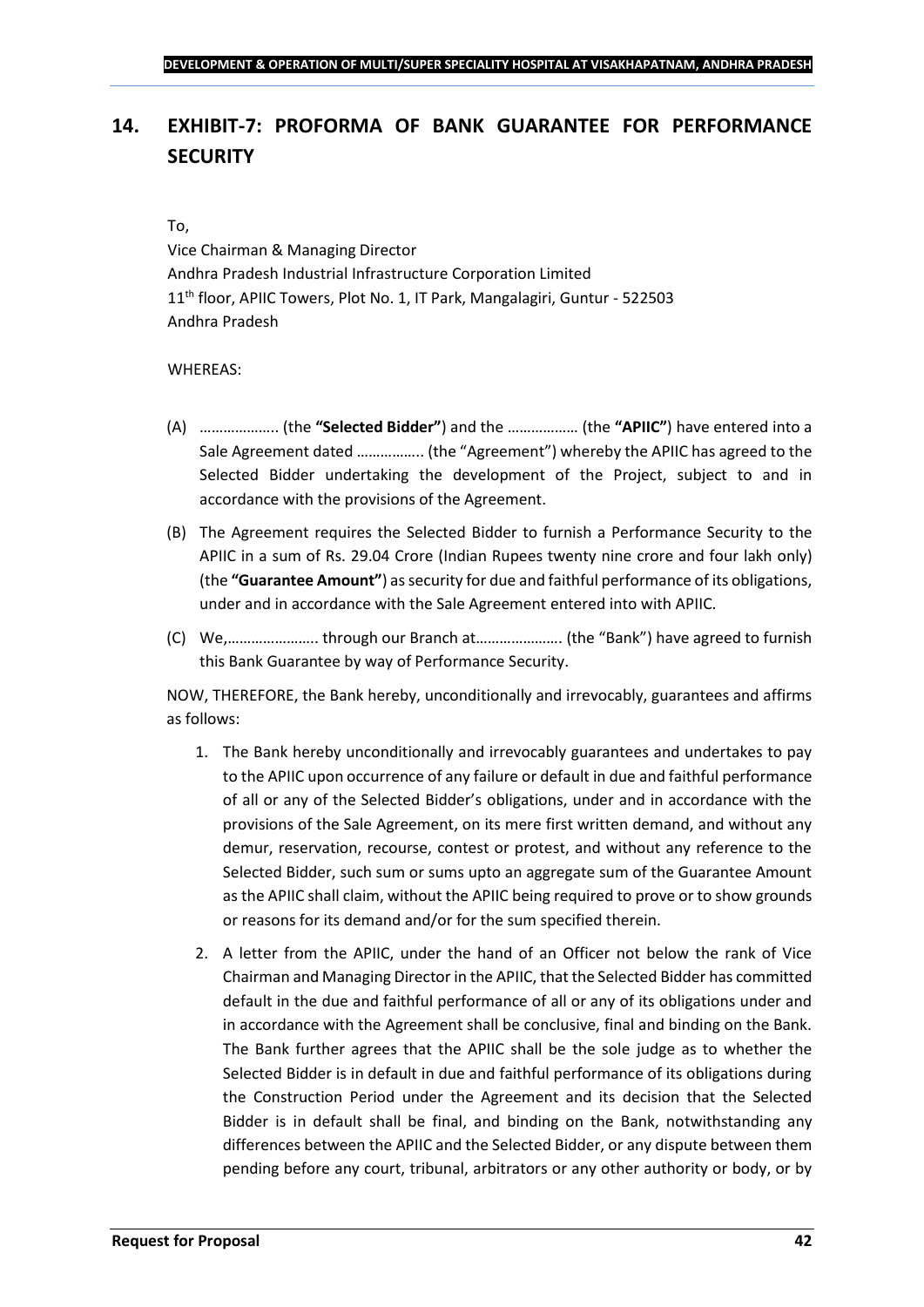the discharge of the Selected Bidder for any reason whatsoever.

- 3. In order to give effect to this Guarantee, the APIIC shall be entitled to act as if the Bank were the principal debtor and any change in the constitution of the Selected Bidder and/or the Bank, whether by their absorption with any other body or corporation or otherwise, shall not in any way or manner affect the liability or obligation of the Bank under this Guarantee.
- 4. It shall not be necessary, and the Bank hereby waives any necessity, for the APIIC to proceed against the Concessionaire before presenting to the Bank its demand under this Guarantee.
- 5. The APIIC shall have the liberty, without affecting in any manner the liability of the Bank under this Guarantee, to vary at any time, the terms and conditions of the Agreement or to extend the time or period for the compliance with, fulfilment and/ or performance of all or any of the obligations of the Selected Bidder contained in the Agreement or to postpone for any time, and from time to time, any of the rights and powers exercisable by the APIIC against the Selected Bidder, and either to enforce or forbear from enforcing any of the terms and conditions contained in the Agreement and/or the securities available to the APIIC, and the Bank shall not be released from its liability and obligation under these presents by any exercise by the APIIC of the liberty with reference to the matters aforesaid or by reason of time being given to the Selected Bidder or any other forbearance, indulgence, act or omission on the part of the APIIC or of any other matter or thing whatsoever which under any law relating to sureties and guarantors would but for this provision have the effect of releasing the Bank from its liability and obligation under this Guarantee and the Bank hereby waives all of its rights under any such law.
- 6. This Guarantee is in addition to and not in substitution of any other guarantee or security now or which may hereafter be held by the APIIC in respect of or relating to the Agreement or for the fulfilment, compliance and/or performance of all or any of the obligations of the Selected Bidder under the Agreement.
- 7. Notwithstanding anything contained hereinbefore, the liability of the Bank under this Guarantee is restricted to the Guarantee Amount and this Guarantee will remain in force until the date of signing of the Sale Deed between APIIC & the Selected Bidder and unless a demand or claim in writing is made by the APIIC on the Bank under this Guarantee, no later than 6 (six) months from the date of expiry of this Guarantee, all rights of the APIIC under this Guarantee shall be forfeited and the Bank shall be relieved from its liabilities hereunder.
- 8. The Bank undertakes not to revoke this Guarantee during its currency, except with the previous express consent of the APIIC in writing and declares and warrants that it has the power to issue this Guarantee and the undersigned has full powers to do so on behalf of the Bank.
- 9. Any notice by way of request, demand or otherwise hereunder may be sent by post addressed to the Bank at its above referred Branch, which shall be deemed to have been duly authorized to receive such notice and to effect payment thereof forthwith,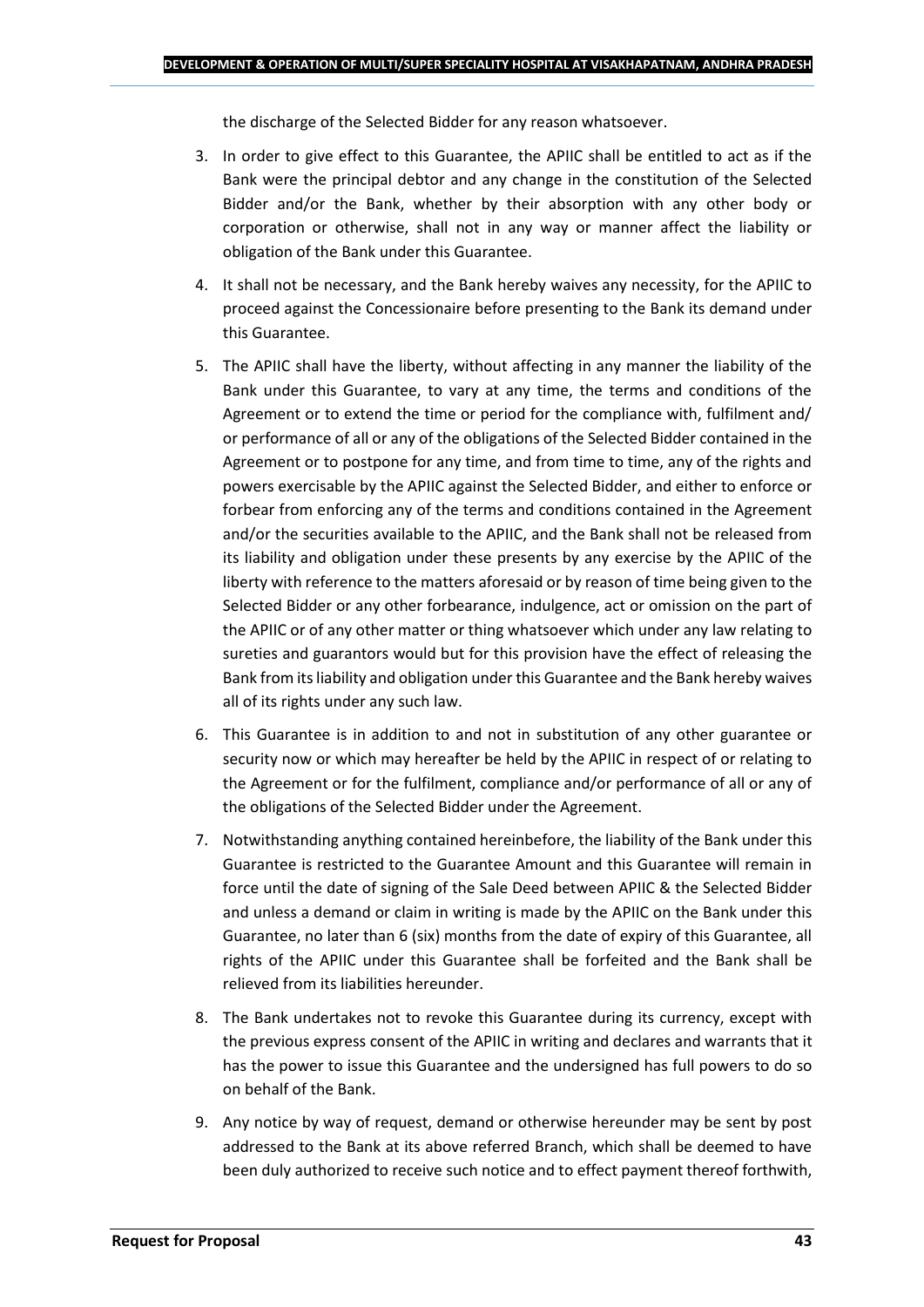and if sent by post it shall be deemed to have been given at the time when it ought to have been delivered in due course of post and in proving such notice, when given by post, it shall be sufficient to prove that the envelope containing the notice was posted and a certificate signed by an officer of the APIIC that the envelope was so posted shall be conclusive.

10. This Guarantee shall come into force with immediate effect and shall remain in force and effect for a period equivalent until the tenth (10<sup>th</sup>) anniversary of the commencement of operations of the hospital at the Project Site or until it is released earlier by the APIIC pursuant to the provisions of the Agreement.

Signed and sealed this .......... day of..........., 20......... at ...........

SIGNED, SEALED AND DELIVERED For and on behalf of the BANK by:

(Signature)

(Name)

(Designation)

(Code Number)

(Address)

Notes:

- i. The bank guarantee should contain the name, designation and code number of the officer(s) signing the guarantee.
- ii. The address, telephone number and other details of the Head Office of the Bank as well as of issuing Branch should be mentioned on the covering letter of issuing Branch.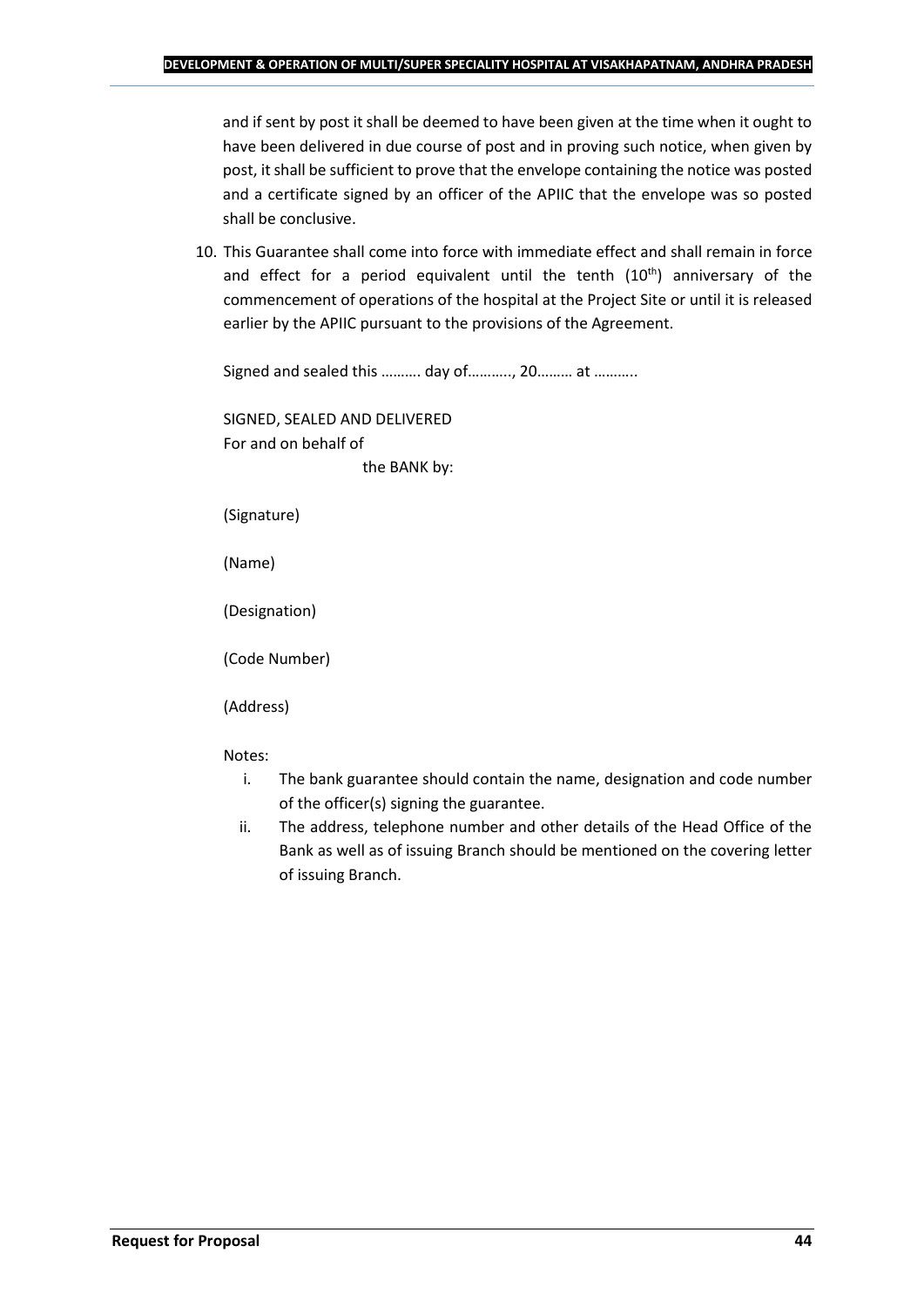## <span id="page-44-0"></span>**15. ANNEXURE-1: DETAILS OF THE PROJECT SITE**

## **15.1 Site Features**



- The Govt. of Andhra Pradesh has proposed to establish health city in between a 30 Acre land parcel covering Sy. Nos 30, 56,57,60,69,70,71, etc. in Chinagadili Village of Visakhapatnam Rural Mandal of Visakhapatnam District.
- The GVMC has provided water supply and underground drainage facilities surroundings this area
- 33/ 11 kv electrical substation is existing within a distance of 500 mts.
- These lands were abutting to BRTS roads and at a distance of 1.5 km from NH-16.

#### **15.2 Details of Project Site**

Project is envisaged to be developed at Chinagadili, Visakhapatnam District of Andhra Pradesh. The Project site has an area of 1 Acre as per the maps/drawings furnished herewith.

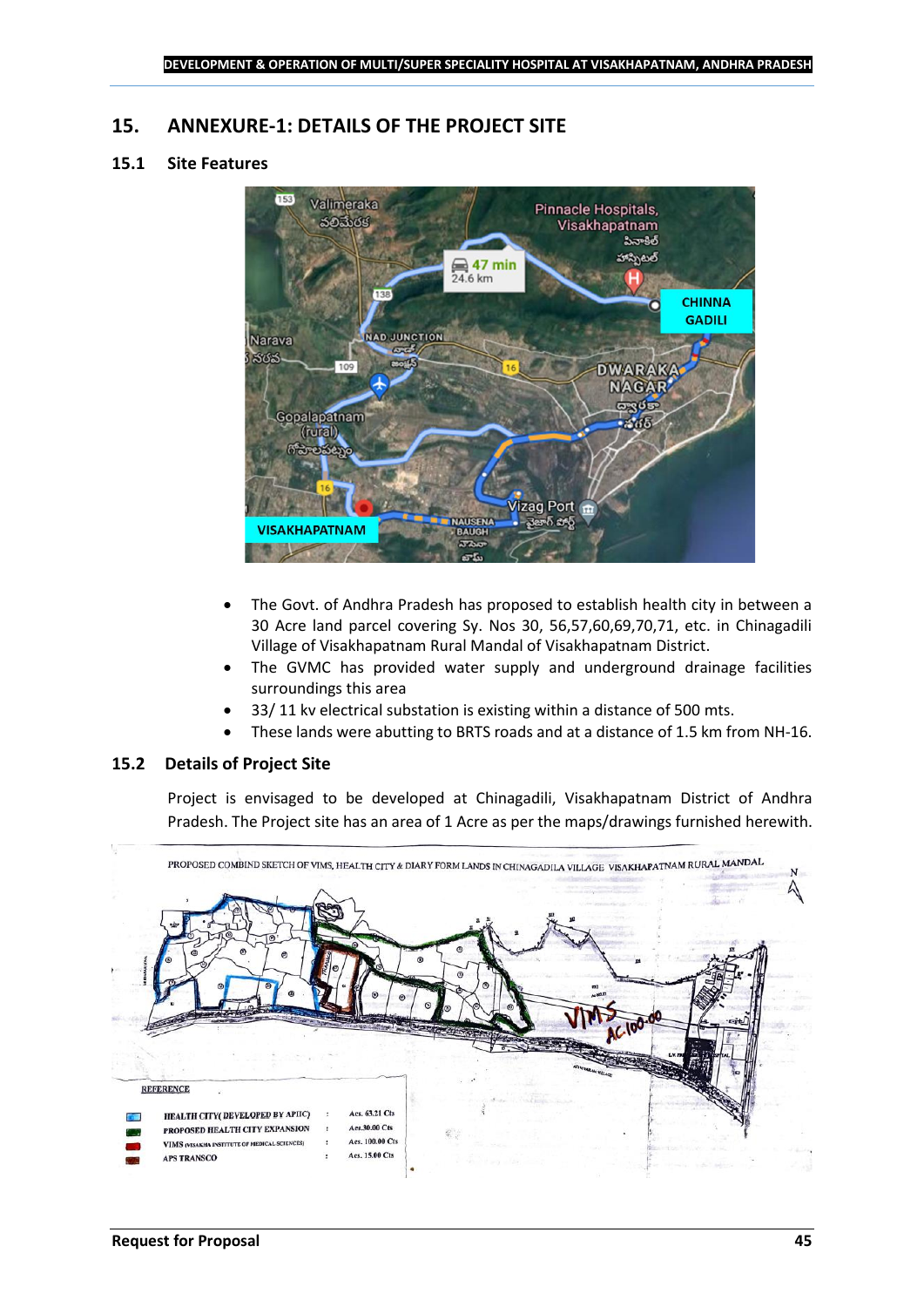## <span id="page-45-0"></span>**16. ANNEXURE-2: FEES AND DEPOSITS TO BE PAID BY THE BIDDERS FOR THE PROPOSED PROJECT**

## **1. Bid Processing Fee**

Bidders are required to pay a non-refundable Bid Processing Fee of Rs. 29,500/- (Rupees twenty-nine thousand five hundred only) i.e. Rs 25,000 + 18% GST along with the Bid. The Bid Processing Fee shall be in the form of a Demand Draft issued by one of the Nationalized/Scheduled Banks in India in favor of the Andhra Pradesh Industrial Infrastructure Corporation Limited payable at Guntur.

### **2. Bid security**

Bidders are required to submit a Bid Security for an amount equal to Rs. 1 Lakh (Rupees one lakh only). The Bid Security shall be in the form of a Bank Guarantee from any Scheduled Bank. In case of Foreign Bidders, the Bank Guarantee shall have to be from the corresponding local branch of the Foreign Bank. The form of the Bank Guarantee shall be as per the Format indicated in Exhibit-3.

### **3. Performance Security**

The Selected Bidder shall for the performance of its obligations, provide to the APIIC no later than the date of 30 days within the issue of Letter of Award (LoA), an irrevocable and unconditional guarantee from a Bank for a sum equivalent to Rs. 29.04 crore (Indian Rupees twenty-nine crore and four lakh only), in the form set forth in Exhibit-7 (the "Performance Security"). Until such time the Performance Security is provided by the Selected Bidder pursuant hereto and the same comes into effect, the Bid Security shall remain in force and effect, and upon such provision of the Performance Security pursuant hereto, the APIIC shall release the Bid Security to the Selected Bidder. Performance Security in the form of Performance Bank Guarantee (PBG) equivalent to the value of land shall be maintained until the  $10<sup>th</sup>$  anniversary of operations of the Hospital by the Selected Bidder / Developer.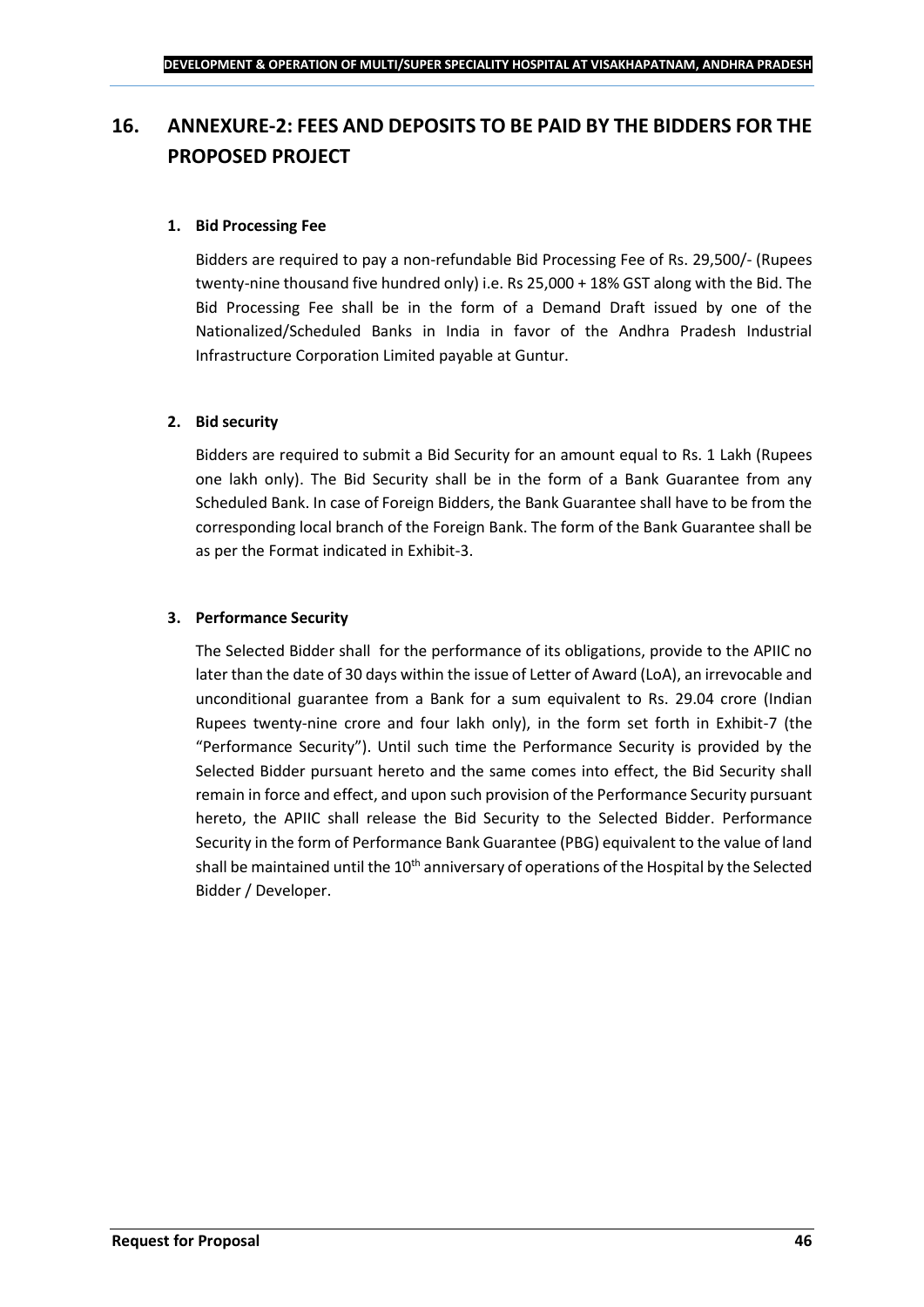## <span id="page-46-0"></span>**17. ANNEXURE-3: DRAFT AGREEMENT TO SELL**

#### **AGREEMENT TO SELL**

This Agreement to Sell **("Agreement")** made on this the \_\_\_\_\_\_\_\_\_\_\_\_\_ Day of \_\_\_\_\_\_\_\_\_\_\_\_\_\_\_\_ **2021** at Guntur, Andhra Pradesh, India.

#### **BETWEEN**

Andhra Pradesh Industrial Infrastructure Corporation Limited, a Company registered under the Companies Act 1956, having its registered Office at 4th Floor, Parisrama Bhavan, Fateh Maidan Road, Basheerbagh, Hyderabad - 500004 and having its corporate office at APIIC Towers, Plot No. 1, IT Park, Mangalagiri, Guntur – 522503, represented by its \_\_\_\_\_\_\_\_\_\_\_\_\_\_\_\_\_\_\_\_\_\_\_\_\_\_\_\_\_\_\_\_<br>(Designation) (which term shall include his successors in office and assigns hereinafter referred to as **"APIIC"**).

#### **AND**

\_\_\_\_\_\_\_\_\_\_\_\_\_\_\_\_\_\_\_\_\_\_\_\_\_\_\_\_\_\_\_\_\_\_\_\_\_\_\_\_\_\_\_\_\_, a company incorporated under the Companies Act, 2013 / a society under The Societies Registration Act 1860 / a trust under the Indian Trust Act, 1882 / a Section 8 company as per Companies Act,2013 / and having its registered office at \_\_\_\_\_, represented by its \_\_\_\_\_\_\_\_\_\_\_\_\_ [insert designation of authorized representative and signatory], \_\_\_\_\_\_\_\_\_\_\_\_\_\_\_\_[insert name of authorized representative and signatory] who is authorized to sign this document as per Board Resolution /Power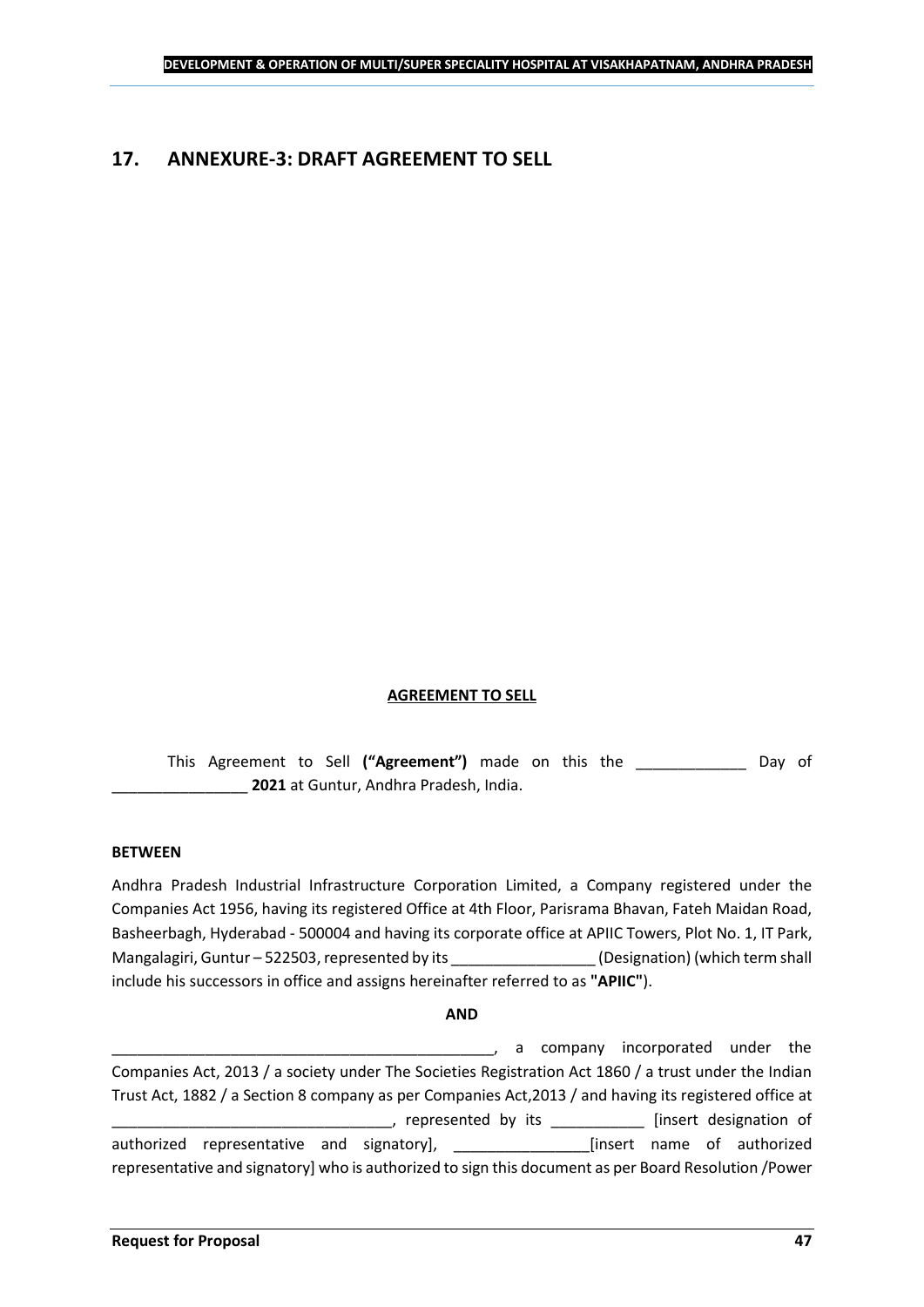of Attorney dt:  $\qquad \qquad$  (which expression shall unless context requires otherwise include their heirs, executors administrators and legal representatives hereinafter referred to as the **"Developer"**)

APIIC and the Developer are hereinafter individually referred to as a "**Party**" and collectively as the "**Parties**".

## WHEREAS:

- A. APIIC offered an extent of 1 Acre land situated at Chinagadili, Visakhapatnam District of Andhra Pradesh (hereinafter referred to as **"Project Site"**), through an Advertisement published in daily Newspaper for development and operation of Multi/Super Specialty Hospital on the Project Site (hereinafter referred to as **"Project"**), in accordance with the terms set out in this Agreement, through private sector participation by allotting the land free of cost on Outright Sale (ORS) basis. The description of the Project Site is specified in Schedule-1 of this Agreement.
- B. APIIC is the sole and absolute owner, and peaceful possessor of the Project Site.
- C. Pursuant to evaluation of the Proposals that were received, APIIC accepted the Proposal submitted by [Selected Bidder] and a Letter of Award (LoA) bearing number \_\_\_\_\_\_\_\_\_\_\_ dated \_\_\_\_\_\_\_ was issued to the \_\_\_\_\_\_\_\_\_\_\_\_ [Selected Bidder] for allotment of Project Site. APIIC acknowledges that [Selected Bidder] has signed and returned the duplicate copy of the LoA in acknowledgement thereof vide their letter bearing number dated the dated and the dated the set of  $\alpha$
- D. \_\_\_\_\_\_\_ [Selected Bidder (Bidding Entity/ Bidding Consortium)] has promoted the Developer ("Special Purpose Vehicle" or "SPV") and has requested APIIC through a letter bearing number dated to accept the Developer as the entity which shall undertake and perform the obligations and exercise the rights of the Selected Bidder under the LoA, including the obligation to enter into this Agreement pursuant to the LoA for implementing the Project.
- E. APIIC acknowledges that the [Selected Bidder / Developer] has paid an amount of Rs. \_\_\_\_\_\_\_\_\_\_\_ (Rupees \_\_\_\_\_\_\_\_\_\_\_\_\_\_\_\_ only) towards the Performance Security by means of a Bank Guarantee dated bearing number on the lame of bank].
- F. APIIC, in pursuance of the Bid Documents (Request for Proposal), LoA and the correspondence APIIC had with the Developer now agreed to execute this Agreement.
- G. Whereas the vacant physical possession of the Project Site is handed over to the Developer on \_\_\_\_\_\_ for implementation of the Project.

## NOW THESE PRESENTS WITNESSETH AND IT IS HEREBY AGREED AS FOLLOWS:

- 1. The date and time are the essence of this Agreement.
- 2. The Developer agrees and assures that they will not request for execution of the Sale Deed until project is implemented as detailed in this Agreement. The Developer expressly agrees upon intimation of its eligibility for Sale Deed by APIIC, to take the Sale Deed and take steps for registration of the same within one month of such intimation by APIIC.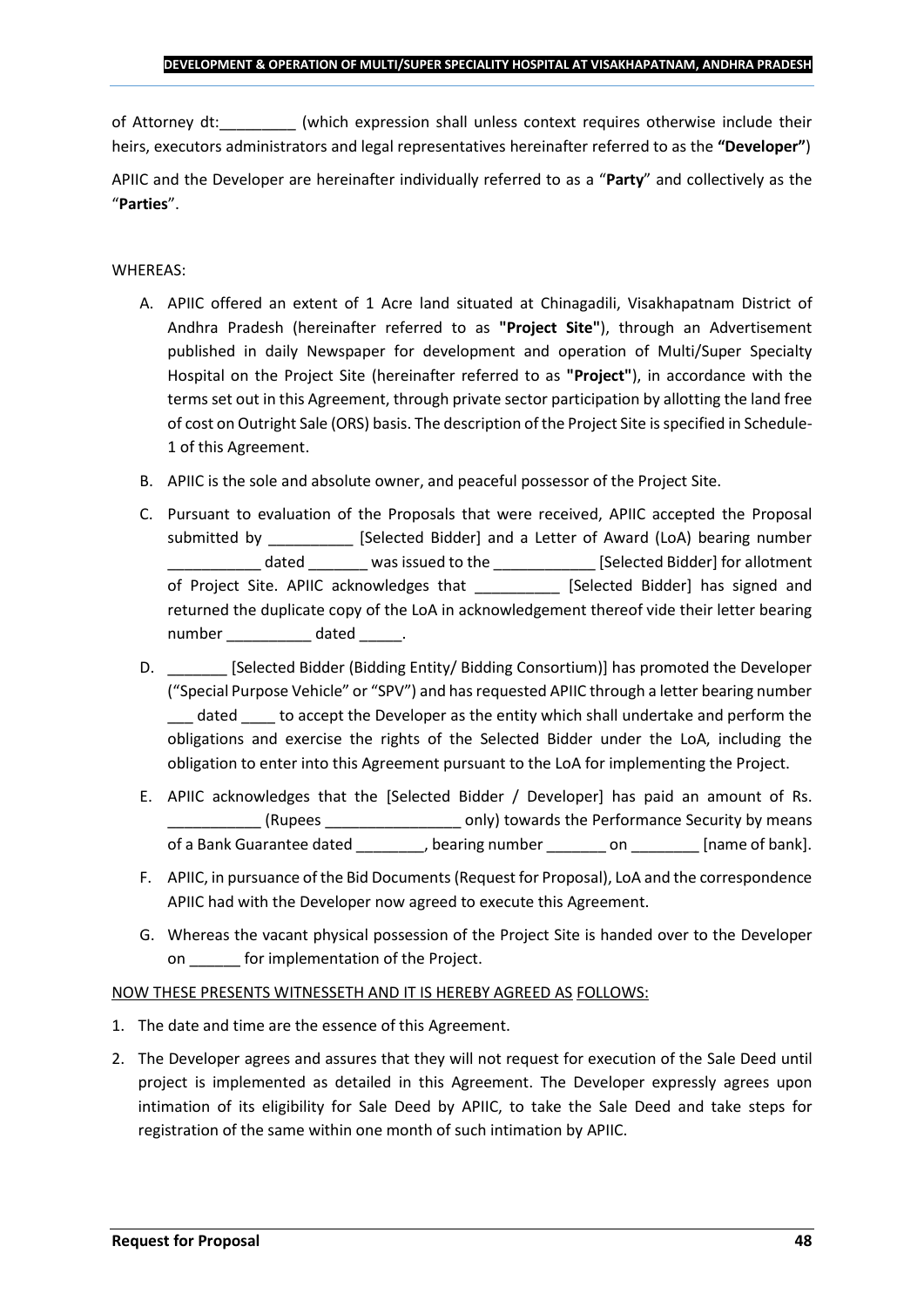- 3. APIIC has assured the Developer that APIIC has the marketable title for the Project Site, which is free from encumbrances and the Developer has verified and satisfied itself regarding the same.
- 4. The Developer shall pay charges/taxes for supply of water, electricity and other services to the administration or some other agency as the case may be as per applicable law, within the stipulated time, from the date of handing over possession of the land to the Developer, failure in respect of which would entail the services being disconnected.
- 5. The Developer shall bear, pay and discharge all existing and further amounts, duties, imposing and outgoing of whatsoever taxes imposed or charged upon the Project Site or upon the occupier in respect thereof from the date of execution of this Agreement.
- 6. The Developer having agreed to hold the Project Site on the terms and conditions hereinafter mentioned. APIIC hereby authorizes the Developer to perform its obligations as detailed in this Agreement. APIIC will not be responsible for any claims arising out of or related to the construction of hospital or healthcare services provided by the Developer from any third parties.
- 7. a) The Developer shall use the Project Site for setting up of the Project and the Developer agree that they shall not put up any structure or building other than as agreed upon through this Agreement without the prior permission in writing of APIIC.
	- b) The Developer expressly agree and undertake that the Project Site shall be utilized exclusively for the purpose set forth in this Agreement and that no change shall be made without the written sanction of APIIC.
	- c) The Developer shall mobilize funds for the Project and achieve financial closure within 3 (three) months from the date of execution of this Agreement.
	- d) Within 3 (three) months from the date of execution of this Agreement, the Developer shall apply to the competent authorities and procure all necessary approvals, sanctions, permits etc. required for commencing the construction for the Project. The Developer shall make necessary applications and sign all papers, to appear before the competent authorities to pay necessary fees/premium required and to do all other acts and things as may be necessary for getting the necessary approvals, sanctions, permits etc. APIIC shall provide reasonable support and assistance to the Developer in procuring Applicable Permits required from any Government Instrumentality for implementation and operation of the Project.
	- e) The Developer shall apply for and obtain permission for water supply, electricity supply, laying down drainage and for other amenities as are generally required. APIIC shall provide reasonable assistance to the Developer in obtaining access to all necessary infrastructure facilities and utilities, including water and electricity at rates and on terms no less favorable to the Developer than those generally available to commercial customers receiving substantially equivalent services.
	- f) The Developer shall start construction within 3 (three) months from the Commencement Date from the date of execution of this Agreement. The Developer shall implement the Project on the Project Site as per the sanctioned plans and according to specifications and other requirements of the competent authorities and shall employ contractors, architects, structural engineers, surveyors and other professionals as may be required in the construction and implementation of the Project.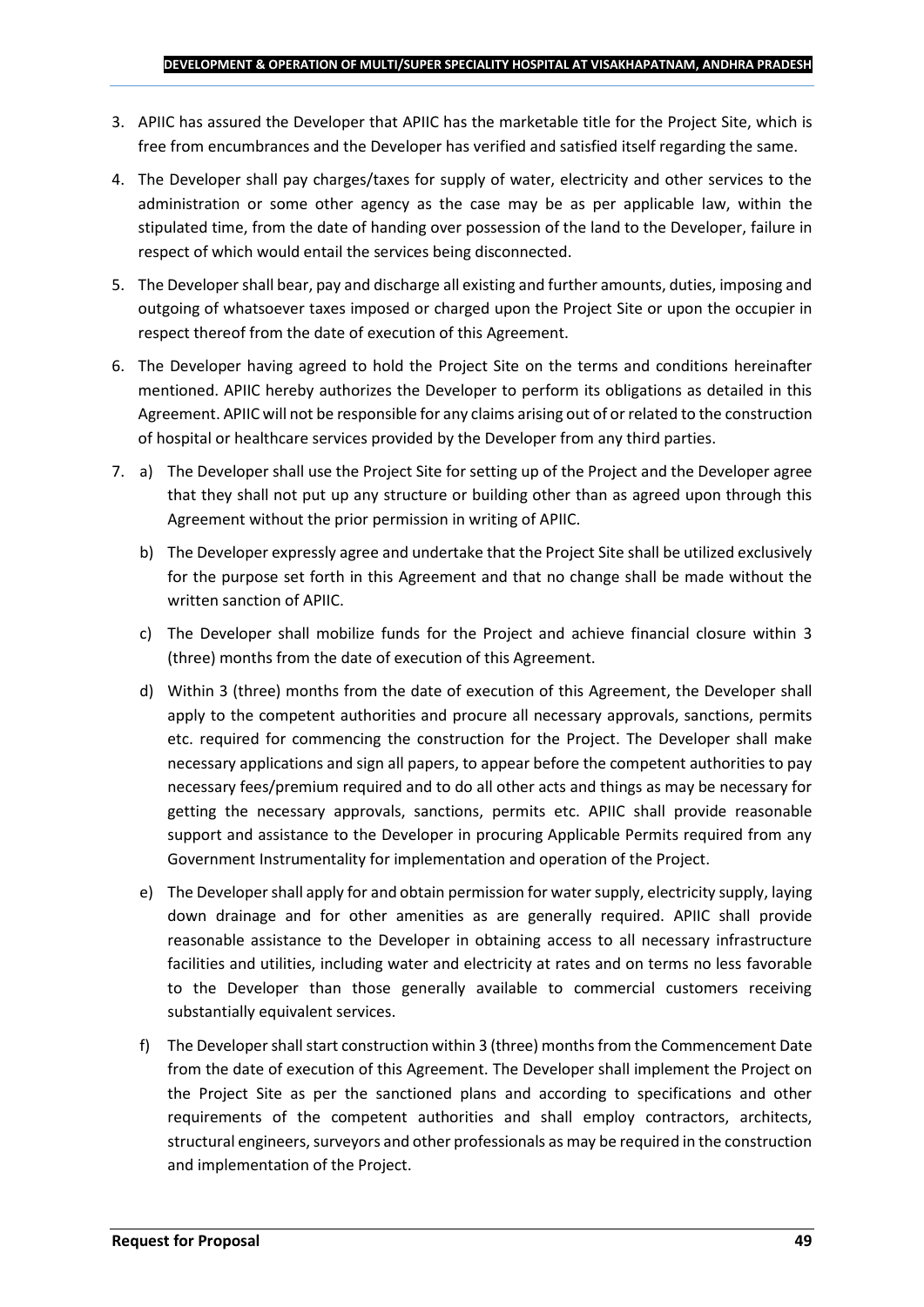- g) The Developer shall implement the Project as per specifications and time schedule given in this Agreement. The Developer shall follow the below mentioned general guidelines for development of the Project:
	- i. 100% (hundred percent) investment made in the development of the Project as committed in the Business Proposal submitted as per Exhibit-6 of the RFP. The Developer shall furnish a Chartered Accountant Certificate or Certificate from the Statutory Auditor who normally audits the accounts of the Company in support of its investment made. The Developer shall achieve Project Completion Date within 2 (two) years from the date of handover of the Project Site . In case of failure to comply with this timeline, APIIC shall have right to cancel the allotment made through 'Agreement to Sell' and to resume the Project Site apart from forfeiting the Performance Security in the form of Performance Bank Guarantee submitted by the Developer.
	- ii. Achievement of license to operate the hospital with the bed capacity as mentioned in the Business Proposal submitted as per Exhibit-6 of the RFP by the Developer within 2 (two) years from the date of handover of the Project Site . In case of failure to comply with this timeline, APIIC shall have right to cancel the allotment made through 'Agreement to Sell' and to resume the Project Site apart from forfeiting the Performance Security in the form of Performance Bank Guarantee submitted by the Developer.
	- iii. Installation of the bed capacity as per the number of Multi/Super Specialty that is committed by the Developer in its Business Proposal as per Exhibit-6 of the RFP.
	- iv. The Developer has on its rolls the number of Specialist Doctors that it committed in its Business Proposal as per Exhibit-6 of the RFP.
	- v. The Developer has created a Board of Directors to oversee the proposed project and has appointed at least one official nominated by the Government, preferably of Joint Collector or above cadre, as recommended by the Government in the Board of SPV.
	- vi. The Developer has empaneled with the Dr. YSR Aarogyasri Health Care Trust and committed % of the Bed Capacity stated in the Business Proposal as per Exhibit-6 of the RFP towards patients enrolled through the Dr. YSR Aarogyasri Health Care Scheme
	- vii. The Project is consistent with all applicable norms of the Andhra Pradesh Allopathic Private Medical Care Establishments (Registration and Regulation) Rules, 2007 published vide Notification No. G.O. Ms. No. 135, Health, Medical and Family Welfare (K2), dated 28.04.2007 and its subsequent modifications, if any.
- h) The Developer shall represent before the public, local and/or private authorities in respect of the construction of the Project and to make such of the actions and things as may be necessary for effectually commencing the construction work and completing the same.
- i) The Developer shall complete the implementation of the Project within 2 (two) years from the date of handover of the Project Site by APIIC
- j) The Developer shall apply for and obtain occupation and completion certificate from the competent authorities on completion of the Project.
- k) The Developer shall market and promote the Project.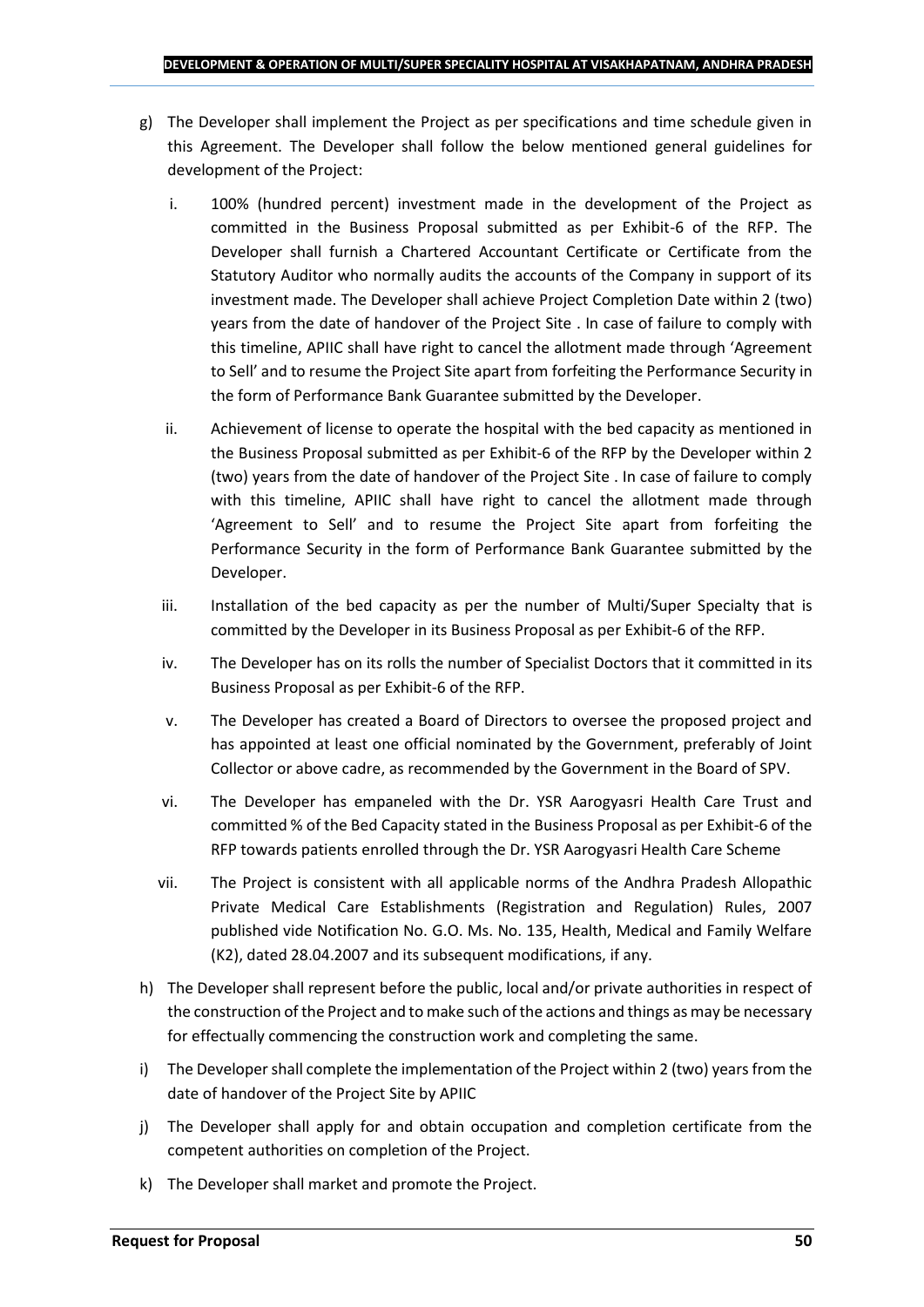- l) The Developer shall operate and maintain the Project safely and securely as per the standards to provide the required levels of service to its users.
- m) The Developer shall collect, appropriate and allocate revenue, fees, charges from the users of the Project.
- n) The Developer shall pay all dues under the Agreement to APIIC.
- o) That as and when the Project Site is no longer required by the Developer for the aforesaid purpose, the Developer shall forthwith relinquish and restore the Project Site in favor of APIIC provided such surrender of the property by the Developer is made before cancellation of the allotment by APIIC for breach of any of the covenants of this Agreement. In the event of surrender, no refunds/reimbursements shall be made by APIIC and the complete Performance Security shall be forfeited by APIIC.
- i) The Developer shall not permit any sale by auction upon the Project Site or suffer the Project Site to be used, in such a way as to cause nuisance, annoyance or inconvenience to the occupiers of the area and the patients of the hospital.
- p) The Developer shall permit APIIC or their agent or officers with or without workmen at all reasonable times, with prior notice to the Developer, to enter upon the Project Site to view the conditions thereof.
- q) The Developer shall not obstruct flow of natural courses of water flowing through the land if any existing in the Project Site.
- r) The Developer shall not transfer or change the ownership/ constitution of the business relating to the Project without obtaining specific permission in writing from APIIC.
- s) The Developer shall allow APIIC to recover the amounts in any way recoverable by it from the Developer as per law in force at the time without prejudice to the rights of the Financing Agency.
- t) That APIIC is competent to enforce the compliance with all the rules and regulations and the provisions of any other act in force in respect of the Project and the Developer shall be responsible for complying at its cost with all instructions issued from time to time in this regard.
- u) Sale Deed will be issued by APIIC in favor of the Developer on satisfying all the conditions as mentioned in the Clause 4.3.4 of the RFP within 2 years from the date of handover of the Project Site. In case of failure to comply with this timeline, APIIC shall have right to cancel the allotment made through this Agreement and to resume the Project Site apart from forfeiting the Performance Security submitted by the Developer.
- 8. That if the Developer commits breach of the any of the covenants herein contained, the allotment stands cancelled and this Agreement shall stands determined without any notice thereupon the Developer will be treated as an encroacher and a trespasser who will have no right whatsoever in the Project Site under these presents and it shall be lawful for APIIC to re-enter upon the Project Site and resume the possession thereof and also of the buildings standing thereon, the transfer made in favour of the Developer under these presents shall become null and void and all rights of the Developer in the Project Site under this Agreement and any building therein shall at once cease and determined. In event of cancellation/ resumption of the Project Site, the Performance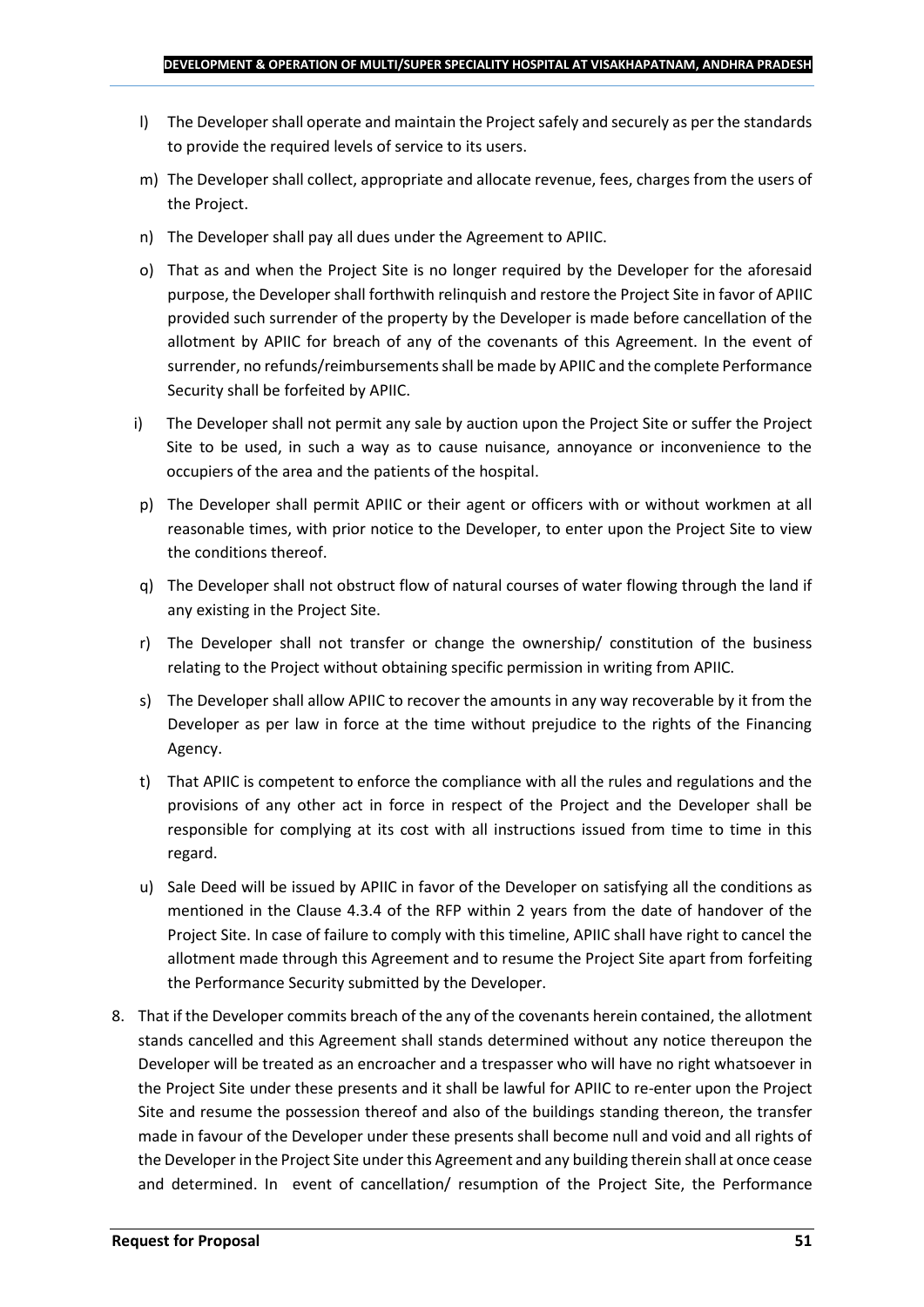#### **DEVELOPMENT & OPERATION OF MULTI/SUPER SPECIALITY HOSPITAL AT VISAKHAPATNAM, ANDHRA PRADESH**

Security submitted by the Developer shall remain forfeited towards use and occupation of the Project Site.

- 9. All the costs and expenses of an incidental to the preparation and execution of this Agreement shall be paid by the Developer.
- 10. In all the matters of doubts concerning and in respect of this indenture, the decision of APIIC shall be final and binding on the Developer and any default by the Developer there of shall be deemed to be breach of the terms of this indenture.

IN WITNESS WHEREOF THE PARTIES HAVE EXECUTED AND DELIVERED THIS AGREEMENT AS OF THE DATE FIRST ABOVE WRITTEN

| Signed, Sealed and Delivered | Signed, Sealed and Delivered       |
|------------------------------|------------------------------------|
| For and on behalf of APIIC   | For and on behalf of the Developer |
| Of the first part            | Of the first part                  |
|                              |                                    |
| Signature                    | Signature                          |
|                              |                                    |
| Name                         | Name                               |
|                              |                                    |
| Designation                  | Designation                        |
|                              |                                    |
| Seal:                        | Seal:                              |
|                              |                                    |
|                              |                                    |
|                              |                                    |
| In the presence of           | In the presence of                 |
|                              |                                    |
| 1. $\qquad$                  | 1.                                 |
|                              |                                    |
|                              |                                    |
| 2.                           | 2.                                 |
|                              |                                    |